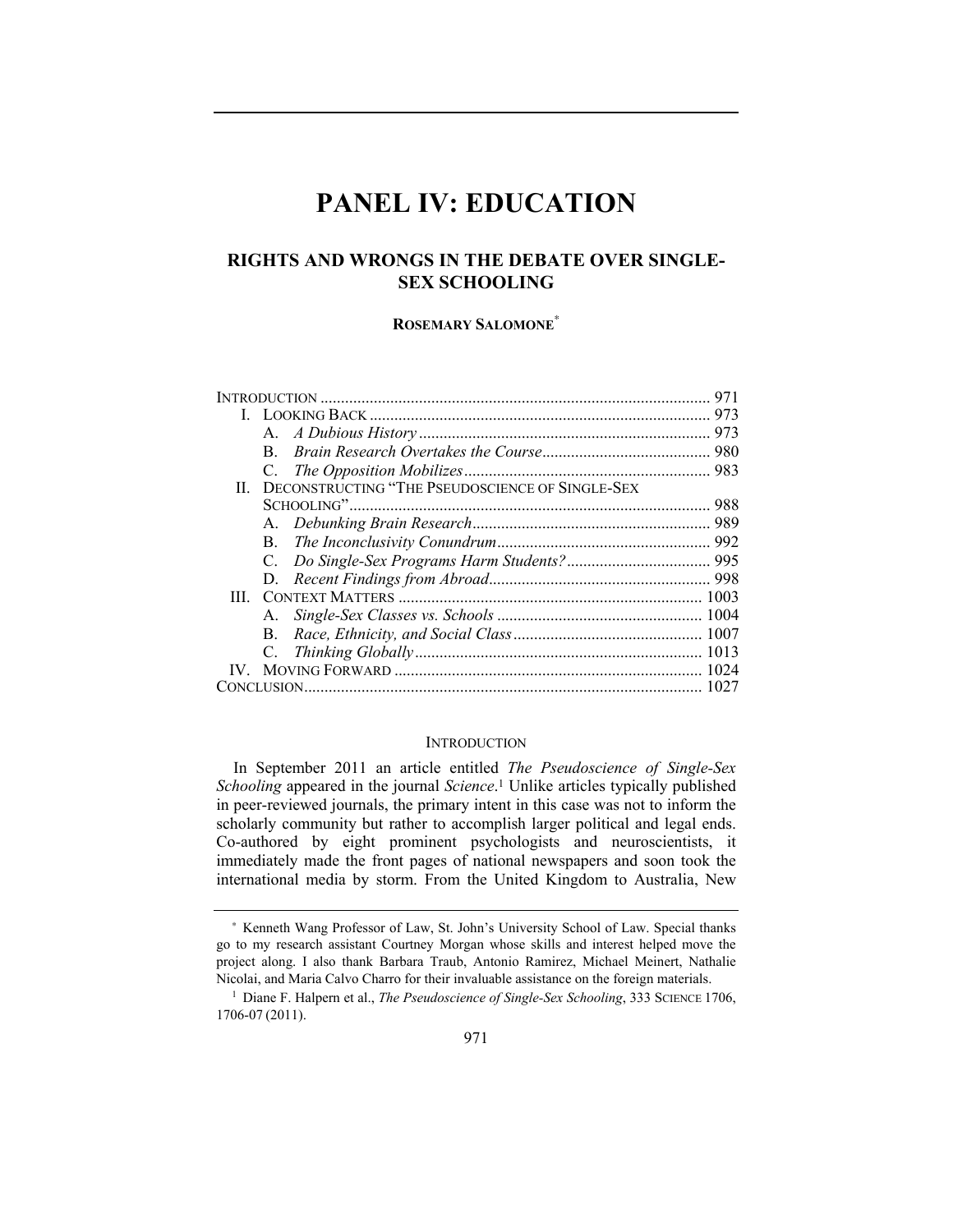972 *BOSTON UNIVERSITY LAW REVIEW* [Vol. 93:971

Zealand, India, and South Africa, it gave rise to a global debate about the pros and cons of single-sex schooling.2

As directly intended, the article has since given "scientific" legitimacy to a broad-scale attack spearheaded by the American Civil Liberties Union (ACLU), with ongoing support from an organization formed by the article's authors to promote coeducation. The "immediate" targets of that attack are certain coeducational public schools that now offer separate classes for girls and boys in core subjects.<sup>3</sup> The ACLU maintains that these programs are following practices grounded in disputed theories claiming hard-wired differences between the sexes.<sup>4</sup> The "ultimate" targets are the very concept of single-sex schooling and the federal regulatory amendments that have permitted the approach to gain hold.

In a series of court challenges and cease-and-desist letters sent to school districts, the ACLU has charged not only that specific policies and classroom practices violate Title  $IX^5$  and the Fourteenth Amendment to the U.S. Constitution, but also that the revised Title IX regulations issued by the U.S. Department of Education in 2006<sup>6</sup> are themselves unsound as a matter of law and policy. Most significantly, those revised regulations expressly afford school districts flexibility in creating separate classes in coed schools. Tangled up in the ACLU's claims and the consequent litigation are two landmark decisions of the U.S. Supreme Court: *Brown v. Board of Education*, 7 the 1954 decision striking down racially segregated public schools, and *United States v. Virginia*, 8 the 1996 ruling declaring unconstitutional the exclusion of women from the state-supported Virginia Military Institute. The arguments advanced in the *Science* article and ACLU documents and press releases are now shaping

<sup>2</sup> Nick Collins, *Children at Single-Sex Schools 'More Likely to be Sexist*,*'* TELEGRAPH (Sept. 22, 2011, 7:01 PM), http://www.telegraph.co.uk/education/educationnews/8781907/- Children-at-single-sex-schools-more-likely-to-be-sexist.html; *see also* Andrew Stevenson & Jen Rosenberg, *Forget the Gender Consensus on Single-Sex Education*, AGE, Sept. 23, 2011, at 5; Retha Grobbelaar, *Single-Sex School Report Dissed*, TIMES LIVE (Nov. 24, 2011, 11:57 PM), http://www.timeslive.co.za/local/2011/11/24/single-sex-school-report-dissed; *Sex Segregation in Schools Detrimental to Equality*, SCI. DAILY (Sept. 22, 2011), http://ww w.sciencedaily.com/releases/2011/09/110922141910.htm; Stacey Wood & Kerry McBride, *Single-Sex Schools Rate Poorly in Study*, STUFF (Sept. 23, 2011), http://www.stuff.co.nz/nati onal/education/5670792/Single-sex-schools-rate-poorly-in-study.

<sup>3</sup> Halpern et al., *supra* note 1, at 1707.

<sup>4</sup> *Teach Kids, Not Stereotypes*, ACLU (Mar. 28, 2013), http://www.aclu.org/womens-rig hts/teach-kids-not-stereotypes.

<sup>5</sup> Title IX of the Education Amendments of 1972, 20 U.S.C. §§ 1681-1688 (2012).

<sup>6</sup> Nondiscrimination on the Basis of Sex in Education Programs or Activities Receiving Federal Financial Assistance, 71 Fed. Reg. 62,530 (Oct. 25, 2006) (to be codified at 34 C.F.R. pt. 106).

<sup>7</sup> 347 U.S. 483 (1954).

<sup>8</sup> 518 U.S. 515 (1996).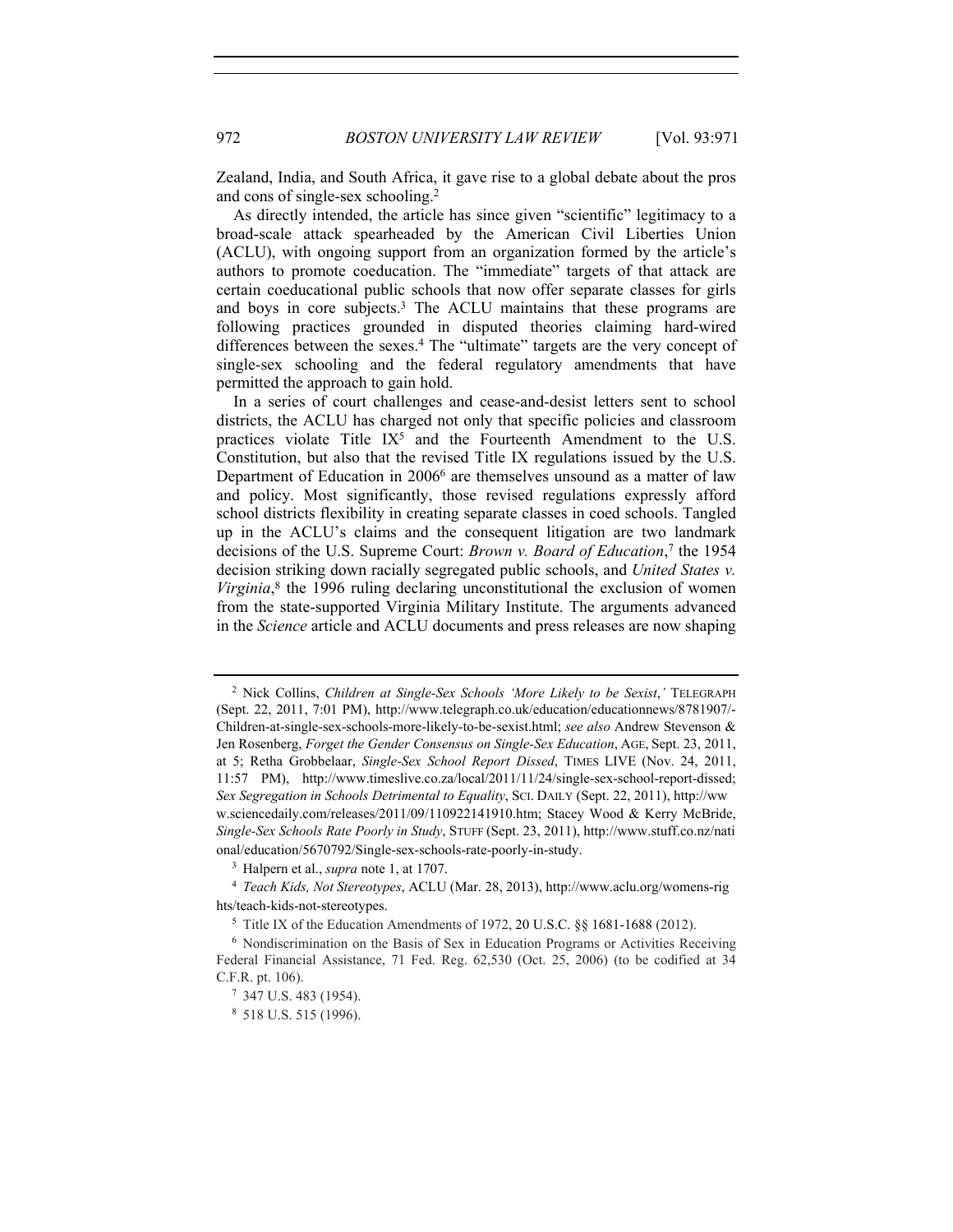the debate on single-sex schooling across the globe, with serious implications for education policy, especially in the United States.

This Article uses the ACLU challenges, together with the *Science* article, as a framework for examining the forces and motives that initially inspired and continue to derail the current revival of single-sex programs; the rights and wrongs that animate the ongoing controversy; and the measures needed to set the discussion on a track that is ideologically neutral, legally and empirically sound, and globally relevant. In the process, it analyzes a sample of studies commonly invoked by opponents, as well as other findings refuting those arguments, and weighs the cultural, political, and economic factors that may affect outcomes among different student populations, both in the United States and abroad. Overall, it presents a nuanced argument that denounces hard-wired biological justifications for separating students by sex while offering social rationales and research evidence supporting the benefits that some students gain from evenhandedly designed programs that comply with the law. In the end, it offers a transnational perspective that underscores the many complexities underlying claims about the "end of men" and the "rise of women."9

# I. LOOKING BACK

Single-sex schooling evokes passionate responses among individuals and groups. All claim to promote the best interests of students, both girls and boys. To fully comprehend the rancor the controversy has generated, as well as the complex legal and policy questions raised, it is helpful to look back over the past forty years of the struggle to achieve equal educational opportunity and gender equity.

### A. *A Dubious History*

In the United States, coeducation historically has been the norm among public schools, particularly in the elementary grades. The initial rationale for coeducation was pragmatic rather than based in any grand pedagogical or psychological theories of social arrangement. It was simply cost-effective to educate students together. The approach gradually gained ground on the secondary level where by 1900 ninety-eight percent of the public high schools nationwide were coeducational. At that time, out of 628 cities reporting, only twelve operated any single-sex schools.10 Girls far outnumbered and outperformed boys, leading educators to fret over the vexing "boy problem," most evident among the working class.<sup>11</sup>

<sup>9</sup> HANNA ROSIN, THE END OF MEN: AND THE RISE OF WOMEN (2012).

<sup>10</sup> DAVID TYACK & ELISABETH HANSOT, LEARNING TOGETHER: A HISTORY OF COEDUCATION IN AMERICAN PUBLIC SCHOOLS 114 (1990).

<sup>11</sup> *Id.* at 170-71.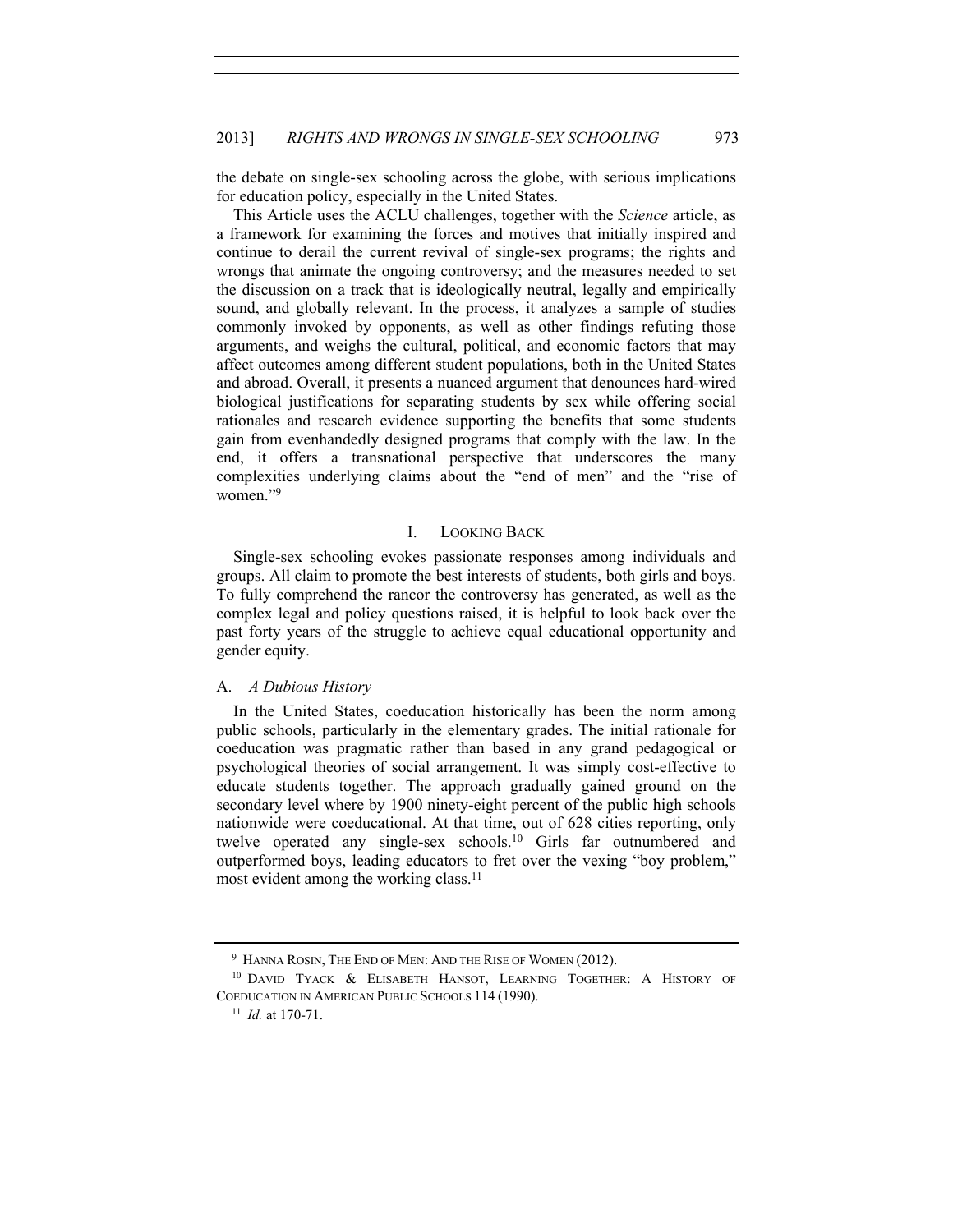Until the 1970s, with rare exceptions, the few single-sex public schools that existed were primarily in large cities. These were either academically selective schools, such as Boston Latin for boys and the Philadelphia High School for Girls, or vocational schools, like New York City's Girls' Commercial High School and the once all-male Aviation High School. The vocational schools, established in the early 1900s, largely served the children of immigrants, blacks, Mexican Americans, and others considered intellectually unsuited to academic pursuits. They offered a highly gendered curriculum, tracking male students into fields like drafting, woodworking, and auto mechanics, and females into lower-paying careers like dressmaking and secretarial work. At the other end of the socioeconomic spectrum, the early private colleges and universities also remained segregated by sex. The most elite among them, including Harvard, Yale, and Princeton, admitted only men. Regardless of sector or level, with few exceptions, the education offered to females in separate schools was not as academically rigorous or as well funded as the education offered to males.<sup>12</sup>

The modern-day women's movement, taking its cue from civil rights activists, fought to reverse these inequities. In the 1970s world of "liberal feminism," typified in the work of the National Organization for Women (NOW) and the ACLU Women's Rights Project, women were considered "the same as," and therefore "equal to," men on all academic and professional measures. A key figure in developing that position was then-law professor and co-founder of the Women's Rights Project, Ruth Bader Ginsburg, who later spoke for a majority of Supreme Court Justices in *United States v. Virginia*. Within that frame of thought, single-sex education was viewed as inherently unequal and so the demand dramatically dropped. Some private single-sex schools and colleges opened their doors to members of the other sex. Other schools merged. A small number, many in the more-traditional South, held on resolutely to the single-sex ideal.

In the public sector separate schools either shut down or admitted both sexes under the prevailing interpretation of Title IX, the federal law adopted in 1972 that prohibits sex discrimination in education programs or activities that receive federal funds. School districts that failed to comply ran the risk of losing federal monies primarily aimed at addressing the needs of children living in high-poverty areas.13 Unsurprisingly, by the early 1980s single-sex schooling was widely considered anachronistic at best and highly discriminatory at worst. American feminists in particular pushed for greater equality within coeducation, in stark contrast to radical feminists in Great

<sup>12</sup> ROSEMARY C. SALOMONE, SAME, DIFFERENT, EQUAL: RETHINKING SINGLE-SEX SCHOOLING 66-70 (2003); *see also* TYACK & HANSOT, *supra* note 10.

<sup>&</sup>lt;sup>13</sup> Title I of the Elementary and Secondary Education Act of 1965, 20 U.S.C. §§ 6301-6578 (2012).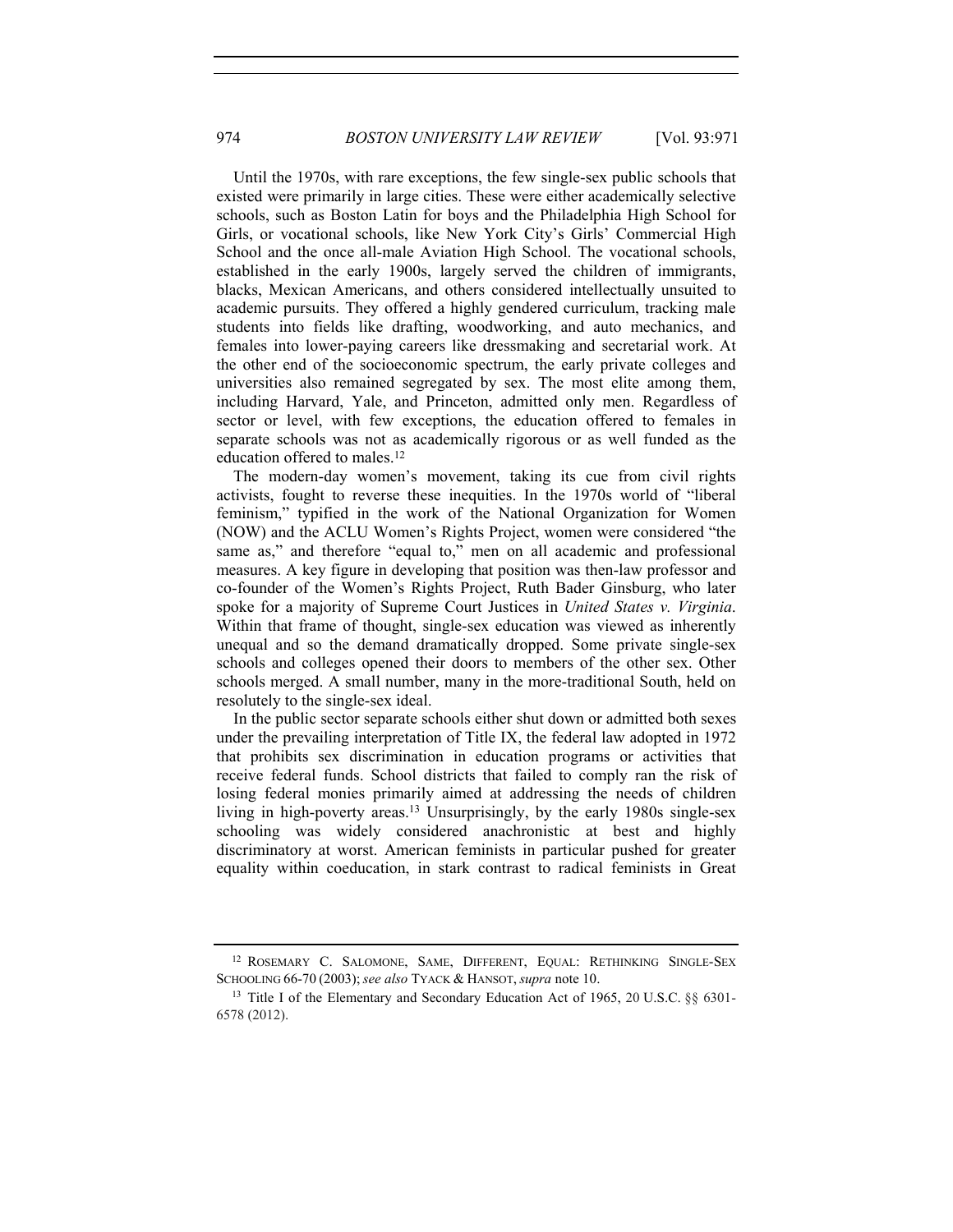Britain who renounced coeducation as an instrument for reproducing male patriarchy and dominance.14

Events in Philadelphia and later in Detroit placed a legal imprimatur on the American view. In the case of Philadelphia, though an equally divided Supreme Court affirmed a lower court ruling upholding the highly resourced all-boys' Central High School,<sup>15</sup> a state court later it struck down.<sup>16</sup> Basing its decision on both the state and federal constitutions, the state court found that Central and its female counterpart, Girls' High School, were "materially unequal" in a concrete and measureable way and ordered that Central admit females.17 Girls' High Schol remained single-sex.

The Detroit case centered on a 1991 city board of education resolution to open three all-male academies designed to combat high homicide, unemployment, and dropout rates among African American males.18 The proposal unleashed a local firestorm over race and gender that reverberated nationwide. On one side stood attorneys for the ACLU, NOW, and the NAACP and its Legal Defense and Educational Fund. On the other side stood local school officials, the Detroit Urban League, and the Detroit NAACP chapter, whose executive director best captured the thinking behind the proposal. As she explained to the press, all-male schools were "a level of redress and response to discrimination."19

A federal district court judge granted the plaintiff's motion for a preliminary injunction against the schools' opening. From the judge's view, there was no evidence that the system was failing males because of the presence of females; in fact, it was failing both sexes.20 The school district decided not to pursue a decision on the merits and agreed to admit girls. Nonetheless, the case had unanticipated significance. The troubling data on race and gender, gathered by both sides, underscored how public schooling was not closing the racial achievement gap for either sex. And so, despite the immediate outcome, the lawsuit set the wheels in motion for a new vision of separate schooling that initially would inspire programs for inner-city minority girls around which scholarly and political support was beginning to take shape.

<sup>17</sup> *Id.*

<sup>14</sup> Elizabeth Sarah et al., *The Education of Feminists: The Case for Single-Sex Schools*, *in*  LEARNING TO LOSE: SEXISM AND EDUCATION 55-66 (Dale Spender & Elizabeth Sarah eds.,

<sup>1980). 15</sup> Vorchheimer v. Sch. Dist., 532 F.2d 880 (3d Cir. 1976), *aff'd by an equally divided court*, 430 U.S. 703 (1977).

<sup>16</sup> Newberg v. Bd. of Pub. Educ., 26 Pa. D. & C.3d 682, 711 (1983).

<sup>18</sup> *See* DETROIT PUB. SCHS., MALE ACADEMY GRADES K-8: A DEMONSTRATION PROGRAM FOR AT-RISK MALES 3-4 (1991).

<sup>19</sup> Ron Russell, *Legal Arm of NAACP Threatens to Join Lawsuit Blocking All-Male Schools*, DETROIT NEWS, Aug. 21, 1991, at 1A (quoting JoAnn Nichols Watson).

<sup>20</sup> Garrett v. Bd. of Educ., 775 F. Supp. 1004, 1007 (1991); *see also* SALOMONE, *supra*  note 12, at 121-39 (discussing the Philadelphia and Detroit litigation).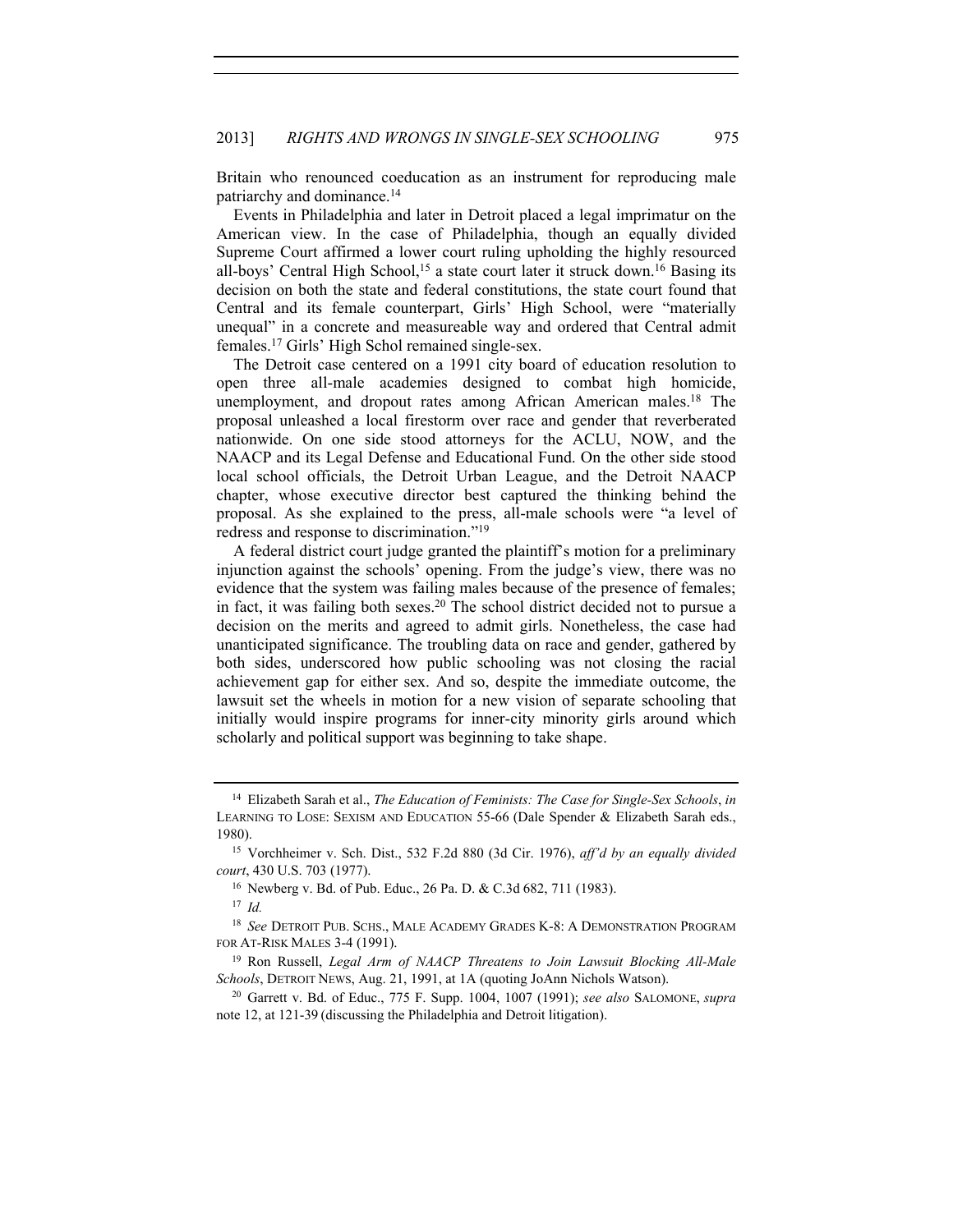At the same time that separate schools were disappearing from the education landscape, the notion of gender equality as "same treatment" came under attack within the feminist community itself. Critics argued that liberal feminism could not account for real differences between the sexes and the particular life experiences that gave women and men different moral and psychological perspectives. Carol Gilligan's groundbreaking 1984 book, *In a Different Voice*, <sup>21</sup> energized the sameness-difference debate. Best known for laying the theoretical base for her later research on adolescent girls, the book unintentionally gave credence to arguments supporting same-sex schooling for girls. In the 1990s several other publications reaffirmed the idea that American schools, overwhelmingly coed, were "shortchanging" girls. Girls lost their selfesteem, we were told, as they approached adolescence. Boys dominated classroom discussion and outperformed girls, especially in math and science. Two reports issued by the American Association of University Women<sup>22</sup> fueled the debate. Several books published that same year, including *Failing at Fairness*23 by Myra and David Sadker and Mary Pipher's *Reviving Ophelia*, 24 have since become classics in gender studies.

The ground shifted as the millennium approached. A wave of popular books by respected psychologists similarly sounded the alarm that boys were not faring as well academically and emotionally as commonly believed.25 They challenged the implications of both the "deficit" and the "girls-asvictims/boys-as-villains" arguments. In doing so they raised the possibility that perhaps coed schools were not the pernicious "bastions of male privilege" that the gender equity project had assumed. Some commentators rejected as dangerously wrong the myth that schools were denying girls their due. They argued that such claims diverted attention from African American boys and their profound educational and social deficits.26

A consensus began to build that perhaps schools were "shortchanging" girls and boys in both the same and different ways. The question was how to identify the causes and how best to remedy the problem. The idea took hold that perhaps separating students by sex might effectively enhance the academic

<sup>21</sup> CAROL GILLIGAN, IN A DIFFERENT VOICE: PSYCHOLOGICAL THEORY AND WOMEN'S DEVELOPMENT (1982).

<sup>&</sup>lt;sup>22</sup> AM. ASS'N OF UNIV. WOMEN, HOW SCHOOLS SHORTCHANGE GIRLS (1992); AM. ASS'N OF UNIV. WOMEN, SHORTCHANGING GIRLS, SHORTCHANGING AMERICA (1994).

<sup>&</sup>lt;sup>23</sup> MYRA SADKER & DAVID SADKER, FAILING AT FAIRNESS: HOW AMERICA'S SCHOOLS CHEAT GIRLS (1995).

<sup>&</sup>lt;sup>24</sup> MARY PIPHER, REVIVING OPHELIA: SAVING THE SELVES OF ADOLESCENT GIRLS (1994).

<sup>25</sup> *See, e.g.*, DAN KINDLON & MICHAEL THOMPSON, RAISING CAIN: PROTECTING THE EMOTIONAL LIFE OF BOYS (1999); WILLIAM POLLACK, REAL BOYS: RESCUING OUR SONS FROM THE MYTHS OF BOYHOOD (1998).

<sup>26</sup> *See* JUDITH KLEINFELD, THE MYTH THAT SCHOOLS SHORTCHANGE GIRLS: SOCIAL SCIENCE IN THE SERVICE OF DECEPTION (1998), *available at* http://education.nmsu.edu/ci/mo rehead/documents/the-myth-that-schools-shortchange-girls.pdf.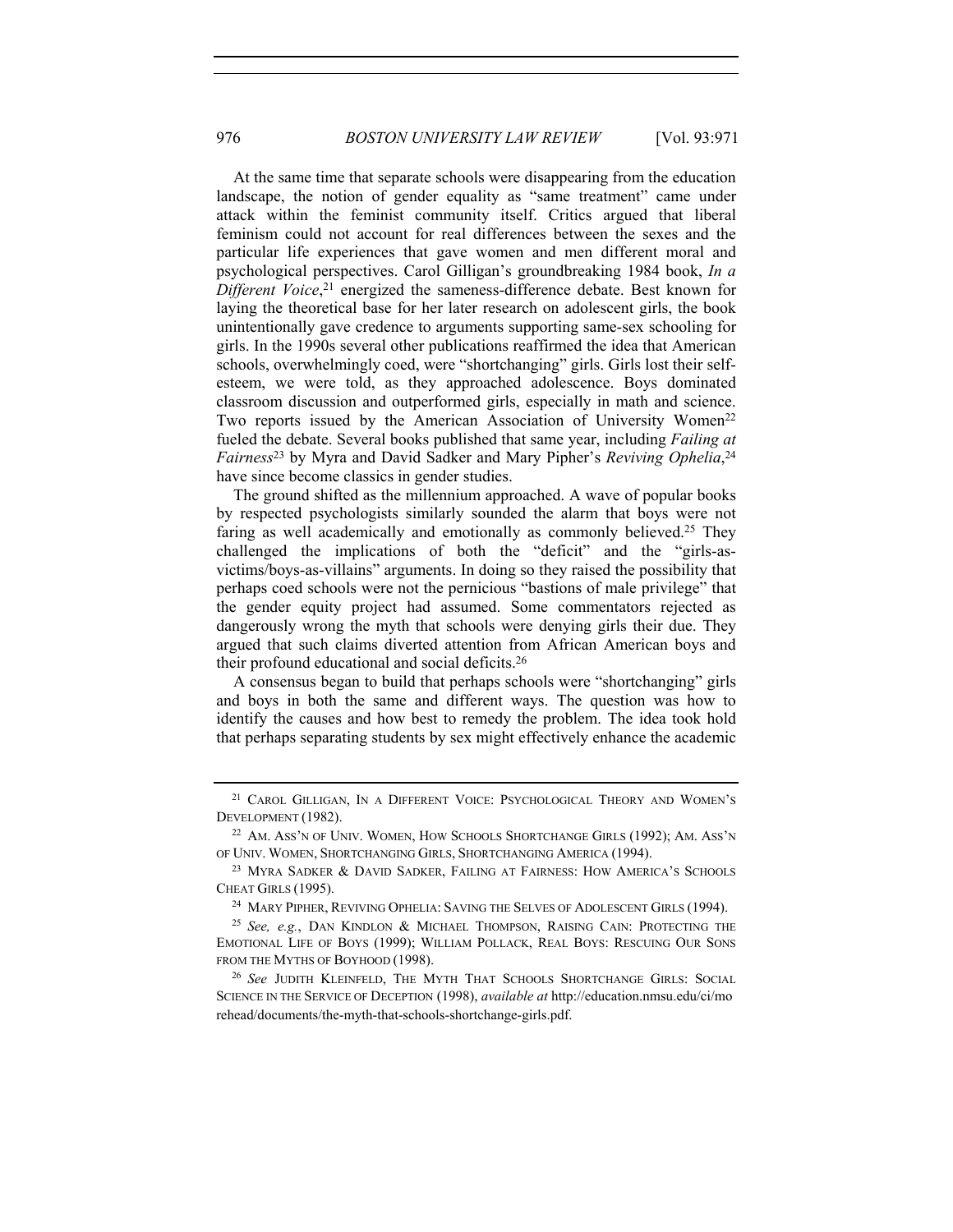environment and address the particular needs of each group. As in the case of Detroit, the approach appeared particularly promising in the inner city, where schools were struggling against teenage parenting, single-parent families, drug abuse, and all the social pathologies and despair that come with poverty. Meanwhile, schooling was becoming more demanding and competitive, with accountability as the education mantra and student performance on standardized tests as the measure of success for students, teachers, and schools alike.27 Educators began searching for innovative ways to both meet those demands and close the minority achievement gap.

Meanwhile, a movement promoting state-supported alternatives to conventional public schools was gaining momentum nationwide. Some policymakers, educators, and scholars viewed "school choice" through the lens of the free market. They argued that the competition generated would improve all schools.28 Others saw choice as a matter of equity, to give poor families the same options long available to the rich and the middle class.29 With the forces of gender equality and choice oddly coalescing, by the late 1990s single-sex schooling experienced an unforeseeable renaissance that defied and transcended political labels.

A pivotal moment came in 1996. In July of that year, New York City took a bold step. The city's Board of Education announced that, with the vision and support of a wealthy benefactor, it planned to open an all-girls' public school, the Young Women's Leadership School. The setting was East Harlem, one of the city's poorest neighborhoods. Focusing on math, science, and leadership skills, the school soon achieved remarkable success, sending close to 100% of its graduates each year to college.30 The opening of that school and the model it created pulled single-sex schooling out of the dustbin of history and set in motion legal reforms and a movement that spread far beyond local and even national borders.

A number of women's advocates, many of them alumnae of girls' schools and women's colleges, hailed the effort to offer in the public sector educational benefits long available and valued within private institutions.<sup>31</sup> Yet despite its message and mission of empowerment, the New York school immediately

<sup>27</sup> *See* Rosemary C. Salomone, *The Common School Before and After* Brown*: Democracy, Equality, and the Productivity Agenda*, 120 YALE L.J. 1454, 1474-76 (2011) (reviewing MARTHA MINOW, IN *BROWN*'S WAKE: LEGACIES OF AMERICA'S EDUCATIONAL LANDMARK (2010)).

<sup>28</sup> *See, e.g.*, JOHN E. CHUBB & TERRY M. MOE, POLITICS, MARKETS, AND AMERICA'S SCHOOLS 219-21 (1990).

<sup>29</sup> *See, e.g.*, JOSEPH P. VITERITTI, CHOOSING EQUALITY: SCHOOL CHOICE, THE CONSTITUTION, AND CIVIL SOCIETY 209-24 (1999).

<sup>30</sup> E-mail from Kathleen Ponze, Director of New Initiatives, Young Women's Leadership Network, to Rosemary Salomone, Professor of Law, St. John's University School of Law (Apr. 29, 2013). 31 *See* Rosemary C. Salomone, *Feminist Voices in the Debate over Single-Sex Schooling:* 

*Finding Common Ground*, 11 MICH. J. GENDER & L. 63, 79-81 (2004).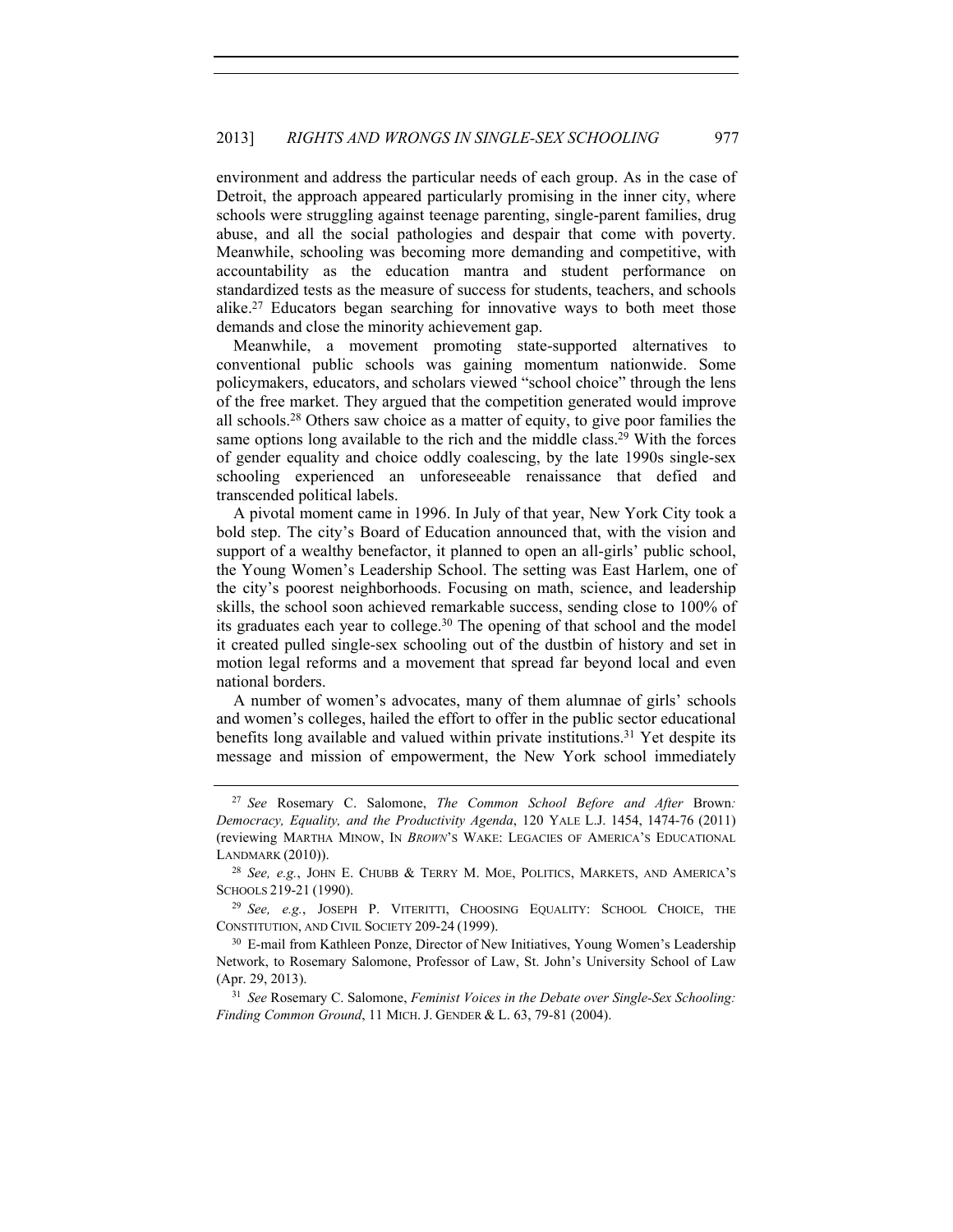drew the ire of civil liberties and organized women's group leaders who rejected the school as radically retrograde. The New York Civil Liberties Union, the New York Civil Liberties Coalition, and the New York chapter of NOW unsuccessfully pressed to prevent the school from opening. They argued that separate schools are inherently unequal and violate the Supreme Court's 1954 ruling in *Brown v. Board of Education* outlawing racially segregated schools;<sup>32</sup> that "separate" is a euphemism for "worse"; and that single-sex schools perpetuate harmful stereotypes, especially stigmatize girls, and fail to prepare students for the real world.

More immediately, they relied on a Supreme Court decision rendered just weeks before the New York City Board of Education announced plans to open the East Harlem school. In *United States v. Virginia*, 33 the Court struck down the all-male admissions policy of the state-supported Virginia Military Institute on the ground that it violated equal protection of the law under the Fourteenth Amendment.<sup>34</sup> The Court made clear that government officials may draw classifications based on sex only where the resulting policy or program promotes an "important governmental objective" with a justification that is "exceedingly persuasive"; that the "burden of justification is demanding"; and that it "rests entirely on the State."35 The Court warned that state actors must not rely on "overbroad generalizations" that might "perpetuate historical patterns of discrimination."36

But the Court was careful not to dismiss all single-sex schooling. "We do not question [Virginia's] prerogative evenhandedly to support diverse educational opportunities," the Court noted.37 And while the Court stated that sex classifications may not be used to "denigrat[e] . . . the members of either sex or for artificial constraints on an individual's opportunity," they are permissible when they "advance full development of the talent and capacities of our Nation's people."38 The Court further acknowledged that some singlesex programs may specifically intend to overcome gender inequities – "to dissipate, rather than perpetuate, traditional gender classifications."39 The courts have yet to resolve the practical scope of those parameters.<sup>40</sup> As Cass

<sup>32</sup> Brown v. Bd. of Educ., 347 U.S. 483, 495 (1954) ("Separate educational facilities are inherently unequal.").

<sup>33</sup> 518 U.S. 515 (1996).

<sup>34</sup> *Id.* at 548; *see also* U.S. CONST. amend. XIV.

<sup>35</sup> *Virginia*, 518 U.S. at 532-33.

<sup>36</sup> *Id*. at 542 (internal quotation marks omitted).

<sup>37</sup> *Id.* at 534 n.7.

<sup>38</sup> *Id*. at 533.

<sup>39</sup> *Id.* at 595 n.7 (citation omitted).

<sup>&</sup>lt;sup>40</sup> For three views supporting the constitutionality of public single-sex schools, see Michael Heise, *Are Single-Sex Schools Inherently Unequal?*, 102 MICH. L. REV. 1219 (2004) (finding single-sex schools are constitutional based on formal equality); Kimberly J. Jenkins, *Constitutional Lessons for the Next Generation of Public Single-Sex Elementary*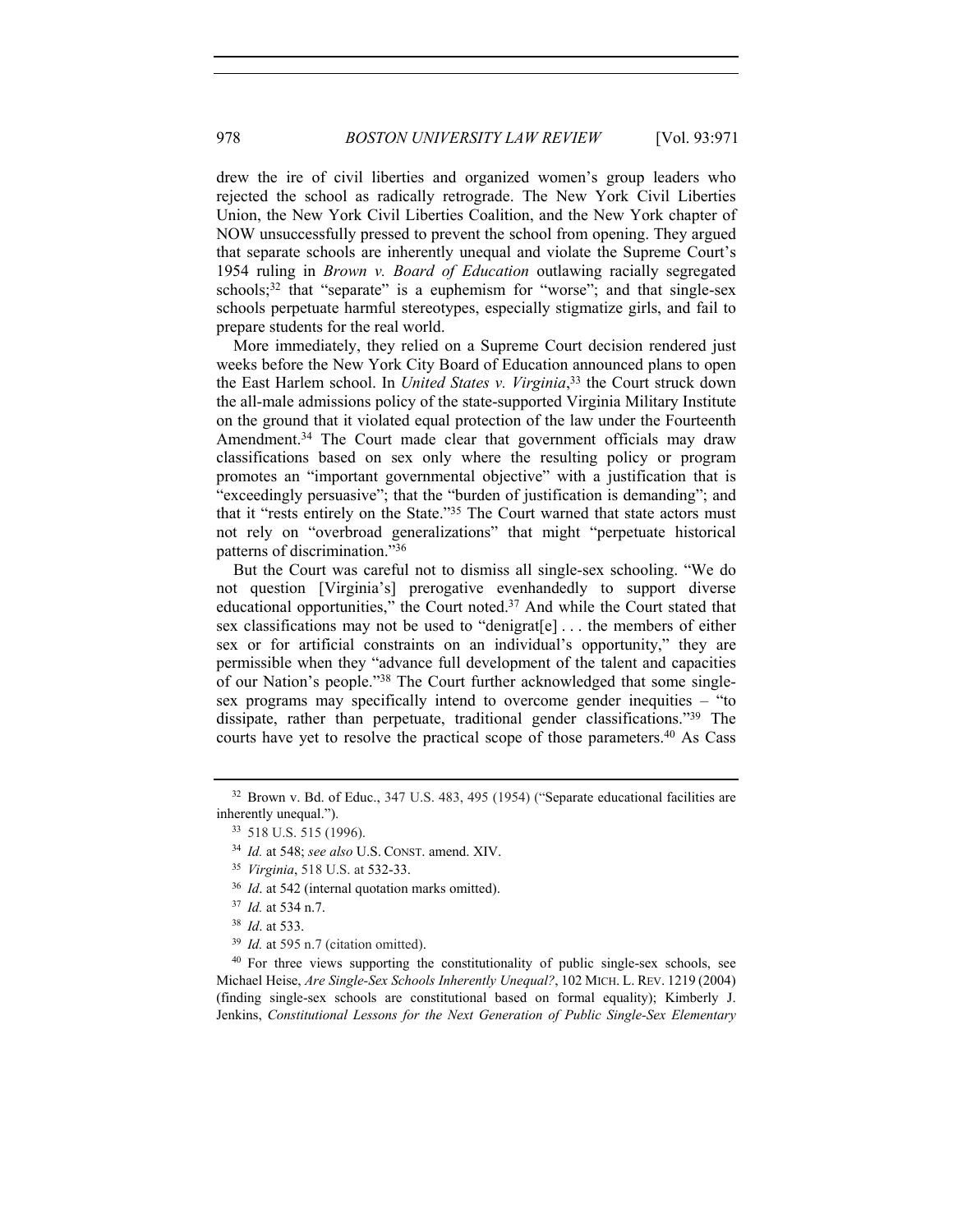Sunstein later observed, the problem was not that Virginia had recognized a difference between men and women, but that it effectively had "turned that difference into a disadvantage."41

The legislative implications of the Court's broad rationale eventually found their way into Congress. In January 2002 Congress enacted the No Child Left Behind Act, a signature measure of the Bush Administration.<sup>42</sup> A provision in the Act – co-sponsored by then Senators Hillary Clinton and Kay Bailey Hutchinson, and explicitly endorsed by the late Senator Edward Kennedy – allowed federal funds for single-sex programs "consistent with applicable law."43 That precise condition put the onus on the U.S. Department of Education to revise the Title IX regulations, initially adopted in 1975, which prohibited separate-sex classes outside a very limited set of circumstances.44 In May 2002 the Department of Education's Office for Civil Rights (OCR) published a notice of intent45 to revise the Title IX regulations governing single-sex programs and invited the public to comment on a series of legal questions.46 The announcement elicited strong opposition from civil liberties and organized women's groups.47

More than four years later, in October 2006, OCR issued final regulations that permit non-vocational elementary and secondary schools to establish single-sex classes so long as they are voluntary, provide a "substantially equal"

<sup>41</sup> CASS R. SUNSTEIN, ONE CASE AT A TIME: JUDICIAL MINIMALISM ON THE SUPREME COURT 165 (1999).

<sup>42</sup> *See* No Child Left Behind Act of 2001 § 5131, 20 U.S.C. § 7215(a)(23) (2012).

<sup>43</sup> *Id.* ("Funds made available to local educational agencies under section 7211a of this title shall be used for innovative assistance programs, which may include any of the following: . . . Programs to provide same-gender schools and classrooms (consistent with applicable law)."). 44 34 C.F.R. § 106.41 (1975).

<sup>45</sup> Nondiscrimination on the Basis of Sex in Education Programs or Activities Receiving Federal Financial Assistance, 67 Fed. Reg. 31,098 (May 8, 2002). 46 *Id*.

<sup>47</sup> *See Comments of the National Organization for Women on the Department of Education's Notice of Intent to Regulate on Single-Sex Education*, NAT'L ORG. FOR WOMEN, http://www.now.org/issues/education/single-sex-education-comments.html (last visited Mar. 28, 2013).

*and Secondary Schools*, 47 WM. & MARY L. REV. 1953 (2006) (suggesting differential standards for assessing the substantial relationship prong of equal protection depending upon whether the school provides voluntary attendance and substantially equal opportunities for both sexes or fails on either or both of these counts); and Denise C. Morgan, *Anti-Subordination Analysis After* United States v. Virginia*: Evaluating the Constitutionality of K-12 Single-Sex Public Schools*, 1999 U. CHI. LEGAL F. 381 (finding single-sex schools are constitutional based on anti-subordination theory). *But see* Nancy Levit, *Embracing Segregation: The Jurisprudence of Choice and Diversity in Race and Sex Separatism in Schools*, 2005 U. ILL. L. REV. 455, 512 (arguing that any "official endorsement of segregation based on identity characteristics [including sex] creates inequality").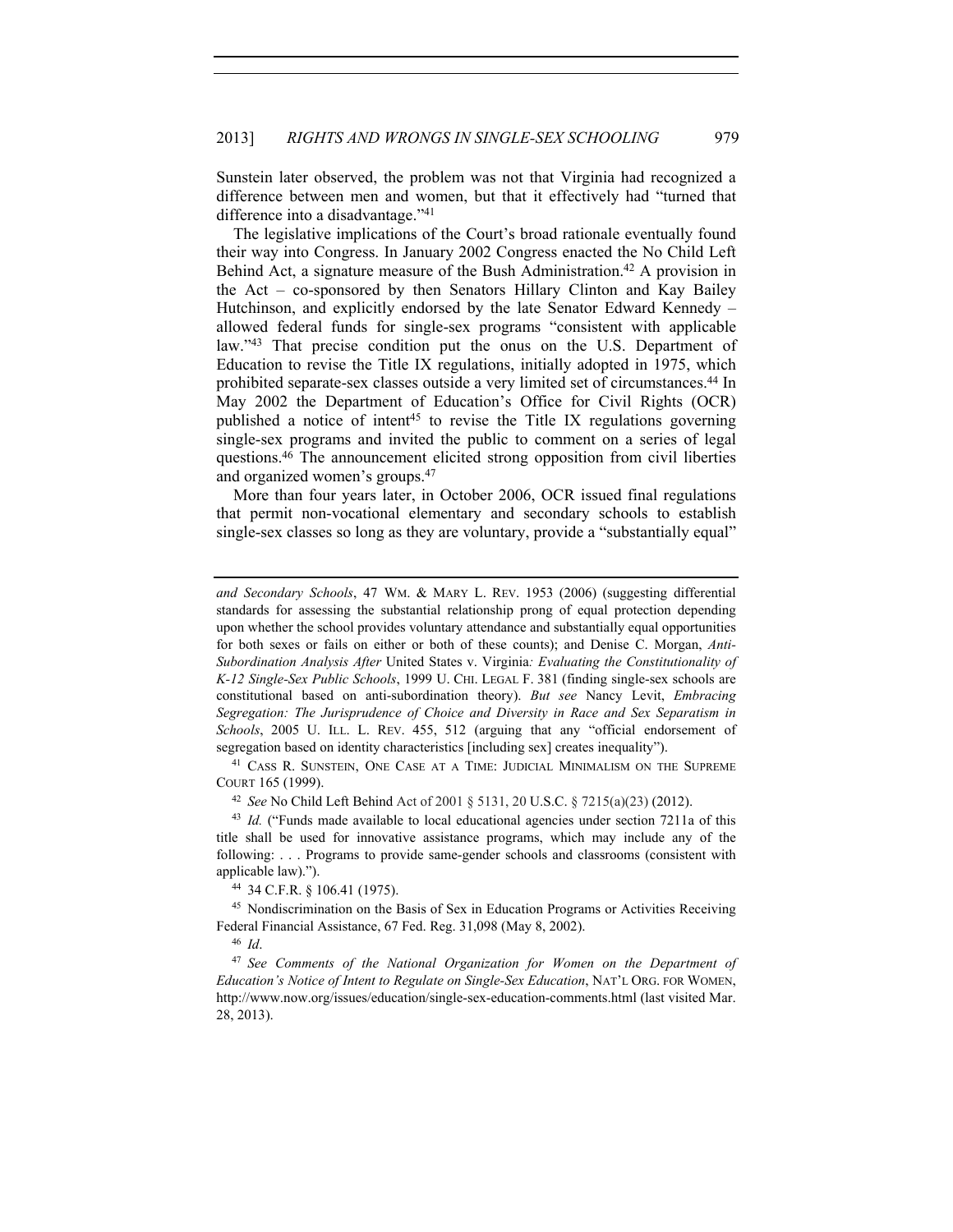coeducational alternative, and are based on either a "diversity" or an "educational needs" rationale.48 The original 1975 regulations had used a "comparability" requirement whereby a school district could not exclude any student from admission to a program unless it offered "courses, services, and facilities" that were "comparable."<sup>49</sup> They also had contained a "compensatory" rationale whereby school districts could take "affirmative action to overcome the effects of conditions which limited participation . . . by persons of a particular sex."50

OCR drafted the revisions against the backdrop of the Court's decision in *United States v. Virginia* to insulate from constitutional attack both the new regulations and school district programs that relied on them*.* Nonetheless, with aspects of the constitutional standard still judicially unresolved, several questions continue to percolate beneath legal challenges to the regulations. How much rigor does the Court's "exceedingly persuasive justification" and "hard look" review infuse into the regulations' educational need and diversity rationales? Must the evidence of need be school specific or based on districtwide, regional, or national data? Does the diversity rationale hold constitutional weight on its own? Beyond the regulations, the most contentious and fact-specific issues are whether particular educational practices promote "overbroad generalizations" or simply reflect real differences between the sexes, and whether those differences are biologically or socially constructed.

### B. *Brain Research Overtakes the Course*

As school districts moved cautiously in anticipation of the revised regulations, new voices weighed in on the advantages of single-sex schooling. Promoting hard-wired differences to justify separating students by sex, they defied the basic precept of "liberal feminism" that women and men are essentially the same. At the same time, they carried "difference feminism" to an extreme of neurological certainty that its original proponents never envisioned. They captured the discussion and took it down a perilous path. To any observer cognizant of the law, they were inviting litigation.

For many of us who supported New York City's all-girls' school and the subsequent regulatory amendments, this turn of events was indeed disconcerting. Our vision was to create an academic culture in which girls' self-esteem would be tied to academic achievement. It would offer specifically "at-risk" students the knowledge, skills, and attitudes to overcome the hardships that lay in their way. We hoped that similar all-male schools would open and do the same for inner-city minority boys. We made no claims as to whether any observable differences in behavior between boys and girls were

<sup>48</sup> Nondiscrimination on the Basis of Sex in Education Programs or Activities Receiving Federal Financial Assistance, 71 Fed. Reg. 62,530 (Oct. 25, 2006) (to be codified at 34 C.F.R. pt. 106).

<sup>49</sup> 34 C.F.R. § 106.35 (1980).

<sup>50</sup> *Id.* § 106.3(b).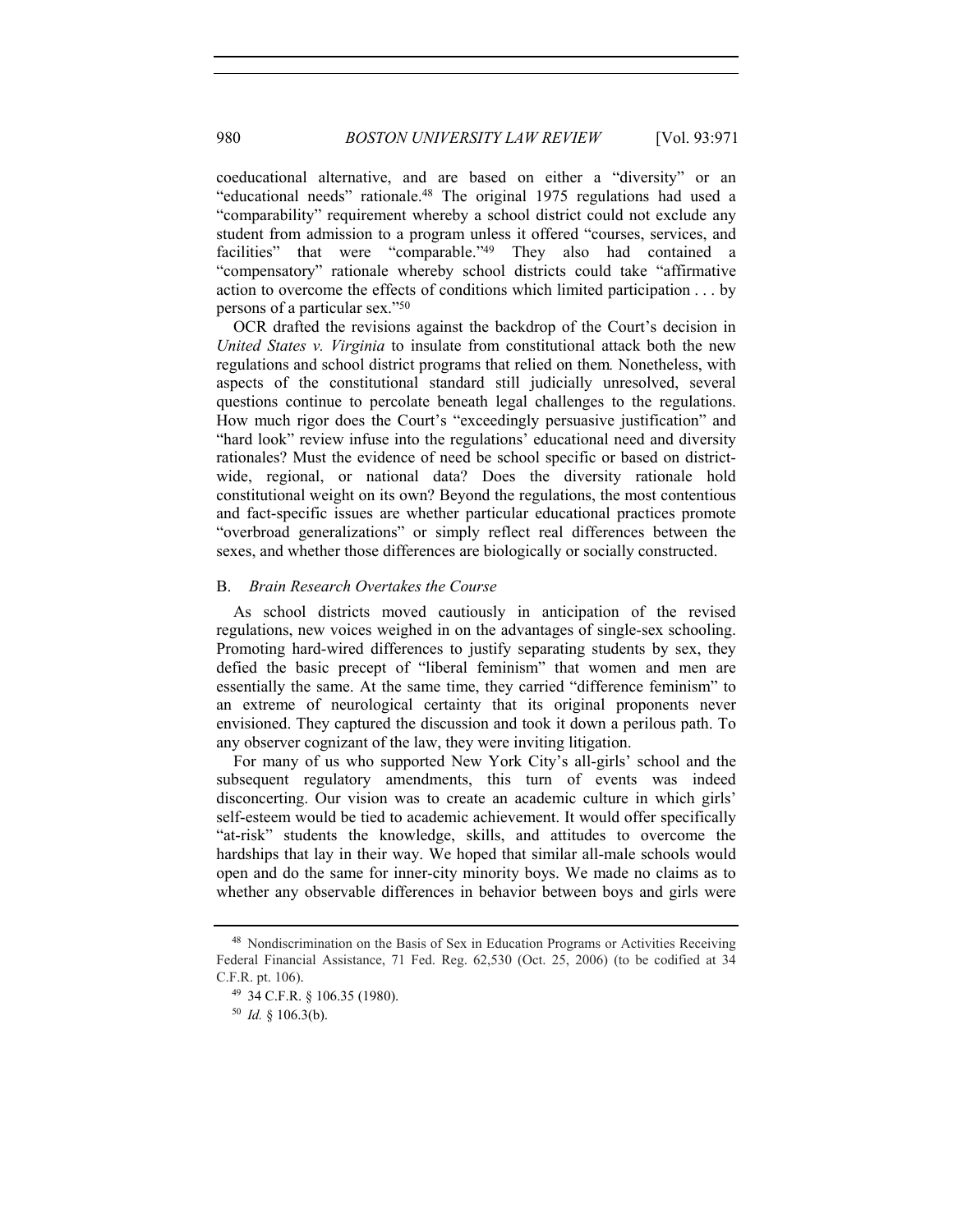due to biological rather than social factors. We imagined this new crop of programs growing slowly and organically as educators developed a set of "best practices" through experience with different populations of students. It was a cautious approach, taking one small step at a time to remedy a problem that had proved intractable despite decades of federal programs targeting the economically and educationally disadvantaged. We could not foresee how a convergence of factors, including ambivalence among federal officials, misguided judgment among local school administrators, and persistence among brain research "purveyors," would derail the course and create a setting ripe for an organized assault on single-sex schooling.

On the federal front, the revised Title IX regulations gave schools flexibility but offered local school officials no guidance on curriculum or classroom strategies. Neither Congress nor the Department of Education provided technical support or adequate and targeted funds for program planning, staff development, or monitoring despite evidence that those same deficiencies had contributed to the failure of a similar California initiative in the late 1990s.<sup>51</sup> Proponents of brain-research rationales quickly filled the void. They maintained that boys and girls learn so differently that they should be educated separately. This "movement" was largely led not by educators, but by individuals outside the education system. They drew an overstated and unproven connection between small sex differences in brain maturation on the one hand, and specific learning styles and teaching methods on the other.

Some school officials, particularly in southern states with more traditional values, found the argument deceptively appealing. Many saw sex separation as a possible solution to the "boy problem" while also addressing the continuing "girl problem." Looking for a "silver bullet" to meet "annual yearly progress" mandates for schools under the No Child Left Behind Act, they believed that separate learning environments might improve reading test scores (and classroom behavior) among boys, and math and science scores among girls.<sup>52</sup> The purportedly "scientific" basis offered school board members and parents a plausible justification for a dramatic departure from conventional schooling. But rather than establish separate, freestanding schools (which would have been costly, administratively burdensome, politically sensitive, and slow on implementation), a number of school districts separated girls and boys for certain core subjects within existing coed schools.53

<sup>51</sup> Lea Hubbard & Amanda Datnow, *Are Single-Sex Schools Sustainable in the Public Sector?*, *in* GENDER IN POLICY AND PRACTICE: PERSPECTIVES ON SINGLE-SEX AND COEDUCATIONAL SCHOOLING 109, 118 (Amanda Datnow & Lea Hubbard eds., 2002).

<sup>52</sup> Michele McNeil, *Single-Sex Schooling Gets New Showcase*, EDUC. WK. (May 6, 2008), http://www.edweek.org/ew/articles/2008/05/07/36singlegender\_ep.h27.html (subscription required) (discussing the spread of single-sex classes in ninety-seven South Carolina public schools following 2006 revisions in Title IX regulations). 53 *See, e.g.*, *id.*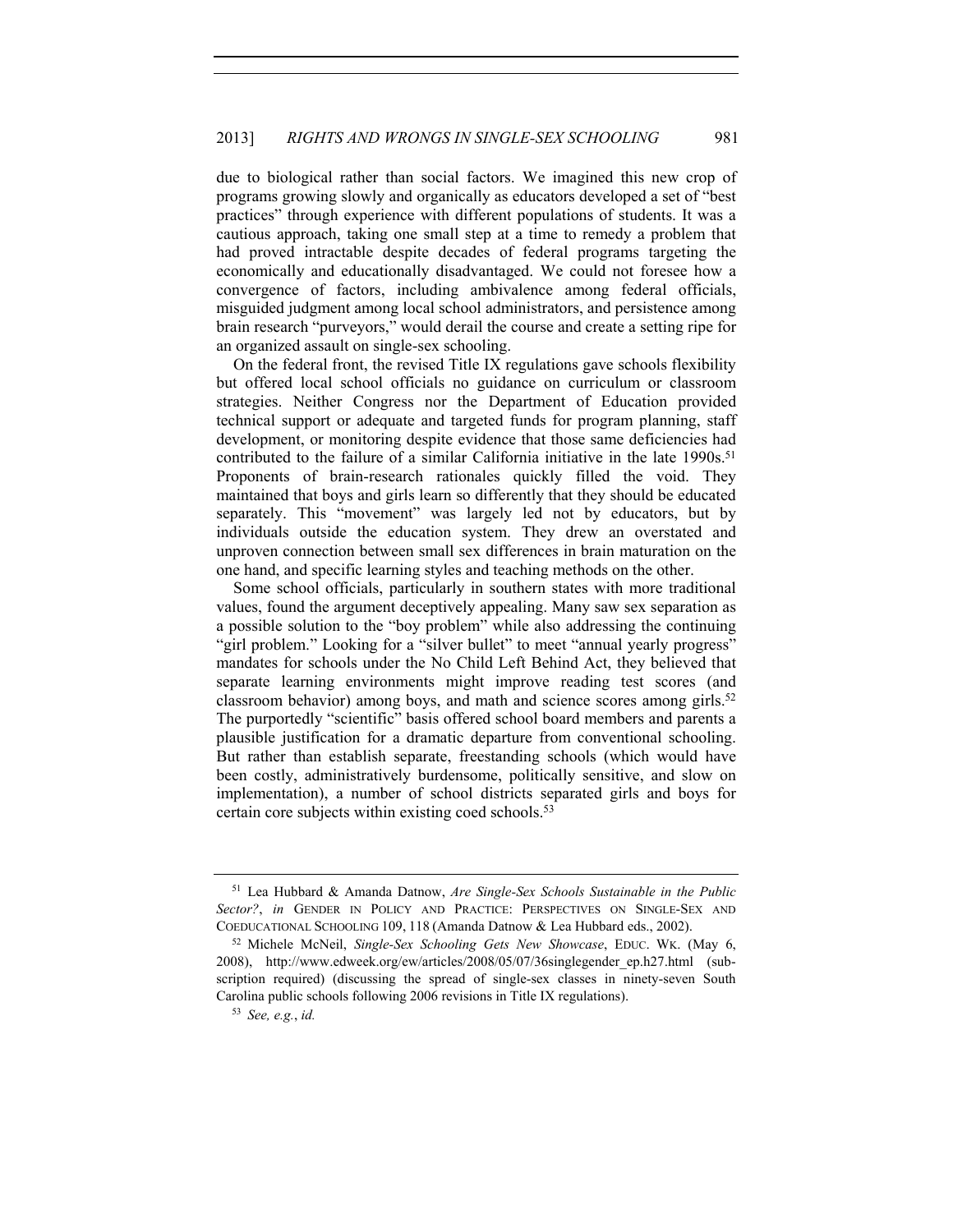Many of these early programs opened with little planning, public participation, or clearly articulated mission. School officials had scant understanding of why they were separating students by sex or what curricular or other strategic accommodations, if any, were in order. Nor did they fully comprehend the legal requirements outlined in the revised Title IX regulations. Unlike single-sex schools, which benefited from the experience in New York, single-sex classes were sailing on uncharted waters, at least in modern-day experience in the United States. Even the private-school sector had little to offer on this count.

Local and national media soon baited the public with eye-opening stories of classrooms painted different colors or maintained at different temperatures depending on the sex of the students; teachers advised to shout at boys, but speak softly and smile at girls; girls being taught "good character" while boys were taught "heroic behavior"; girls starting the day with classical music and reading, boys with physical exercise; and girls sitting on carpeted areas to discuss their feelings because their higher oxytocin levels created a greater need to bond while boys were allowed to move around more because of lower levels of serotonin in their brains. South Carolina's website on "Single-Gender Initiatives" suggested teaching math to boys with "competitive games using technology" but using "musical math chairs" to educate girls. For boys' advisory period the focus was "ball toss" and "quality of a man"; for girls it was "friendship qualities."54

The ACLU's Women's Rights Project now presents a mind-boggling list of similar practices that would make most reasonable people wince.<sup>55</sup> The ACLU cites two books commonly used as guides in single-sex classrooms.56 The first is *Why Gender Matters*57 by Leonard Sax, a physician and psychologist, and founder and executive director of the National Association for Single Sex Public Education. The second is *The Boys and Girls Learn Differently Action Guide for Teachers*, 58 co-authored by Michael Gurian, a social philosopher, counselor, prolific author, and president of the Gurian Institute, an organization that runs a summer institute for teachers. Both Sax and Gurian now travel nationally and internationally consulting with school officials who put their theories into operation. Sax argued that boys do better under stress while girls

<sup>54</sup> S.C. DEP'T OF EDUC., LESSON PLAN FOR GIRLS, LESSON PLAN FOR BOYS (2008) (on file with author).

<sup>55</sup> ACLU, BOYS' BRAINS VS. GIRLS' BRAINS: WHAT SEX SEGREGATION TEACHES STUDENTS (2008), *available at* http://www.aclu.org/files/pdfs/womensrights/boysbrains\_v\_g irlsbrains.pdf.

<sup>56</sup> *Id.*

<sup>57</sup> LEONARD SAX, WHY GENDER MATTERS: WHAT PARENTS AND TEACHERS NEED TO KNOW ABOUT THE EMERGING SCIENCE OF SEX DIFFERENCES (2005).

<sup>58</sup> MICHAEL GURIAN & ARLETTE C. BALLEW, THE BOYS AND GIRLS LEARN DIFFERENTLY ACTION GUIDE FOR TEACHERS (2003).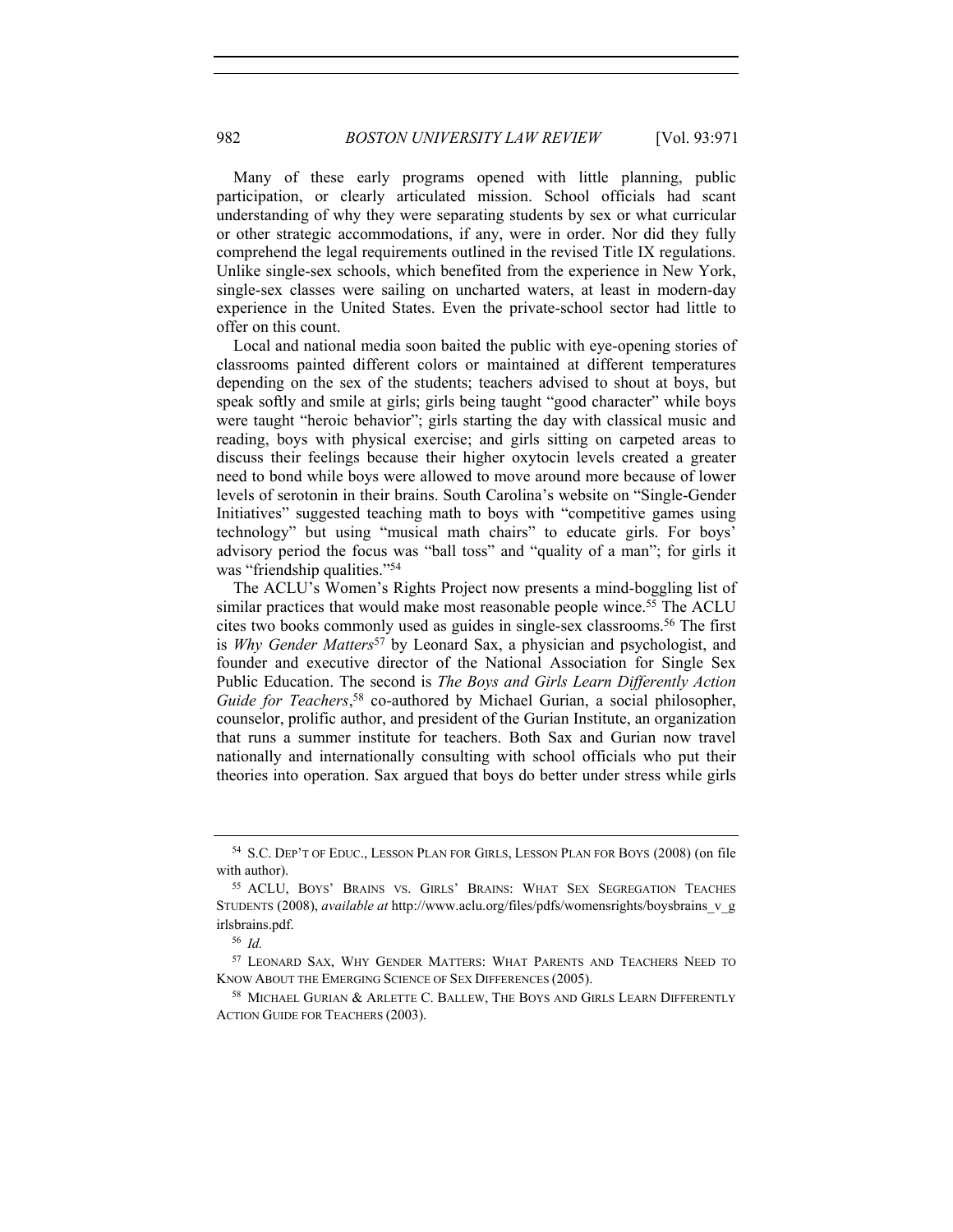do not and therefore girls should not be given timed tests;59 that boys should be strictly disciplined by asserting power over them while girls should be disciplined by appealing to empathy; $60$  and that girls should take their shoes off in class as it helps them to relax and think better.<sup>61</sup> Gurian counseled that boys are better than girls in math because boys' bodies receive daily surges of testosterone;62 that boys are abstract thinkers and are thus naturally good at philosophy and engineering, while girls are concrete thinkers and perform better in math and science if given objects like beans or buttons they can touch;63 and that boys should be given Nerf baseball bats to hit things so they can release tension during class.64

It appeared that nature had totally eclipsed nurture in child development. Biology was destiny. Pity the many girls and boys who did not fit into the sexdefined straight jacket. The "neuroscience of pedagogy" was spinning out of control. And it defied what the best of single-sex schooling, and especially the growing number of separate schools, represented. Unsurprisingly, it created the momentum for an organized assault on single-sex programs and the documented evidence for direct legal challenges that stretch beyond these disquieting facts.

# C. *The Opposition Mobilizes*

Against this course of events the ACLU began testing the waters of judicial and administrative action. The success of the group's efforts has been mixed. In 2010 a federal district court in Louisiana found that the program established by the Vermillion Parish school district suffered from an "extreme lack of [district] oversight," as well as "significant flaws" in the underlying research data.65 Yet despite those findings, citing the "best interests" of the students, the court refused to grant a temporary restraining order as the school officials had not "intended to discriminate against any child."66 At the same time the court ordered the district in the coming school year to follow a ten-step plan, assuring that the program was "completely voluntary" and that it offered a "substantially equal co-ed opportunity to every student."67 The Fifth Circuit disagreed with the trial court's interpretation of the law, maintaining that government classifications "explicitly based on sex" violate the Equal

<sup>67</sup> *Id.* at \*6.

<sup>59</sup> SAX, *supra* note 57, at 88-92. 60 *Id*. at 179-83, 188.

<sup>61</sup> *Id*. at 91.

<sup>62</sup> GURIAN & BALLEW, *supra* note 58, at 100.

<sup>63</sup> *Id*. at 17, 90-92.

<sup>64</sup> *Id*. at 75.

<sup>65</sup> Doe *ex rel.* Doe v. Vermillion Parish Sch. Bd., No. 09-cv-1565, at \*5-6 (W.D. La. Apr. 19, 2010). 66 *Id.*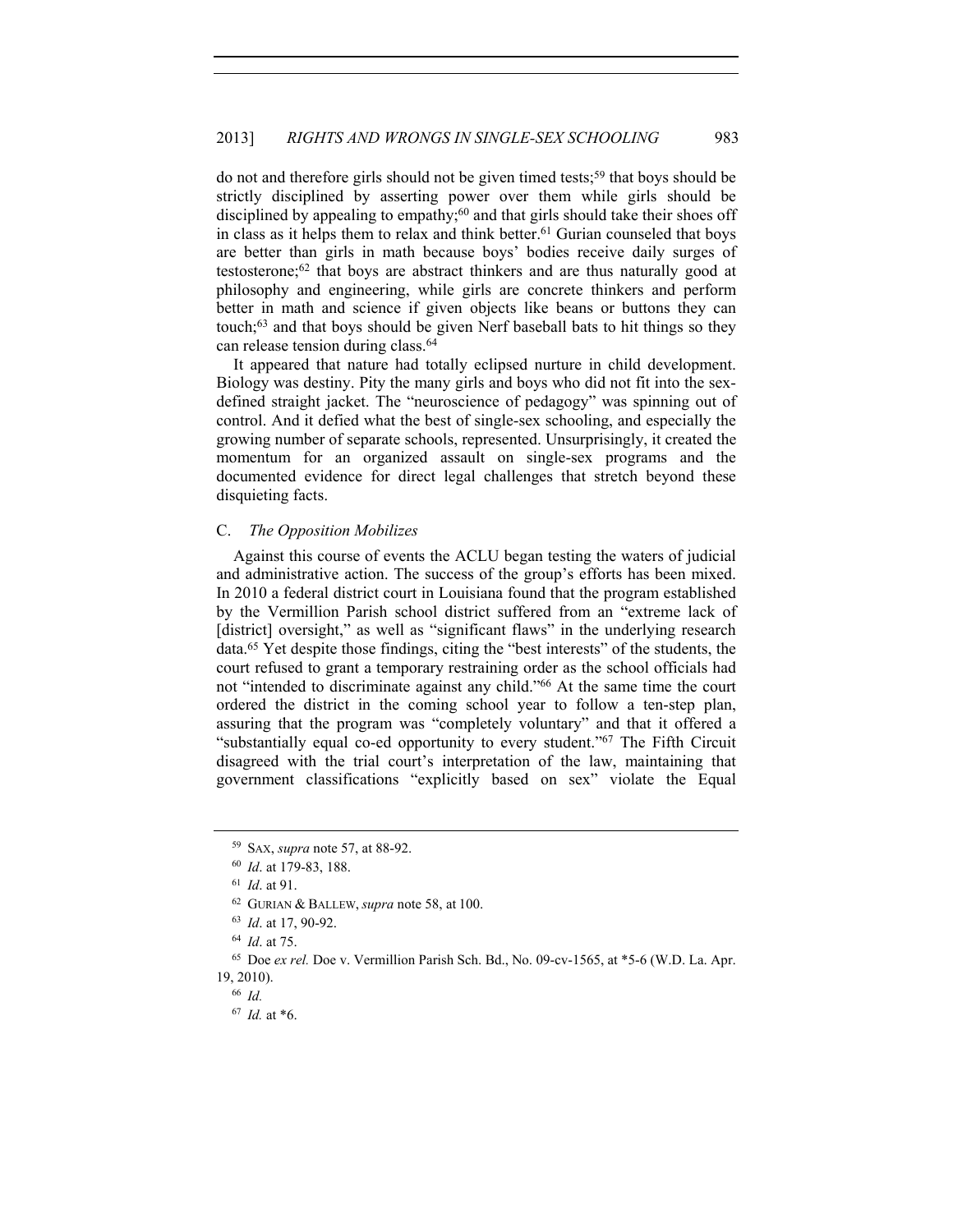Protection Clause even when there is no evidence of discriminatory intent.<sup>68</sup> Presumably, what the court meant was that even where there is no evidence of intent to harm students, courts will nonetheless carefully scrutinize sex classifications drawn for benign or remedial purposes. The Fifth Circuit remanded the case to the district court. The dispute ultimately ended in a consent decree whereby school officials agreed not to initiate separate programs in any of the district's nineteen schools through the 2016-2017 school year.<sup>69</sup>

The agreement was heartening to the ACLU and its supporters. Yet the factspecific basis proved it was a unique victory. In June 2011 a federal district court in Kentucky found otherwise when presented with a starkly different set of facts.70 The court dismissed the case on standing grounds as to the classrepresentative plaintiffs who failed to demonstrate they had suffered any concrete and particularized injury from the single-sex program.<sup>71</sup> As for the individual plaintiffs' claims for monetary relief, the court granted summary judgment for the school district.<sup>72</sup> The court went to great lengths to distinguish the facts from those in the Louisiana litigation, finding no evidence in the record that the single-sex offerings resulted in "substandard coed education."73 More sweepingly and significantly, the court noted that the "Supreme Court has never held that separating students by sex in a public school – unlike separating students by race – or offering a single-sex public institution is *per se* unconstitutional."74

Despite this seeming setback, the ACLU continued to pursue its course in other judicial and administrative venues. It successfully pressured Pittsburgh school officials to drop a single-sex high school, threatening to file a Title IX complaint with the U.S. Department of Education if the program continued.<sup>75</sup> It weighed upon the Madison, Wisconsin, school board to deny approval to a charter school that planned to offer the International Baccalaureate program with separate classes for girls and boys.<sup>76</sup> It requested public records from

<sup>68</sup> Doe *ex rel.* Doe v. Vermillion Parish Sch. Bd., 421 F. App'x 366, 372 (5th Cir. 2011).

<sup>69</sup> Consent Decree, *Doe*, No. 09-cv-1565 (Oct. 13, 2011).

<sup>70</sup> A.N.A. *ex rel.* S.F.A. v. Breckinridge Cnty. Bd. of Educ., 833 F. Supp. 2d 673 (W.D. Ky. 2011).<br><sup>71</sup> *Id.* at 680-81.<br><sup>72</sup> *Id.* at 682-83.

<sup>73</sup> *Id.* at 680. 74 *Id*. at 678 (citing United States v. Virginia, 518 U.S. 515, 553 n.7 (1996); Miss. Univ. for Women v. Hogan, 458 U.S. 718, 720 (1982); Vorcheimer v. Sch. Dist., 532 F.2d 880, 888 (3d Cir. 1976), *aff'd by an equally divided court*, 430 U.S. 703).

<sup>75</sup> Jason McLure, *U.S. Schools with Single-Sex Classrooms May Face ACLU Lawsuit*, REUTERS, May 22, 2012, *available at* http://www.reuters.com/article/2012/05/23/us-usa-acl u-classroom-idUSBRE84M01020120523.

<sup>76</sup> Letter from Chris Ahmuty, Exec. Dir., ACLU of Wis., to Daniel Nerad et al., Madison Metro. Sch. Dist. (Dec. 15, 2010), *available at* http://www.aclu.org/files/assets/single\_sex\_s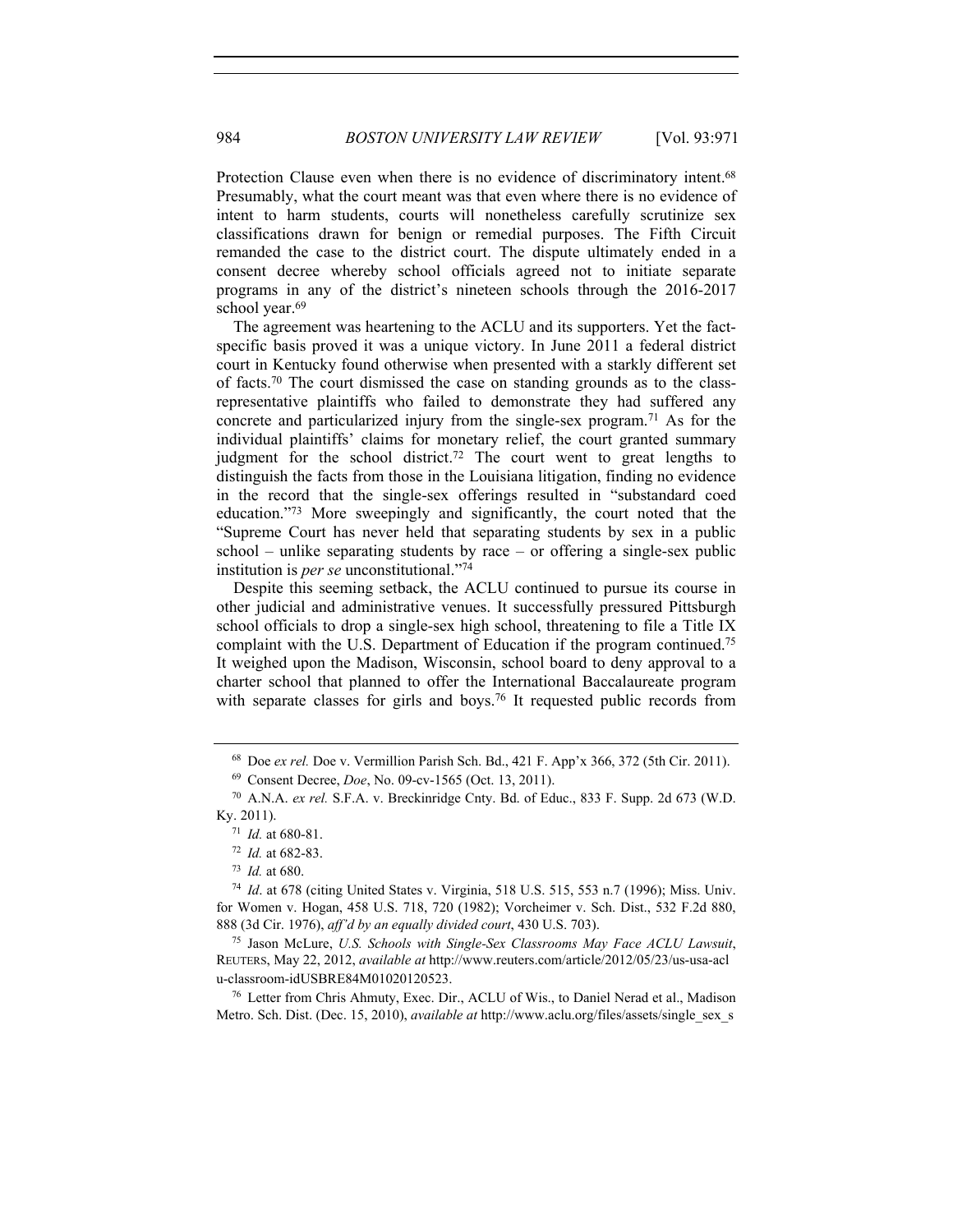school districts in Alabama, Florida, North Carolina, South Carolina, Virginia, and Wisconsin with the intent of initiating legal action.77

In May 2012, armed with the "scientific" support of the *Science* article, the ACLU launched the "Teach Kids, Not Stereotypes" initiative. In a high profile press release, the organization announced that ACLU offices in Alabama, Maine, Mississippi, Virginia, and West Virginia were sending cease-and-desist letters to school districts believed to be violating federal and state law.78 These districts, the ACLU charged, were "forcing students into a single-sex environment, relying on harmful gender stereotypes and depriving students of equal educational opportunities."79 In some cases, it observed, students who decided not to participate in single-sex classes had no choice but to enroll in another school.80 Some school districts had not informed parents and guardians that they had the option to opt out of the classes. Some had offered classes to one sex and not the other.81

In a number of programs, the sex stereotyping described was palpable: teachers using microphones to pitch their voices at a level thought appropriate for boys; boys taking a run and girls doing calming exercises like yoga to prepare for a test; blue chalkboards in boys' classrooms; and bulletin boards covered in red paper hearts for the girls.<sup>82</sup> A subsequent ACLU report prepared for the OCR laid out in detail these and other practices identified from news reports and documents submitted by school officials.<sup>83</sup> "If such programs [were] not ended," the May 2012 statement warned, the ACLU would "pursu[e] further legal action."<sup>84</sup> The following month the Feminist Majority Foundation, based on a state-by-state assessment, joined the ACLU's position advocating that the Department of Education rescind the 2006 Title IX regulatory revisions and return to the original 1975 regulations permitting "sex

chool.pdf.

<sup>77</sup> *ACLU of Virginia Wants Schools to Refrain from Reinstating Single-Sex Programs Rooted in Stereotypes*, ACLU VA. (May 21, 2012, 9:14 AM), https://acluva.org/10124/acluof-virginia-asks-schools-to-cease. 78 Press Release, ACLU, ACLU Launches "Teach Kids, Not Stereotypes" Campaign

Against Single-Sex Classes Rooted in Stereotypes (May 21, 2012), *available at* http://www.aclu.org/womens-rights/aclu-launches-teach-kids-not-stereotypes-campaign-a gainst-single-sex-classes-rooted.

<sup>79</sup> *Id.*

<sup>80</sup> *Id.*

<sup>81</sup> *Id.*

<sup>82</sup> Heather Hollingsworth & Jessie L. Bonner, *Why Single-Sex Education is Spreading Across the US*, CHRISTIAN SCI. MONITOR (July 8, 2012), http://www.csmonitor.com/USA/La test-News-Wires/2012/0708/Why-single-sex-education-is-spreading-across-the-US.

<sup>83</sup> ACLU, PRELIMINARY FINDINGS OF ACLU "TEACH KIDS, NOT STEREOTYPES" CAMPAIGN 3 (2012).

<sup>84</sup> Press Release, ACLU, *supra* note 78.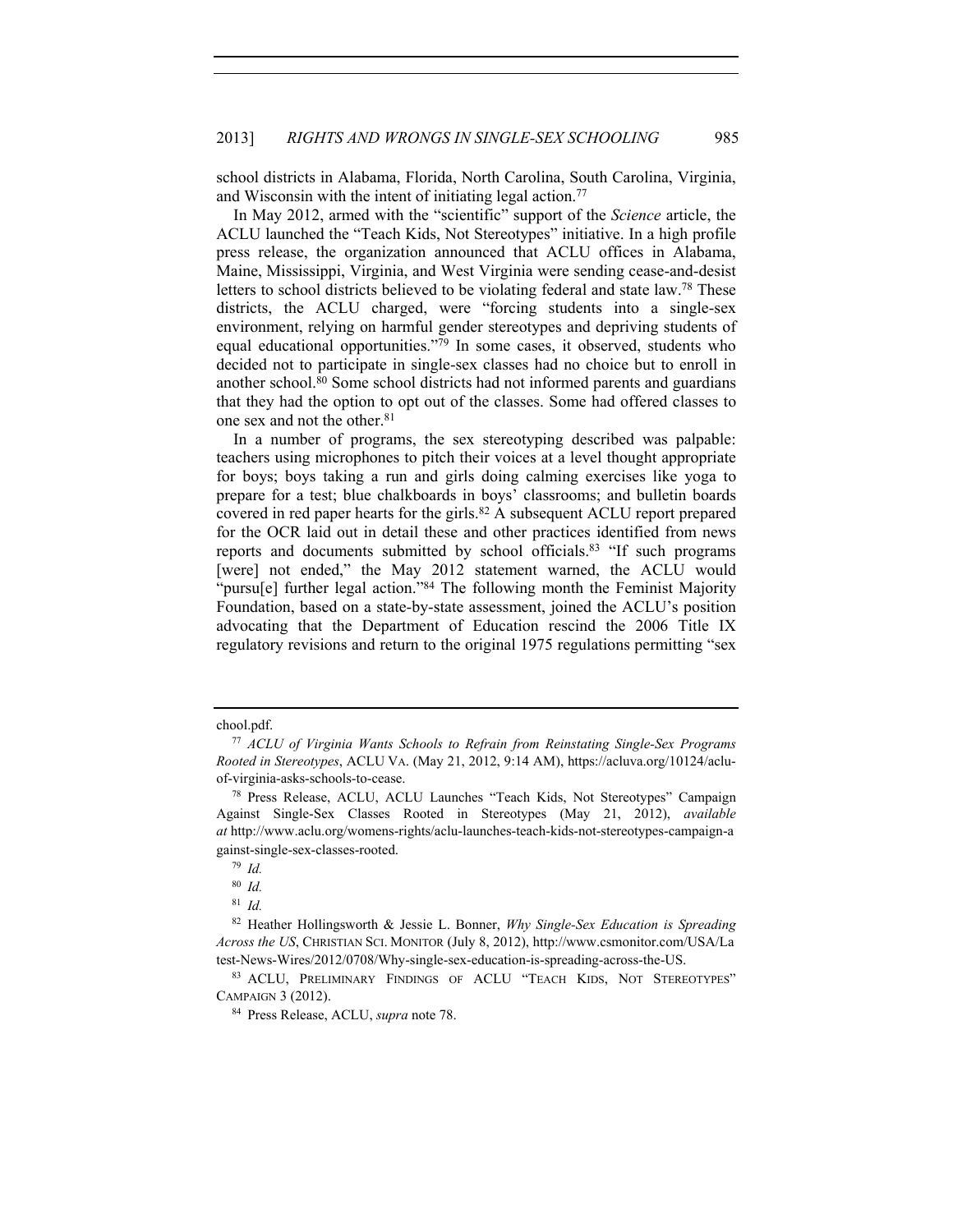segregation only for affirmative purposes to decrease sex discrimination in desired educational outcomes."85

The ACLU initiative elicited visceral and divergent reactions. Some assailed the organization for "launch[ing] a nationwide jihad against single-sex education."86 Others hailed the strategic assault as nothing less than a "crusade against toxic sex stereotypes taught in public schools."87 The imagery suggested some high ideal at the heart of a war with inevitable winners and losers. There were substantial questions: Who would win and who would lose? Who were the opposing forces on either side? Were they the civil liberties groups pitted against local school districts, or competing ideologies of sameness and difference, or both? What about the students locked in this battle? Who was looking after their best interests? What were those interests to begin with?

As the 2012 school year was about to begin, the ACLU delivered on its threat, suing the Wood County School Board in West Virginia. This time the ACLU won a preliminary injunction but only on the narrow issue of whether the program was truly "voluntary" as required by the 2006 Title IX regulations.88 School officials, the district court concluded, had not provided families with timely notice of the program or the opportunity to opt in rather than merely opt out.89 Nor had they offered the option of a coed class in the same school.<sup>90</sup> The court ordered the school to reinstate coed classes for the current school year.<sup>91</sup> On the more fundamental legal question, however, the judge found "unpersuasive" the ACLU's argument that "no single-sex classes would ever withstand scrutiny under the Constitution or Title IX."92 The judge quoted a passage from the opinion in *Breckinridge*, which stated:

No legal authority supports the conclusion that optional single-sex programs in public schools are *ipso facto* injurious to the schools' students. Unlike the separation of public school students by race, the

<sup>85</sup> SUE KLEIN, FEMINIST MAJORITY FOUND., STATE OF PUBLIC SCHOOL SEX SEGREGATION IN THE UNITED STATES 2007-2010: PART III: SUMMARY AND RECOMMENDATIONS 3 (2012), *available at* http://www.feminist.org/education/pdfs/sex\_segregation\_study\_part3.pdf.

<sup>86</sup> Robert Knight, *ACLU Declares New War on Single-Sex Education*, WASH. TIMES (May 23, 2012), http://www.washingtontimes.com/news/2012/may/23/aclu-declares-new-w ar-on-single-sex-education/?page=all.

<sup>87</sup> Rosalind C. Barnett & Caryl Rivers, *School Sex Segregation Loses Ground*, FORBES (June 19, 2012, 11:50 AM), http://www.forbes.com/sites/womensenews/2012/06/19/schoolsex-segregation-loses-ground/.<br><sup>88</sup> Doe v. Wood Cnty. Bd. of Educ., 888 F. Supp. 2d 771 (S.D. W. Va. 2012).

<sup>89</sup> *Id.* at 777.

<sup>90</sup> *Id.*

<sup>91</sup> *Id.* at 780.

<sup>92</sup> *Id.* at 778.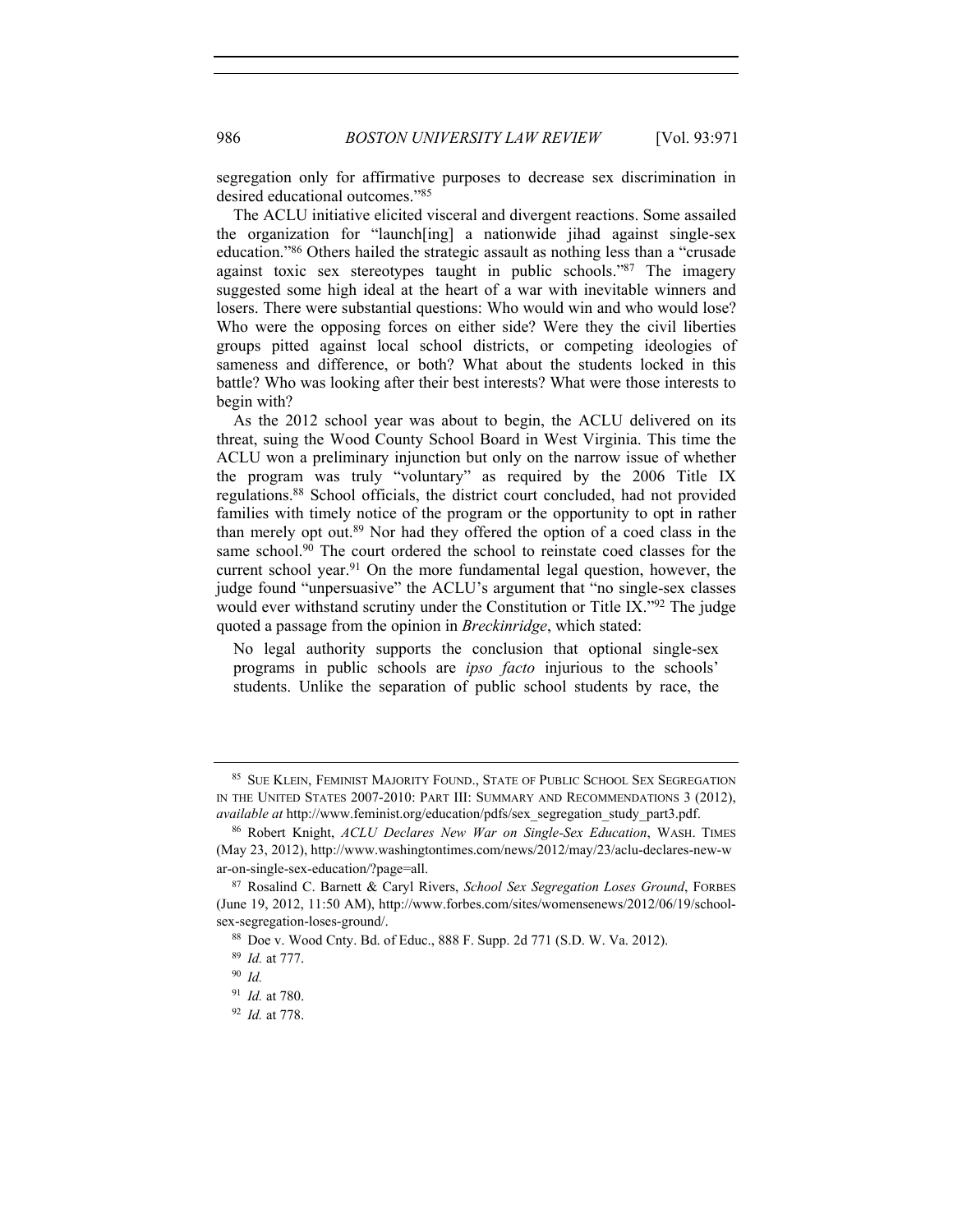separation of students by sex does not give rise to a finding of constitutional injury as a matter of law.93

The judge further observed that the Department of Education's "2006 regulations explicitly allow for a narrow exception to the general rule of coeducational classes, and schools can certainly avoid violating Title IX in implementing single-sex classes by complying with these regulations."94

No federal court to date has affirmed, in a decision on the merits, the proposition that single-sex programs constitute per se violations of either Title IX or the Equal Protection Clause. And so, while the ACLU has won some minor battles on discrete facts, it seems to be losing the war on the law. This is not surprising. As for Title IX, federal courts are reluctant to overturn agency regulations unless they are clearly at odds with congressional intent.95 And as for the Equal Protection Clause, the Court's decision in *United States v. Virginia* leaves open the possibility of single-sex programs. Faced with those realizations, the organization more recently has pursued the federal administrative route. In December 2012 the ACLU filed complaints under Title IX with the OCR against the Birmingham, Alabama, and Middleton, Idaho, school districts.<sup>96</sup> In each case single-sex programs allegedly were in clear violation of the 2006 Title IX regulations by failing to provide adequate opting-out information to parents, failing to provide a "substantially equal coeducational" alternative, failing to adequately evaluate the effects of the approach, and promoting sex stereotypes. The complaints called upon the OCR to investigate the cited programs, to bring them into legal compliance, and to more broadly provide guidance to all school districts on how to comply with the regulations.<sup>97</sup>

Looking over these developments, it is clear that the ACLU has had only a marginal impact on the law, as such. That being said, however, the group's efforts undeniably have had a chilling effect on the development of single-sex programs. Fear of litigation combined with the financial and administrative burdens in legally maintaining a coed option have led a number of school

<sup>93</sup> *Id.* (quoting A.N.A. *ex rel.* S.F.A. v. Breckinridge Cnty. Bd. of Educ., 833 F. Supp. 2d 673, 678 (W.D. Ky. 2011)).

<sup>&</sup>lt;sup>94</sup> *Id.* at 779. In July 2013, the judge issued a consent order whereby the school district agreed not to implement single-sex classes until after the 2014-2015 school year and to give adequate notice to parents beforehand. *Wood Co. Board Settles Single-Sex Classes Lawsuit*, ASSOCIATED PRESS, July 2, 2013, *available at* http://www.sfgate.com/news/article/Wood-Co-board-settles-single-sex-classes-lawsuit-4642623.php. 95 *See* Chevron U.S.A. Inc. v. Natural Res. Def. Council, 467 U.S. 837 (1984);

SALOMONE, *supra* note 12, at 168-72 (discussing the legislative history of the Title IX statute).

<sup>96</sup> Press Release, ACLU, ACLU Asks Dept of Education to Investigate Single-Sex Programs Rooted in Stereotypes (Dec. 6, 2012), *available at* http://www.aclu.org/womensrights/aclu-asks-dept-education-investigate-single-sex-programs-rooted-stereotypes. 97 *Id.*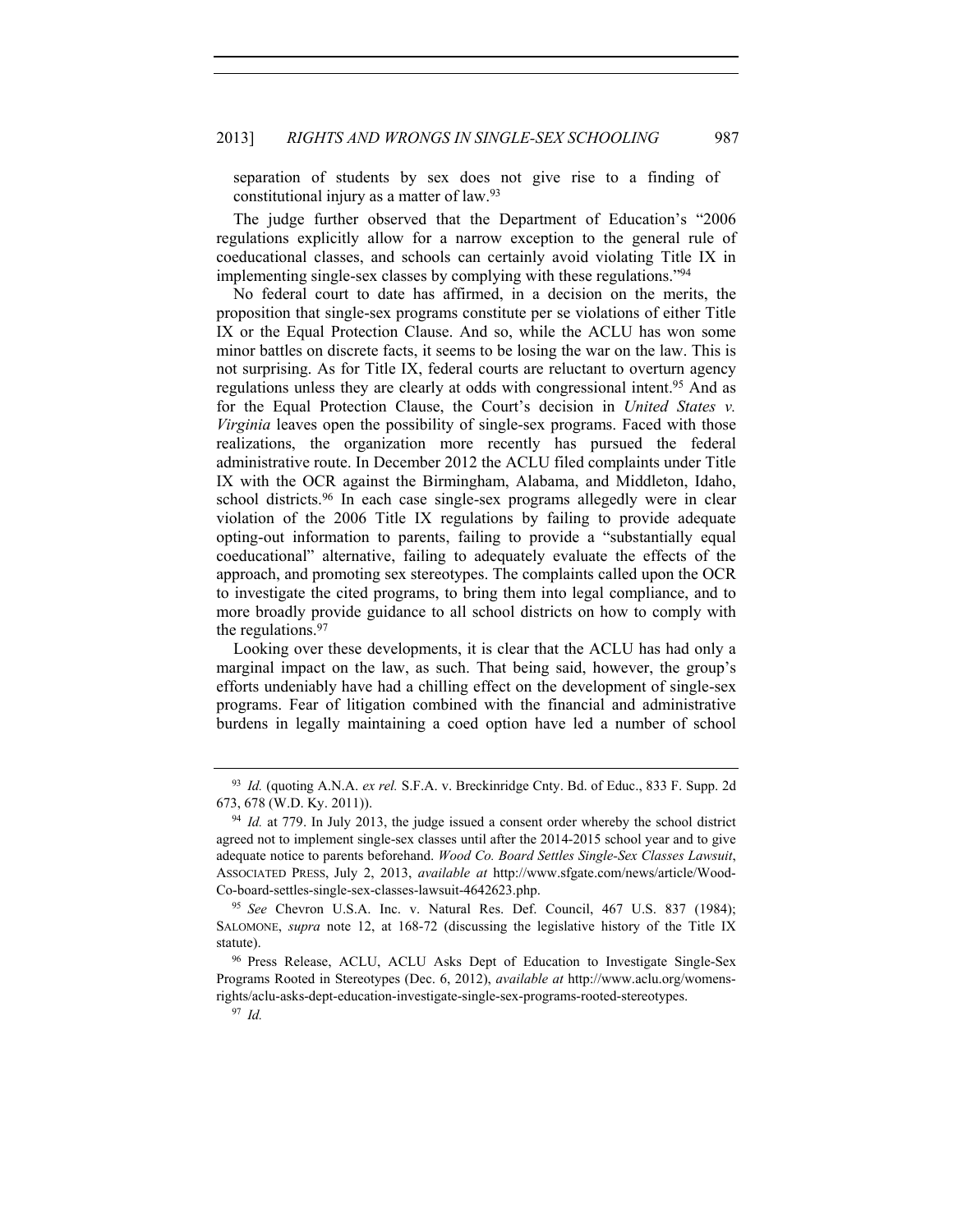districts to either forgo new initiatives or discontinue existing ones despite interest from parents and students. In South Carolina, for example, the number of schools offering single-sex classes dropped from a high of 200 in the 2008- 2009 school year to sixty-eight in the 2012-2013 year.<sup>98</sup>

In support of the ACLU's legal attack, the *Science* authors have formed an advocacy group, the American Council for Co-Educational Schooling. The group's mission is to disseminate scientific data and policy arguments that critique single-sex programs and promote the benefits of coeducation.<sup>99</sup> Its website underscores the belief that single-sex schooling is unequivocally "harmful."100 Among the policy reasons given are: the approach "promotes gender stereotyping"; it is "unwelcoming to students who don't conform to traditional sex roles"; it sends the message that "exclusion is acceptable and diversity not valued"; it "fails to train students for shared leadership in adult workplaces, families, and communities"; and "'separate but equal' classrooms are never truly equal."101

### II. DECONSTRUCTING "THE PSEUDOSCIENCE OF SINGLE-SEX SCHOOLING"

This brings us back to the *Science* article, which thrust the debate into the court of public opinion. The authors made three controversial arguments: (1) that rationales supporting single-sex schooling based on brain differences between girls and boys lack scientific support, (2) that there is no conclusive evidence supporting the benefits of single-sex schooling, and (3) that singlesex programs are harmful to students.102 The first, dismissing rationales based in brain research, credibly holds merit. The second, claiming inconclusive evidence, is technically correct but misleading and overstated. The third, categorically imputing harms, is inadequately supported. Each of these assertions demands separate and critical examination.

But before going further, it is important to clarify exactly what the *Science* article is and what it is not. Some commentators have mistakenly claimed it to be either a "study" or a "meta-analysis";<sup>103</sup> yet it is neither. It does not present

<sup>98</sup> Ellen Meder, *Schools Battling Courts, Cost for Single-Gender Education*, SCNOW.COM, http://www.scnow.com/news/local/article\_bb4dbc75-5465-5a28-94be-91fb75 a0ca17.html (last updated Dec. 21, 2012). 99 *Why Co-Ed?*, AM. COUNCIL FOR CO-EDUCATIONAL SCHOOLING, http://lives.clas.asu.ed

u/acces/why.html (last visited Mar. 28, 2013).

<sup>100</sup> *Id.*

<sup>101</sup> *Id.*

<sup>102</sup> Halpern et al., *supra* note 1.

<sup>103</sup> *See* Gene V. Glass, *Primary, Secondary, and Meta-Analysis of Research*, EDUC. RESEARCHER, Nov. 1976, at 3 (differentiating between secondary analysis, which is the "reanalysis of data for the purpose of answering the original research question with better statistical techniques, or answering new questions with old data," and meta-analysis, defined as "the statistical analysis of a large collection of analysis results from individual studies for the purpose of integrating the findings").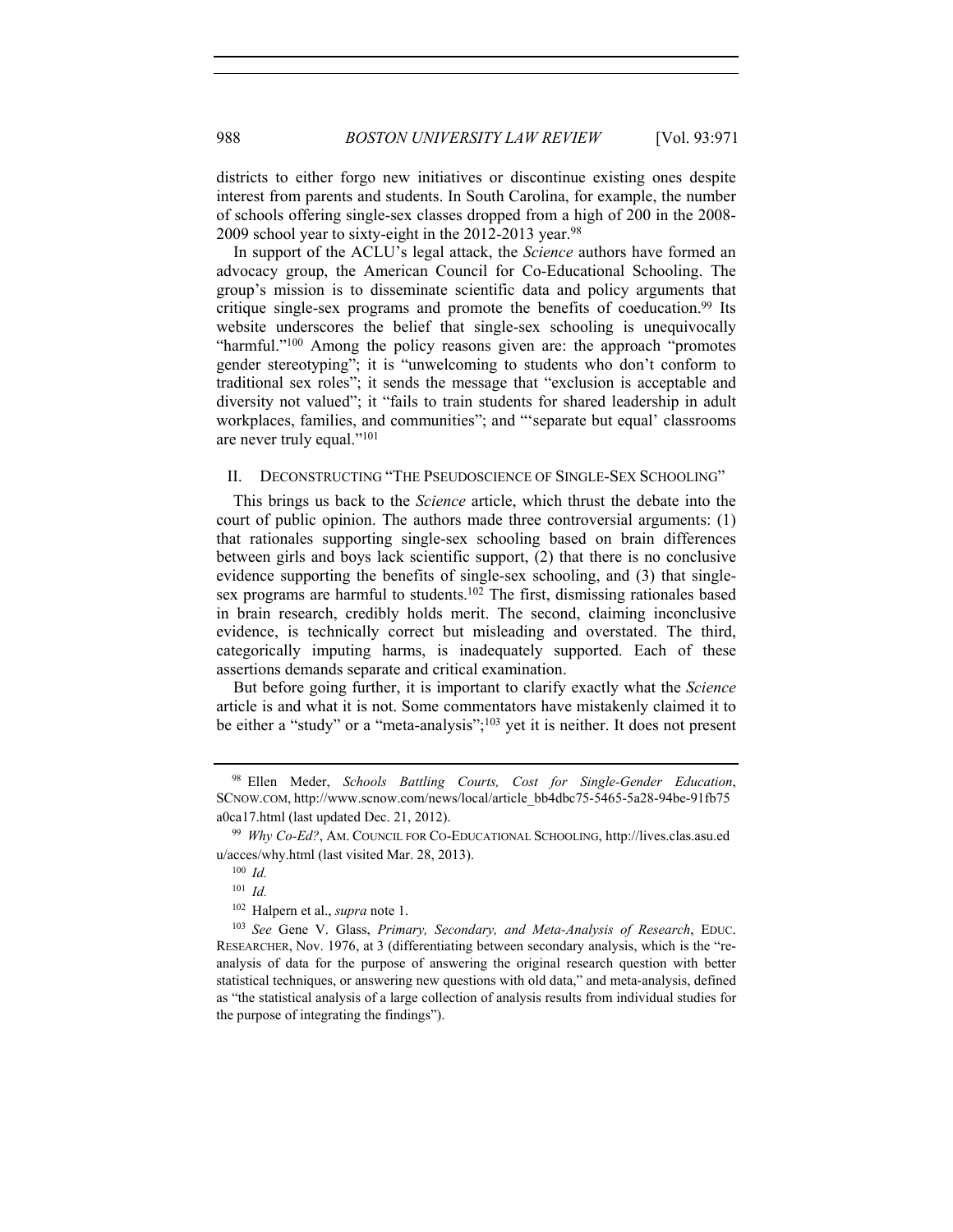original data as a study would, and it does not statistically analyze and convert the results from numerous studies into a common metric as a meta-analysis would. In fact, save for a plausible critique of unsubstantiated claims made by brain research proponents, it is instead a brief, rapid-fire sampling of several research reviews and selective findings drawn primarily from disparate studies and short-term "experiments." The methodology and the tenuous relevance of the cited sources to single-sex schooling generally defy the very scientific rigor that the *Science* authors claim to uphold.

### A. *Debunking Brain Research*

The *Science* authors rightly take issue with overstated generalizations from neuroscience.104 This is an evolving field of research, which demands caution in applying tentative yet potentially consequential findings to schooling. It finds its modern-day genesis in the 1990s, which President George H.W. Bush declared the "Decade of the Brain."105 Much of the early research was conducted on animals and failed to provide usable guidelines for teaching. By the close of the decade there were warnings from within the scientific community itself that the link between neuroscience and the classroom was "a bridge too far."106

Some of the more extreme recommendations for single-sex programs are based on studies of adults<sup>107</sup> or rats<sup>108</sup> and involved small sample sizes.<sup>109</sup> As

<sup>107</sup> Some of these studies investigate sex-based auditory sensitivity. SAX, *supra* note 57, at 44 (citing John F. Corso, *Age and Sex Differences in Pure-Tone Thresholds*, 31 J. ACOUSTICAL SOC'Y AM. 498 (1980)); *see also* Lise Eliot, *Single Sex Education and the Brain*, SEX ROLES 5 (Aug. 18, 2011), http://link.springer.com/content/pdf/10.1007%2Fs111 99-011-0037-y (stating that the "overlap in auditory sensitivity between [the sexes] is far greater than their average threshold difference"). Other studies investigate temperature sensitivity. Leonard Sax, *Six Degrees of Separation: What Teachers Need to Know About the Emerging Science of Sex Differences*, 84 EDUC. HORIZONS 190, 193-94 (2006) (citing M.Y. Beshir & J.D. Ramsey, *Comparison Between Male and Female Subjective Estimates of Thermal Effects and Sensations*, 12 APPLIED ERGONOMICS 29 (1981)). *But see* Eliot, supra, at 10 (observing that Sax failed to note three other studies by the same researchers finding either smaller sex differences or a female preference for the cooler room).

<sup>108</sup> These studies examined rats' different color preferences based on sex. SAX, *supra* note 57, at 21-22 (citing David Salyer et al., *Sexual Dimorphism and Aromatase in the Rat Retina*, 126 DEVELOPMENTAL BRAIN RES. 131 (2001)). *But see* Eliot, *supra* note 107, at 7 (stating that "studies of the human retina . . . reveal a much smaller gender difference" in retinal thickness than the rat studies on which Sax relies). 109 *See* Mark Liberman, *Liberman on Sax on Liberman on Sax on Hearing*, LANGUAGE

LOG (May 19, 2008, 9:50 AM), http://languagelog.ldc.upenn.edu/nll?p=171 (discussing

<sup>104</sup> Halpern et al., *supra* note 1, at 1706.

<sup>105</sup> Proclamation No. 6158, 55 Fed. Reg. 29,553 (July 20, 1990).

<sup>106</sup> Sarah D. Sparks, *Neuroscientists Find Learning Is Not 'Hard-Wired*,*'* EDUC. WK., June 6, 2012, at 1 (quoting cognitive scientist and philosopher John T. Bruer of the James S. McDonnell Foundation).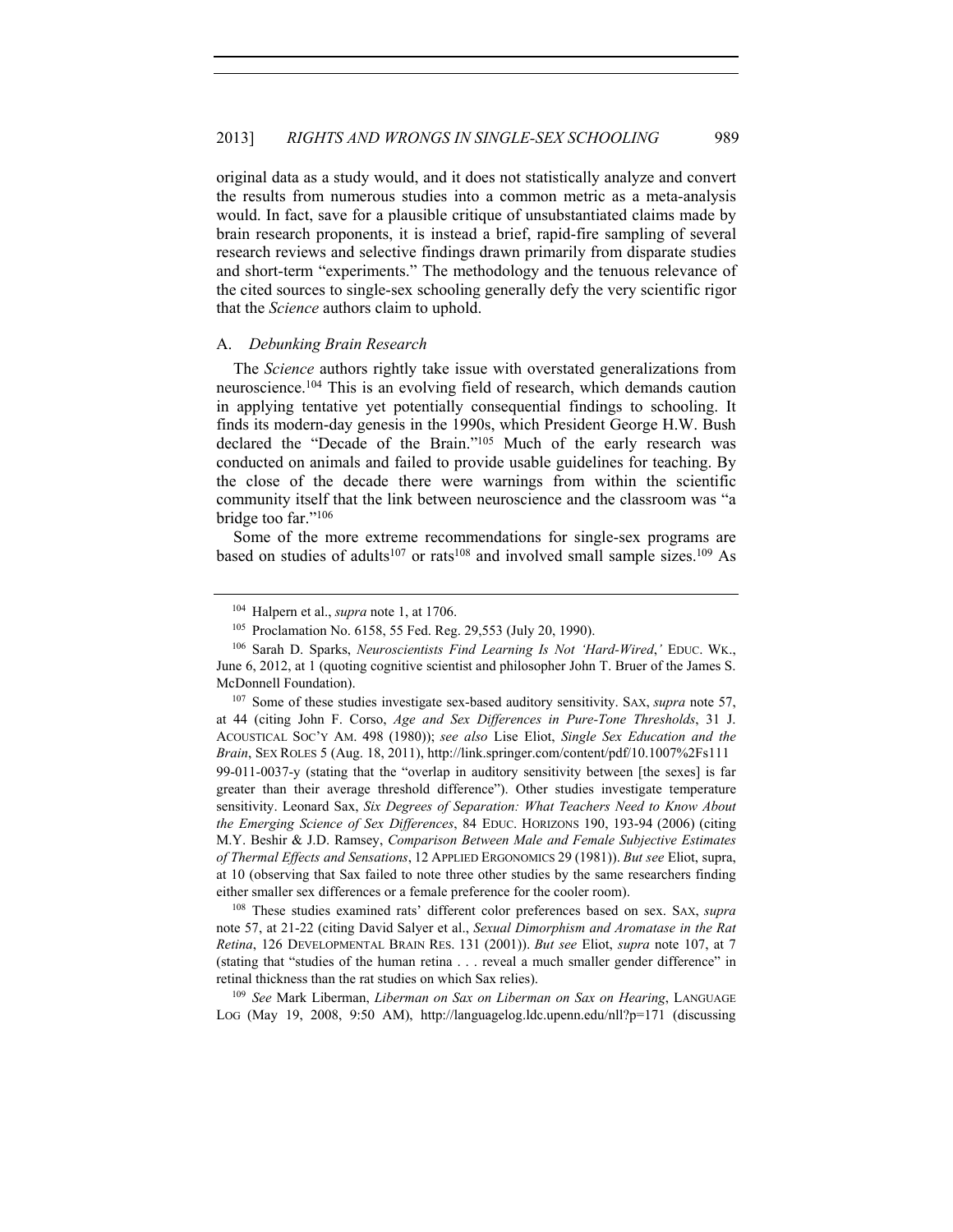one eminent psychologist has observed: "The more distant you get from the level of the classroom, the less likely [the research] is to make a difference in the classroom."110 Neuroscientists, in fact, now suggest that the best way to connect neuroscience findings to teaching is to help teachers comprehend how the brain responds to experience.<sup>111</sup>

Girls and boys as a group tend to have different interests, which influence the way they react to different school subjects. Men and women also may have different learning styles. The extent to which those differences are biologically or environmentally determined remains open to question. And though there are small average sex differences, especially in the early grades, in areas such as activity level (favoring boys) and ability to focus (favoring girls), researchers have found no convincing evidence that boys and girls, as distinct groups, actually learn differently.112

Even where sex differences in the brain can be ascribed to "biology," that does not necessarily mean that they are fixed or "hardwired" or that they are consequential of themselves from an educational standpoint.113 Neuroscientists are now coming to understand that there is a "continuous interaction among genes, brain, and environment."114 Whatever small differences exist at birth commonly gain reinforcement through social experiences. What appear to be sex-based differences or similarities in adult brain structures may have been increased, decreased, and even initially created by environmental stimuli. Those changes can occur throughout the course of a lifetime. Girls, for example, tend to begin speaking earlier than boys and so mothers tend to speak more to their daughters than to their sons, which further develops the female child's verbal ability. Rather than nature (genes) and nurture (environment) forming a dichotomy, the two continuously interact reciprocally in a "looplike" fashion through biological, psychological, and social variables.<sup>115</sup>

Virginia at Charlottesville).

<sup>111</sup> *Id.*

<sup>112</sup> McLure, *supra* note 75 (describing meta-analysis of studies examining more than seven million students in grades kindergarten through eleven). 113 Eliot, *supra* note 107, at 3-6.

<sup>114</sup> CORDELIA FINE, DELUSIONS OF GENDER: HOW OUR MINDS, SOCIETY, AND NEUROSEXISM CREATE DIFFERENCE 177 (2010).

<sup>115</sup> DIANE F. HALPERN, ISSUE OF SINGLE-SEX EDUCATION: RENE A. ROST MIDDLE SCHOOL, PREPARED FOR THE PLAINTIFFS IN THE MATTER OF CIVIL ACTION NO. 6: CV-01565, BRECKENRIDGE LITIGATION 27-28 (2009), *available at* http://www.aclu.org/files/assets/Expe rt Report - Diane Halpern.pdf; see also DIANE F. HALPERN, SEX DIFFERENCES IN COGNITIVE ABILITIES 366 (4th ed. 2012) [hereinafter HALPERN, SEX DIFFERENCES IN

exaggerations and misrepresentations of scientific findings regarding sex differences in hearing in SAX, *supra* note 57); Mark Liberman, *Retinal Sex and Sexual Rhetoric*, LANGUAGE LOG (May 20, 2008, 6:03 AM), http://languagelog.ldc.upenn.edu/nll/?p=174 (discussing similar problems with Sax's application of findings regarding sex differences in vision). 110 Sparks, *supra* note 106 (quoting Professor Daniel T. Willingham, University of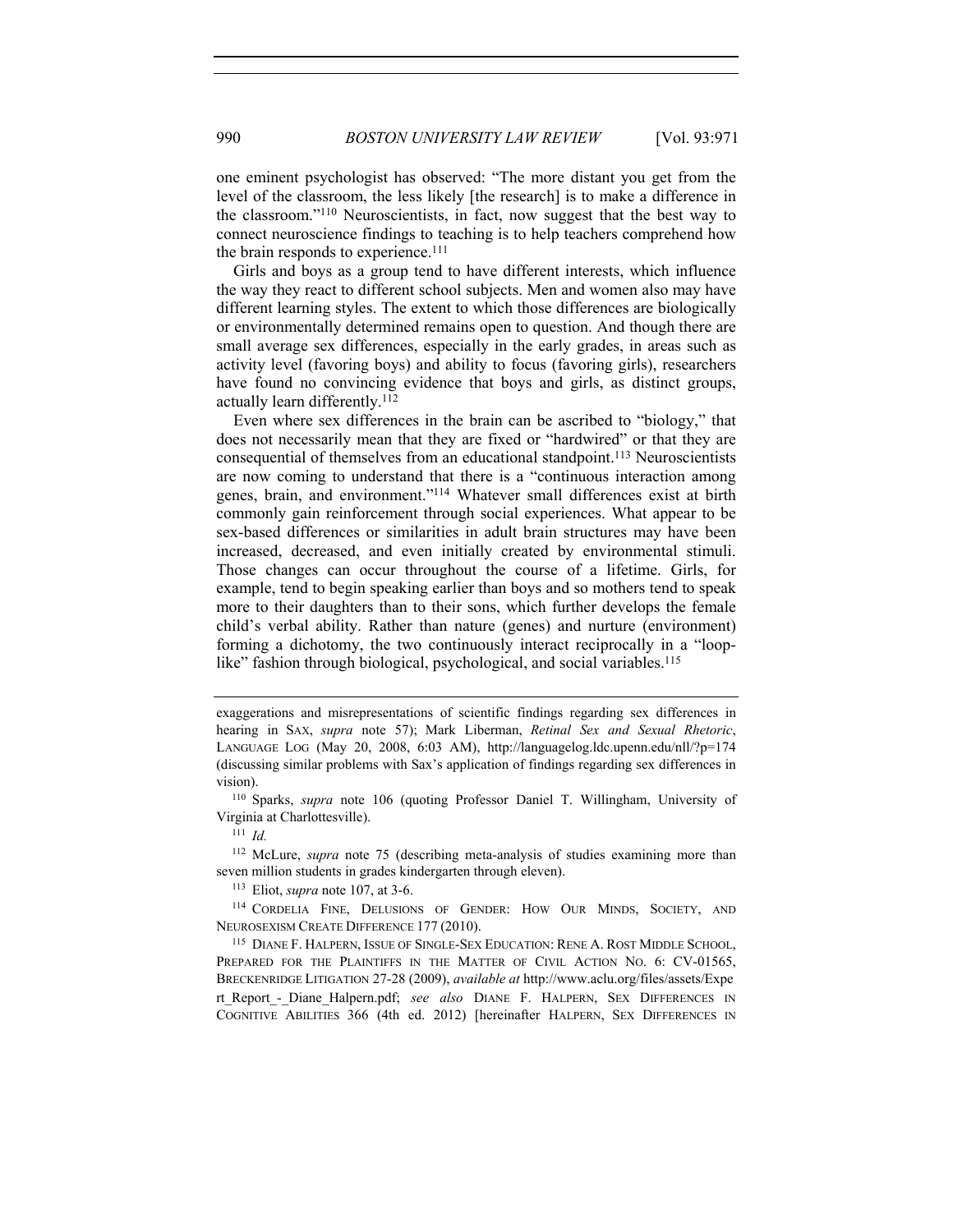We should not ignore the effects of cultural and social influences on learning. Performance in math is a clear case in point. Researchers have found that girls' test scores in math lag most behind those of boys in countries like Turkey where gender inequities are most pervasive.116 In countries like Iceland, Sweden, and Norway, which place the fewest social and cultural restrictions on women, girls' math scores are equal to or higher than those of boys.117 And though the reading gap favoring girls does not appear to be influenced by culture, but is rather present in almost all countries, $118$  it expands in societies that are more "gender-equal."119 But attitudes toward women are only part of the story. In countries like Japan, which place a lower value than Americans on gender equity but a higher overall value on learning math, women's scores on math tests surpass those of American men.120 Similar cultural effects have been found in attitudes toward competition. While it is often said that women prefer to work collaboratively and men competitively, women in matrilineal societies have demonstrated greater willingness to compete than their male counterparts. In patriarchal societies, the opposite has been observed.121

In any case, whatever the source of differences, good pedagogy dictates that schools should work at overcoming student weaknesses rather than reinforcing them. Schools, moreover, need to look at students as individuals. Many but not all girls may prefer working collaboratively in groups, and many but not all boys may thrive on competition. And so there needs to be room left for the student who does not fit the gender norm. More important, learning both interactive styles is crucial for both groups to succeed personally and professionally in the adult world. Many girls do enter school with more advanced verbal skills and many boys do so with more developed visualspatial abilities useful in math and science. Yet those differences are not universal, and their magnitude within and across the sexes is debatable. Many boys have high energy levels and difficulty staying on task, especially in the early grades. Schools need to instill in those boys a sense of impulse control, and in many girls a comfort level in moving their bodies and claiming physical

COGNITIVE ABILITIES].

<sup>116</sup> Luigi Guiso et al., *Culture, Gender, and Math*, 320 SCIENCE 1164, 1164 (2008).

<sup>117</sup> *Id.*

<sup>118</sup> NAT'L CTR. FOR EDUC. STATISTICS, U.S. DEP'T OF EDUC., NCES 2013-010, HIGHLIGHTS FROM PIRLS 2011: READING ACHIEVEMENT OF U.S. FOURTH-GRADE STUDENTS IN AN INTERNATIONAL CONTEXT 14 fig.3 (2012) (finding a significant difference favoring girls in average fourth-grade reading scores in forty-seven of the fifty-three education systems studied).

<sup>119</sup> Guiso et al., *supra* note 116, at 1164-65.

<sup>120</sup> *See The PISA 2009 Profiles by Country/Economy*, OECD, http://stats.oecd.org/PISA2 009Profiles/# (last visited Apr. 1, 2013) (reporting that the mean score for female students in Japan is 524 while the mean score for males in the United States is 497).

<sup>&</sup>lt;sup>121</sup> Uri Gneezy et al., *Gender Differences in Competition: Evidence from a Matrilineal and a Patriarchal Society*, 77 ECONOMETRICA 1637 (2009).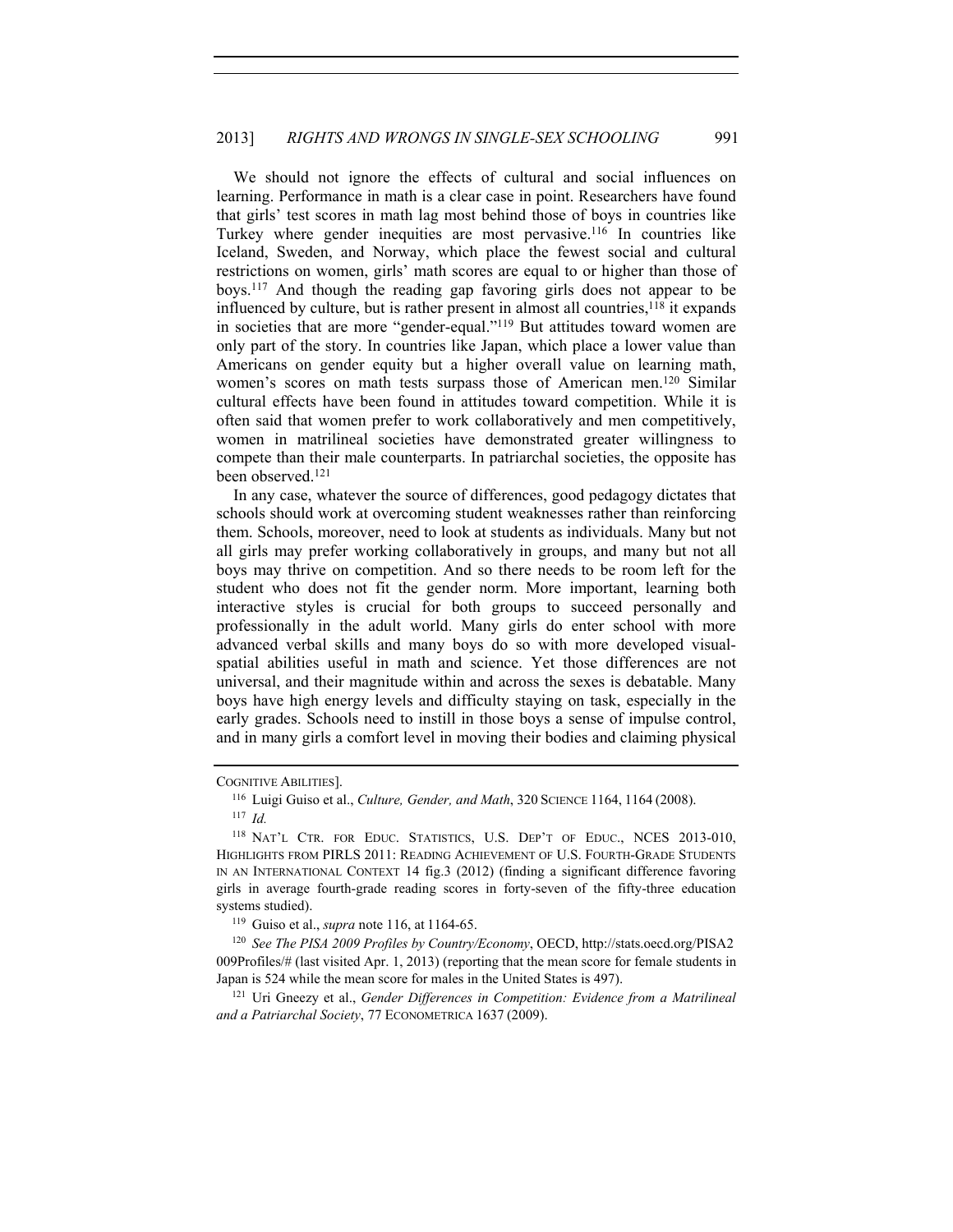and social space.122 And what about verbal or sedentary boys and spatially able or energetic girls who fall outside those general parameters? The very fact that the United States has almost closed the gender gap in math achievement historically favoring boys demonstrates that "abilities" can be improved with adequate training.123

# B. *The Inconclusivity Conundrum*

As the foregoing discussion demonstrates, the *Science* article authors legitimately have upended studies selectively invoked by brain research proponents. They are equally guilty, however, of cherry picking research findings to support their own outsized claims opposing single-sex schooling. They specifically fall short on the question of inconclusive findings, ignoring researchers' warnings not to confuse correlation with causation. At the same time, they demand of single-sex schooling an unreasonably high level of "conclusive" scientific evidence that, applied to other educational approaches and programs, would stifle all educational innovation. A few examples demonstrate the point.

The authors argue that single-sex schooling, as a matter of policy, should "stand on evidence that it produces better educational outcomes than coeducational schooling," a vague, narrow, and debatable premise that begs clarification.124 Are outcomes measured simply in achievement test scores? What about other measures like college attendance, advanced coursework in non-traditional subjects, increased self-confidence, ultimate career choices? To demonstrate that such programs do not make the grade, the authors cite a largescale research review that found no apparent differences in test scores between single-sex and coed programs.<sup>125</sup> Yet they fail to mention that the researchers themselves question whether the "empirical methods of science" are the most effective way to capture "particular criteria, for particular children, in particular contexts."126 The researchers suggest that perhaps deciding between the two approaches is simply a "matter of judgment."127

<sup>122</sup> Charles H. Hillman et al., *Aerobic Fitness and Cognitive Development: Event-Related Brain Potential and Task Performance Indices of Executive Control in Preadolescent Children*, 45 DEVELOPMENTAL PSYCHOL. 114 (2009) (finding that physical fitness through aerobic activity is positively associated with better cognitive performance among preadolescents).

<sup>123</sup> Janet S. Hyde et al., *Gender Similarities Characterize Math Performance*, 321 SCIENCE 494, 495 (2008).

<sup>124</sup> Halpern et al., *supra* note 1, at 1706.

<sup>&</sup>lt;sup>125</sup> *Id.* (citing ALAN SMITHERS & PAMELA ROBINSON, THE PARADOX OF SINGLE-SEX AND CO-EDUCATIONAL SCHOOLING 30-31 (2006)).

<sup>126</sup> SMITHERS & ROBINSON, *supra* note 125, at 30.

<sup>127</sup> *Id*. at 31.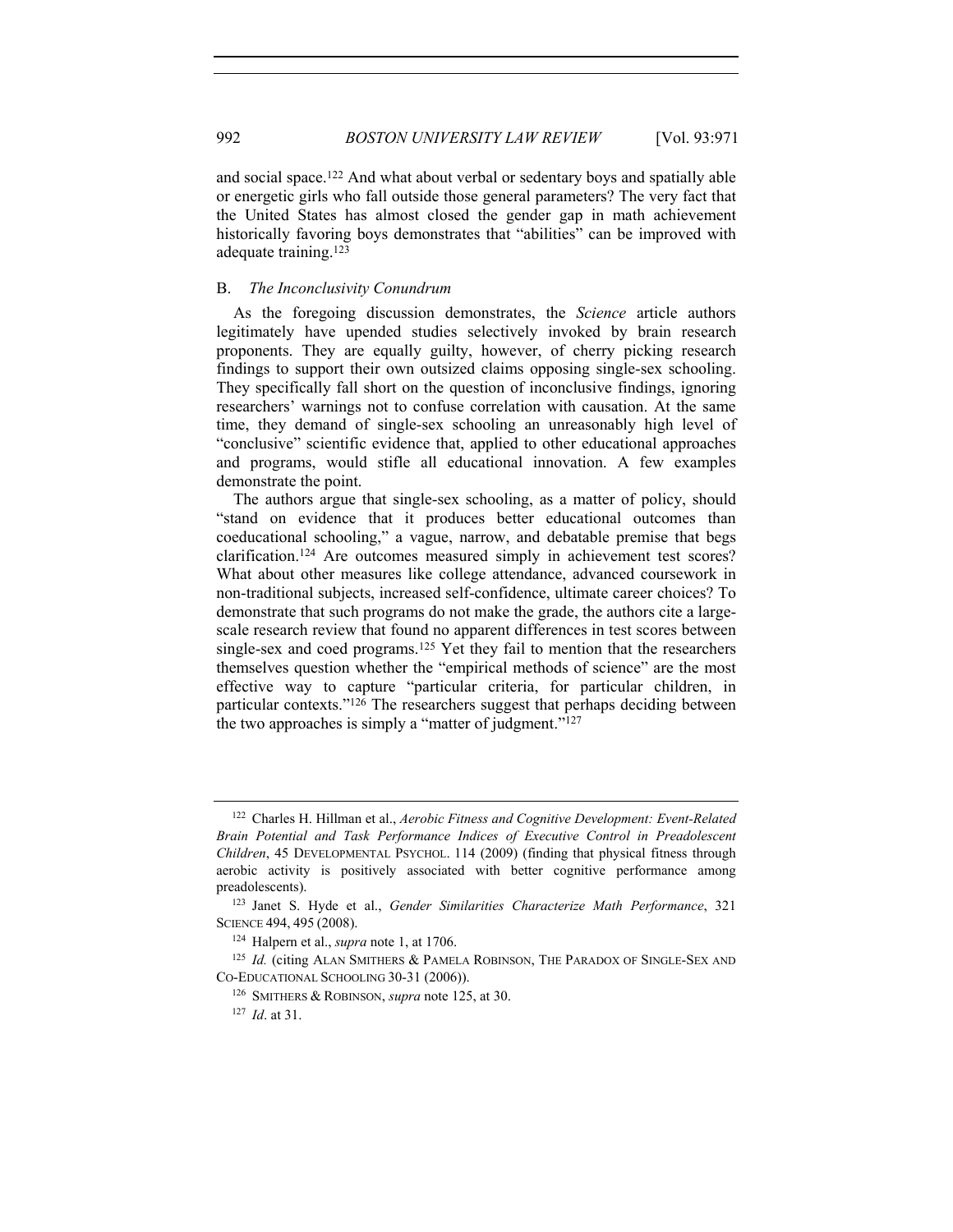The *Science* article notes that data from the Programme for International Student Assessment (PISA)<sup>128</sup> likewise show "little overall difference" between single-sex and mixed-sex academic outcomes.129 But here again, the PISA report urges restraint in extrapolating from the results. The number of students studied was "relatively small" and PISA measures neither social environment nor student social development, which as the report states, is "an important goal of education."130

The authors further dismiss a 2005 review of forty studies on single-sex schools commissioned by the U.S. Department of Education.131 Though the review found "equivocal" results on a range of academic and social outcomes, between 35 and 45% of the studies showed results favorable to single-sex schooling on concurrent outcomes.<sup>132</sup> Only 2 to 10% showed results favorable to coed schools.133 The remaining 39 to 53% of the studies showed a null result.134 The review's investigators note the limitations in the research design and caution against drawing definitive conclusions from their findings.135 They especially underscore the small number of sufficiently controlled studies available on each outcome, the differing criteria and statistical controls used across studies, the lack of well-developed hypotheses, and the narrow set of outcomes examined.136 In the end, in addition to the relatively low support found for coed schooling, the report underscores the weaknesses of existing studies and the need for more controlled and carefully designed research comparing single-sex and coed programs.

The *Science* authors argue that "blind assessment, randomized assignment," and "consideration of selection factors" are essential for determining whether educational innovations are effective.137 That may be the case in the world of

<sup>&</sup>lt;sup>128</sup> PISA is an international assessment program administered every three years in countries belonging to the OECD and a group of partner countries. It provides information on the competencies of fifteen-year-olds in reading, mathematics, and science and attempts to measure the extent to which students are able to apply what they have learned in school to

novel settings.<br><sup>129</sup> Halpern et al., *supra* note 1, at 1706.<br><sup>130</sup> OECD, EQUALLY PREPARED FOR LIFE?: HOW 15-YEAR-OLD BOYS AND GIRLS PERFORM IN SCHOOL 48 (2009), *available at* http://www.oecd.org/pisa/pisaproducts/pisa2006 /42843625.pdf.

<sup>131</sup> FRED MAEL ET AL., U.S. DEP'T OF EDUC., OFFICE OF PLANNING, EVALUATION & POLICY DEVELOPMENT, SINGLE-SEX VERSUS COEDUCATIONAL SCHOOLING: A SYSTEMATIC REVIEW (2005), *available at* http://www2.ed.gov/rschstat/eval/other/single-sex/single-sex.pd f.

<sup>132</sup> *Id*. at xiii.

<sup>133</sup> *Id*.

<sup>134</sup> *Id.*

<sup>135</sup> *Id.* at 89.

<sup>136</sup> *Id.* at 86-87.

<sup>137</sup> Halpern et al., *supra* note 1, at 1706; *see also* Rosemary C. Salomone, *Single-Sex Programs: Resolving the Research Conundrum*, 108 TEACHERS C. REC. 778, 780 (2006).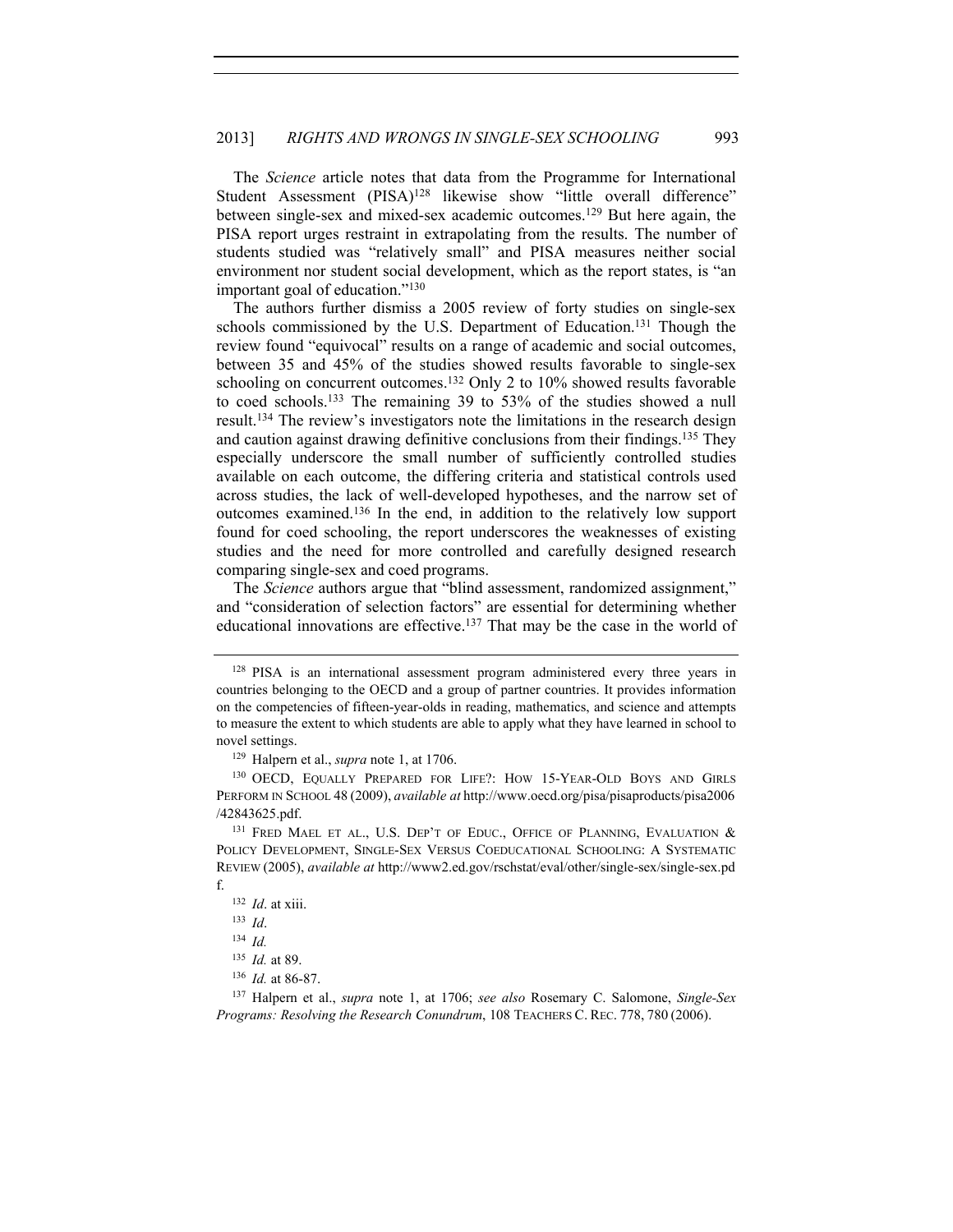pure science. But the world of education is far less rigorously controlled or controllable. Though "scientifically based" research and randomized trials, commonly used in medicine, have garnered favor in Washington policy circles, they are rare and somewhat controversial in education. And though the Department of Education "is committed to 'evidence-based policy-making,'" as the *Science* authors remind us, that commitment reasonably must suggest something short of the standard governing the hard sciences.<sup>138</sup> It is costly and logistically burdensome to design and monitor identical learning environments that isolate the specific approach being studied. Assigning students at random to unproven programs, moreover, is not only unpopular with parents, but it also raises ethical concerns. In the case of single-sex schooling, federal law explicitly prohibits the assignment of students to schools on the basis of sex,<sup>139</sup> while the 2006 Title IX regulations explicitly require that such programs remain voluntary.140

Quasi-experimental designs that use statistical techniques, including multilevel modeling, can control for quantifiable variables like parental education or income. Yet they cannot accommodate the many immeasurable factors that affect educational outcomes. Most of the more scientifically rigorous studies on school effects are limited to one or two years due in large part to the financial costs in conducting such research and the fact that students drop off from the study each year.141 Economically disadvantaged students have an especially high degree of mobility. And as a recent comprehensive overview of findings indicates, individual studies differ in their methodology, analytical techniques, and outcomes measured. They also differ in the variables they isolate. Some control for student factors like prior ability. Others control for institutional factors like instructional hours. And so, though meta-analyses of

20 U.S.C. § 1703(c) (2012).

<sup>138</sup> Halpern et al., *supra* note 1, at 1707 (citing Michael D. Shear & Nick Anderson, *President Obama Discusses New "Race to the Top" Program*, WASH. POST (July 23, 2009, 5:29 PM), http://www.washingtonpost.com/wp-dyn/content/article/2009/07/23/AR2009072 302938.html).

<sup>&</sup>lt;sup>139</sup> The Equal Educational Opportunities Act of 1974 provides:

No State shall deny equal educational opportunity to an individual on account of his or her race, color, sex, or national origin, by . . . the assignment by an educational agency of a student to a school, other than the one closest to his or her place of residence within the school district in which he or she resides, if the assignment results in a greater degree of segregation of students on the basis of race, color, sex, or national origin among the schools of such agency than would result if such student were assigned to the school closest to his or her place of residence within the school district of such agency . . . .

<sup>140</sup> Nondiscrimination on the Basis of Sex in Education Programs or Activities Receiving Federal Financial Assistance, 71 Fed. Reg. 62,530 (Oct. 25, 2006) (to be codified at 34 C.F.R. pt. 106)..

<sup>&</sup>lt;sup>141</sup> Cornelius Riordan, The Impact of Single-Sex Public Schools: Fact or Fiction? 7-10 (Oct. 16, 2008) (unpublished manuscript) (on file with author) (highlighting limitations of research on single-sex schooling).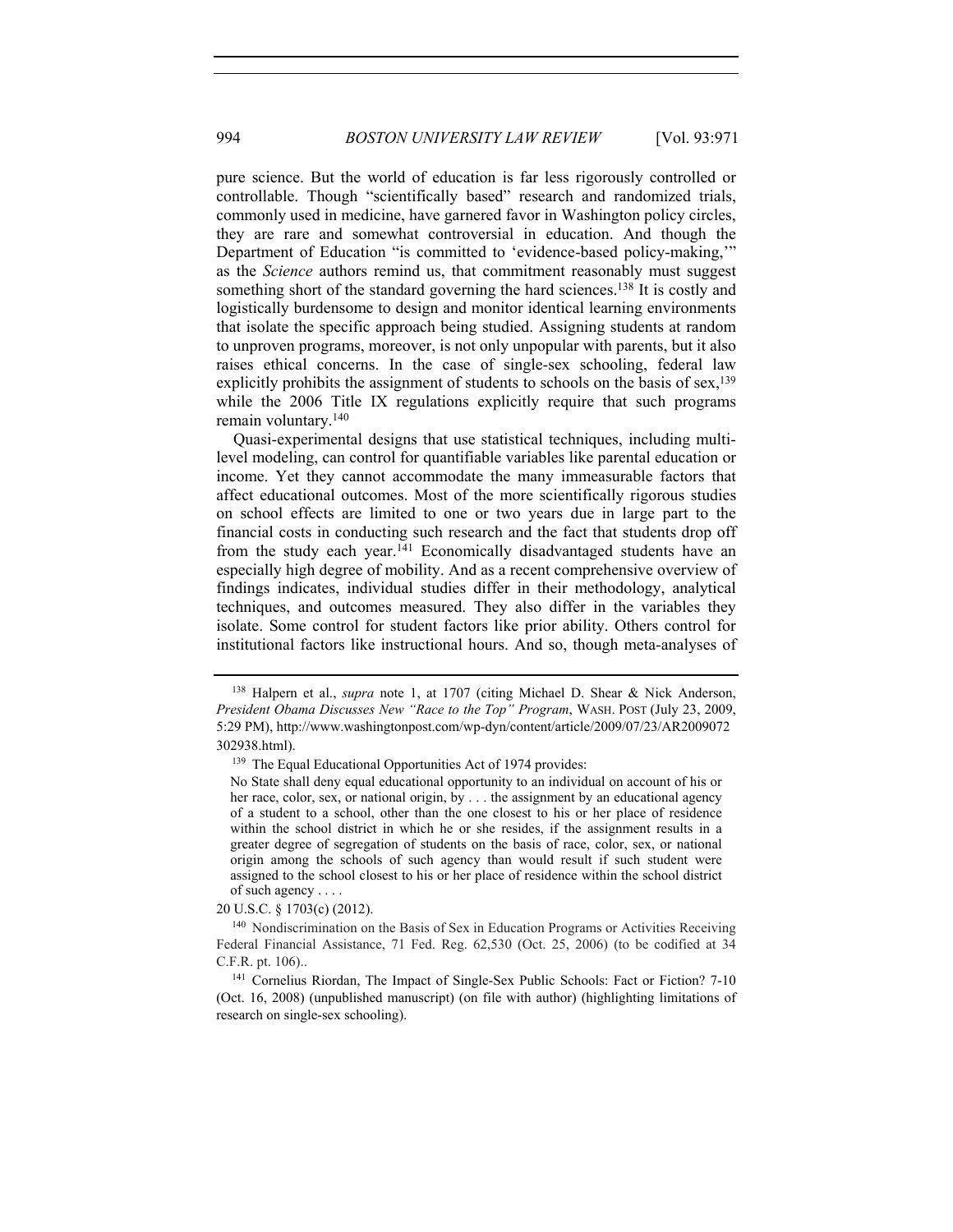existing studies provide some insight into programmatic success, they too are limited in what they are able to reveal. They typically examine studies across countries; across public, private, and religious sectors; and across a span of years. They also fail to address the impact of the cultural context in which schooling takes place or the way that both single-sex and coeducational schools construct or reconstruct gender.<sup>142</sup>

# C. *Do Single-Sex Programs Harm Students?*

The most engaging, and therefore most potentially consequential, argument contained in the *Science* article is that sex separation, in any form, leads to gender-stereotyped attitudes and is therefore harmful to students. To support this conclusion, the authors over-generalize from short-term observational studies that used small sample sizes or are of dubious relevance to single-sex schooling, or both. They further overstate the "negative" effects of same-sex grouping, ignore details that point to some benefits, and ascribe causation to what may merely be correlation.

The *Science* authors cite, for example, research on the negative effects of racially segregated schools on African American students.143 This commonly asserted analogy to sex separation is not only false, but it turns the law of single-sex schooling on its head. Racially segregated schools historically were not voluntary for African Americans and existed within a social and economic context that was hostile and physically endangering to them. Racially separate schools carried a message of disempowerment and inferiority, causing students, as the Supreme Court found in *Brown v. Board of Education*, irreparable educational and psychological harm.144 At the heart of the Court's decision was the concept of equal dignity and respect, which goes to the very mission of well-designed single-sex programs. Again, the Title IX regulations require that single-sex programs must be voluntary145 and the U.S. Supreme Court made clear in *United States v. Virginia* that such programs must be designed to empower students.<sup>146</sup>

<sup>142</sup> Emer Smyth, *Single-Sex Education: What Does the Research Tell Us?*, REVUE FRANÇAISE DE PÉDAGOGIE, Apr.-May-June (2010), at 47, 52-53. 143 Halpern et al., *supra* note 1, at 1707 (citing Gary Orfield et al., *Statement of American* 

Social Scientists of Research on School Desegregation to the U.S. Supreme Court in Parents v. Seattle School District *and* Meredith v. Jefferson County, 40 URB. REV. 96, 96 (2008)).

<sup>144</sup> Brown v. Bd. of Educ., 347 U.S. 483, 494 (1954).

<sup>&</sup>lt;sup>145</sup> Nondiscrimination on the Basis of Sex in Education Programs or Activities Receiving Federal Financial Assistance, 71 Fed. Reg. at 62,531.

<sup>146</sup> United States v. Virginia, 518 U.S. 515, 533 (1996) ("Virginia, in sum, while maintaining VMI for men only, has failed to provide any 'comparable single-gender women's institution.' Instead, the Commonwealth has created a VWIL program fairly appraised as a 'pale shadow' of VMI in terms of the range of curricular choices and faculty stature, funding, prestige, alumni support and influence." (citation omitted)).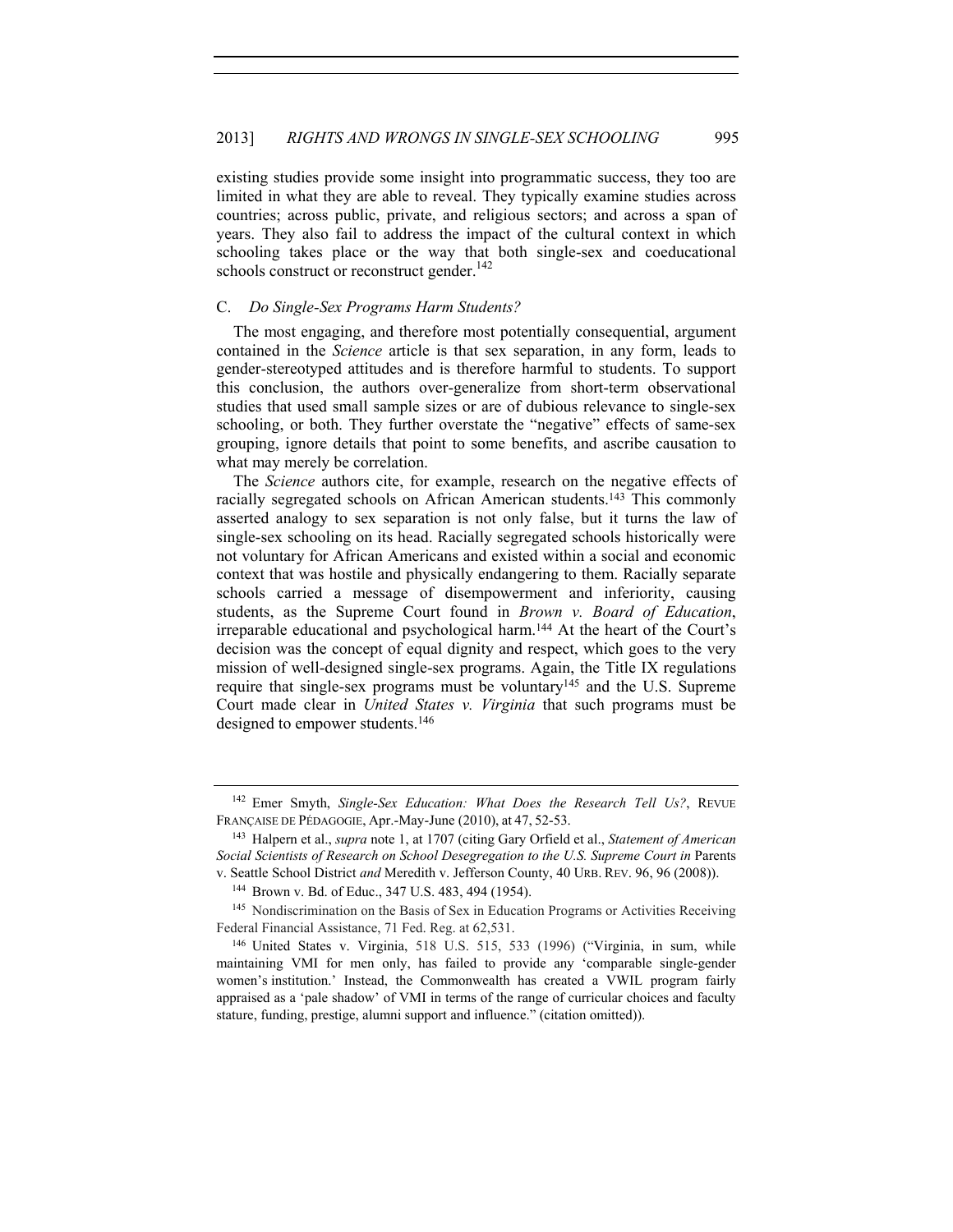To bolster their argument that gender separation "exaggerates sex-typed behaviors and attitudes," the authors cite a study  $-$  co-written by two of the *Science* article authors – of twenty-eight boys, 4.5- to 6-years-old, in a university coed daycare facility; eighty-four percent of the children were white and the majority were from middle- to upper-middle-class families.147 The researchers found that those who spent more time playing with other boys engaged in a more "forceful, active, and rough style of play."148

From these limited findings, the *Science* authors draw the sweeping conclusion that boys "who spend more time with other boys become increasingly aggressive."<sup>149</sup> The authors state what was merely an observation, over a 6.5-month period in a coed early-childhood setting with specific demographics, as a truth about boys in general and extrapolate from there to all-boys' classes in particular. They ignore the researchers' suggestion that different ethnic groups or other settings might reveal different patterns of behavior.150 The researchers further hesitate to ascribe causation from what may have been mere correlation.151 They explain that their observations were limited to unstructured play. The children may have set up their play patterns based on what they perceived to be shared interests within their own sex.152 The boys they studied, moreover, tended to play further from adult supervision than the girls and so their play was less adult structured.153

What escapes the *Science* authors is that perhaps more-carefully structured learning environments with consciously defined behavioral expectations, with or without girls, might produce different behavior patterns among boys. The lead *Science* author herself has drawn that connection between environment and behavior in her own scholarship.154 Adult male role models who convey more directed expectations, as in thoughtfully planned boys' schools, could make that possibility even more probable. While children are "particularly attuned to peer messages about appropriate behavior," as the researchers point out, they also model their behavior after adults whom they admire and respect.155

To further make the case that single-sex education programs are harmful, the authors argue that sex labeling creates intergroup biases.156 They rely in part on observations and interviews of fifty-seven pre-school children in four

<sup>&</sup>lt;sup>147</sup> Halpern et al., *supra* note 1, at 1707.<br><sup>148</sup> Carol Lynn Martin & Richard A. Fabes, *The Stability and Consequences of Young Children's Same-Sex Peer Interactions*, 37 DEVELOPMENTAL PSYCHOL. 431, 443 (2001).

<sup>149</sup> Halpern et al., *supra* note 1, at 1707.

<sup>150</sup> Martin & Fabes, *supra* note 148, at 445.

<sup>151</sup> *Id.*

<sup>152</sup> *Id.*

<sup>153</sup> *Id*. at 433.

<sup>154</sup> HALPERN, SEX DIFFERENCES IN COGNITIVE ABILITIES, *supra* note 115, at 313.

<sup>155</sup> Martin & Fabes, *supra* note 148, at 445.

<sup>156</sup> Halpern et al., *supra* note 1, at 1707.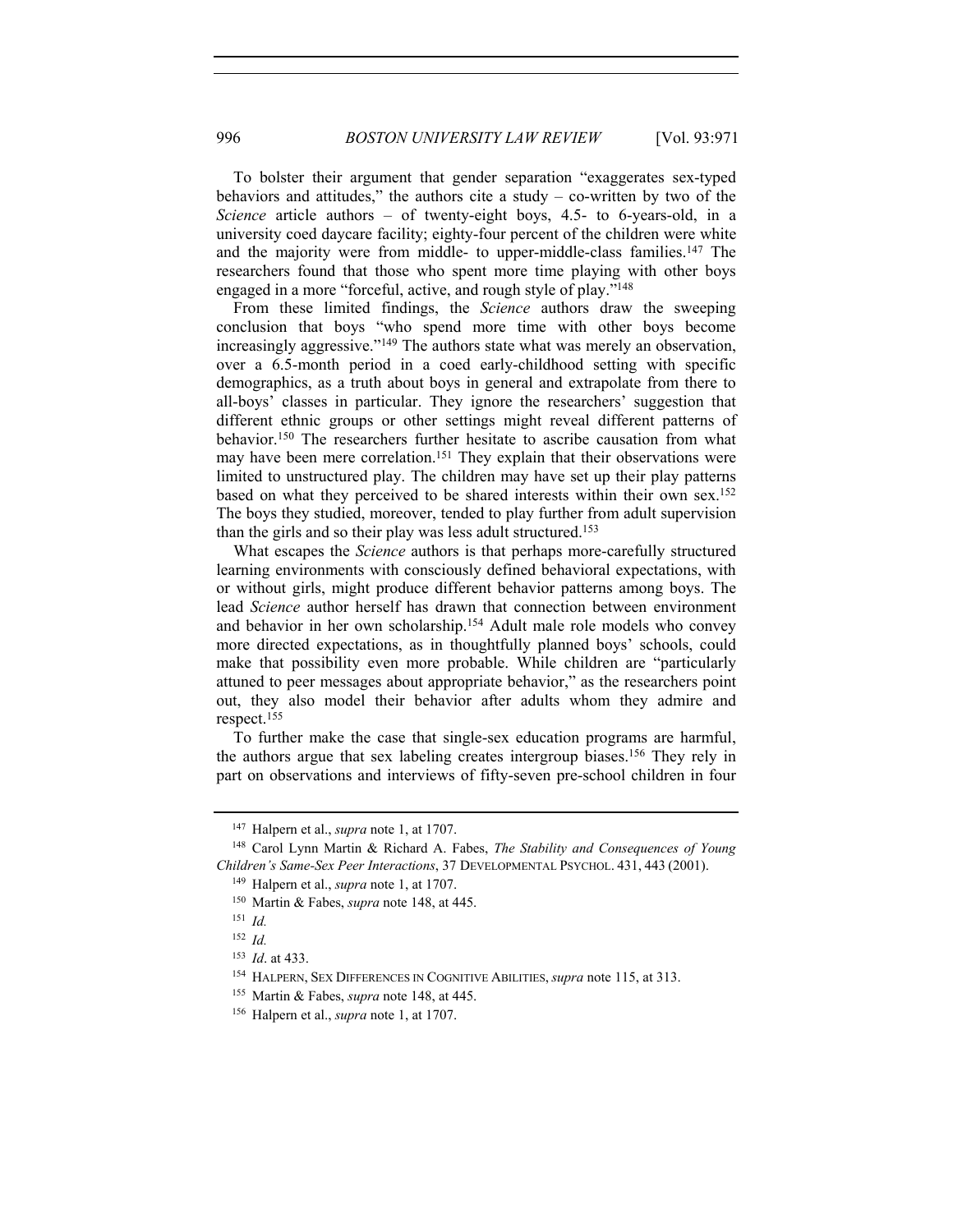classrooms in two schools over a two-week period.157 Teachers in two of the classrooms repeatedly used gender through physical separation (students lined up by sex), classroom organization (separate bulletin boards), and genderspecific language ("I need a girl to pass out the markers.").<sup>158</sup> Over the twoweek period, students in the high-gender-salience group became less likely to play with children of the other sex.159 The limitations of this study are selfevident. First, the two-week time period was far too short to allow useful conclusions. Moreover, few single-sex programs serve pre-school students, who may be especially impressionable. Nor would a well-organized program reinforce sex differences so overtly and intensely. And though one can argue that placing students into separate classes or schools, at least initially, conveys a powerful message of "difference," there subsequently is no need to explicitly make those repeated gender distinctions.

In an especially long analytic stretch intended to prove "far-reaching consequences" of separate schooling, the *Science* authors rely on an outdated and inappropriate study from the United Kingdom.160 There the researchers found that men who were born in 1958 and attended all-male schools were "somewhat more likely" to have been divorced or separated by age fortytwo.161 The obvious suggestion is that separate schooling impairs the ability of males to maintain lasting relationships with women. The equally obvious question, however, is whether the student population, mission, and practices of elite British schools four decades ago provide a valid basis for comparison with contemporary public schools in the United States, especially those serving disadvantaged minority students. Yet even taking the study at face value, the overall findings were more textured than the *Science* authors lead readers to believe. Single-sex schools, in fact, seemed to counter traditionally gendered curricular preferences. Females tended to focus their studies more on math and science while males focused more on languages and literature.162 The researchers, moreover, found no link between single-sex schooling and later division of labor in the home, or attitudes toward gender roles.163 Women who had attended separate schools also gained higher wages.164 Yet the *Science* authors fail to mention any of these points.

<sup>157</sup> *Id.* (citing Lacey J. Hilliard & Lynn S. Liben, *Differing Levels of Gender Salience in Preschool Classrooms: Effects on Children's Gender Attitudes and Intergroup Bias*, 81 CHILD DEV. 1787, 1790 (2010)).

<sup>158</sup> Hilliard & Liben, *supra* note 157, at 1790.

<sup>159</sup> *Id.* at 1796.

<sup>160</sup> Halpern et al., *supra* note 1, at 1707.

<sup>161</sup> DIANA LEONARD, ECON. & SOCIAL RESEARCH COUNCIL, RES-000-22-1085, SINGLE-SEX AND CO-EDUCATIONAL SECONDARY SCHOOLING: LIFE COURSE CONSEQUENCES? 14 (2006), *available at* http://www.esrc.ac.uk/my-esrc/grants/RES-000-22-1085/read. 162 *Id.* at 23.

<sup>163</sup> *Id.* at 22.

<sup>164</sup> *Id.* at 23.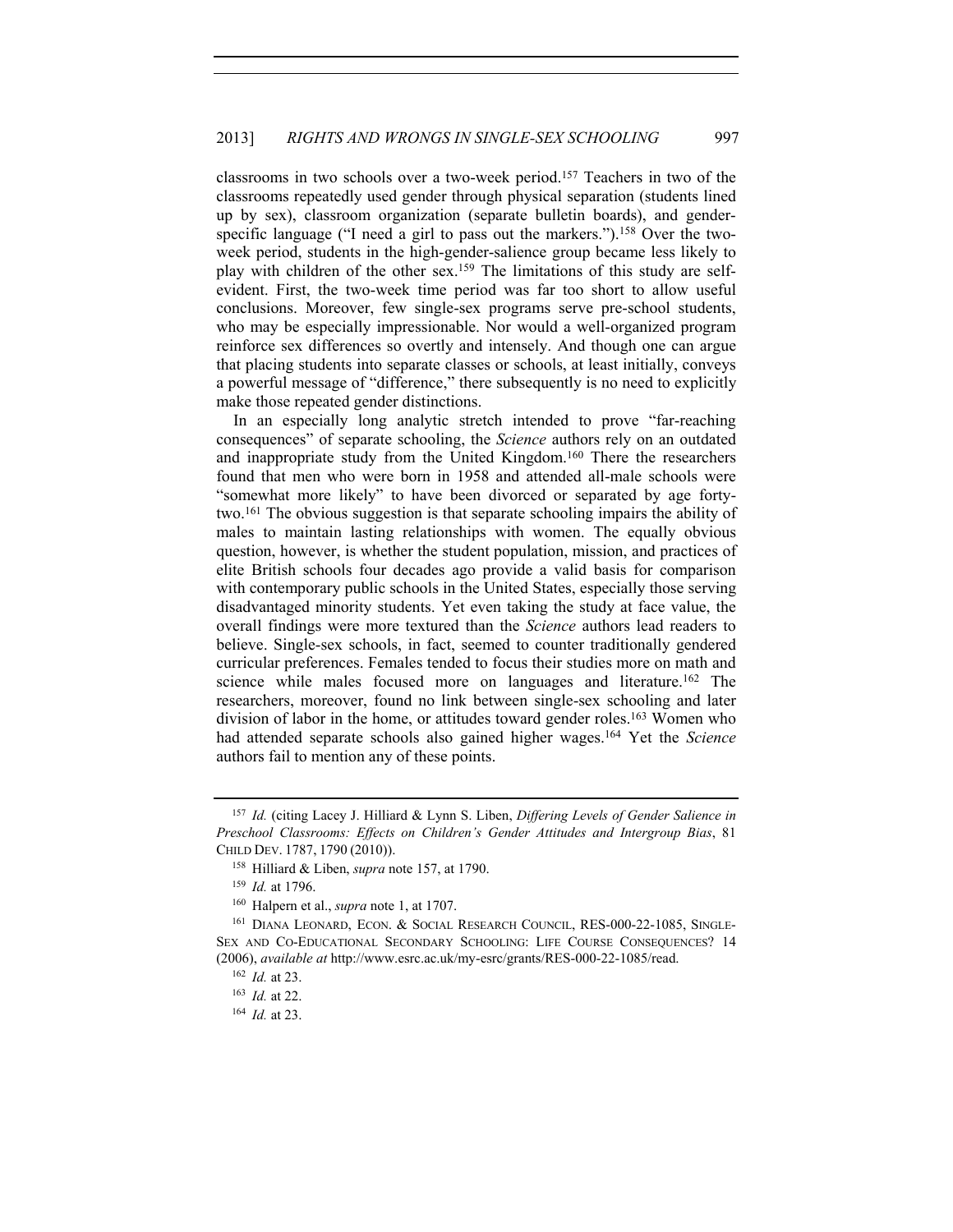In sum, this sampling of studies, offered as evidence of intrinsic "harm," is as inconclusive as research supporting the benefits of single-sex schooling. And so given all the analytic flaws, limitations, and conflicting findings, if there is any convincing empirical support for the argument that separate schooling is per se harmful to students, it does not appear in the widely discussed and cited *Science* article.

### D. *Recent Findings from Abroad*

As noted, the *Science* article and its pointed indictment of single-sex schooling have invited considerable scholarly and media commentary, both in the United States and abroad. In stark contrast, recent positive findings from the United Kingdom, Germany, Switzerland, and South Korea have attracted barely a hint of attention, especially in the American press. Nor have these studies generated a noticeable response from scholars who study gender differences and schooling. They all offer a measure of scientific legitimacy, examining students randomly assigned to single-sex and coed treatment groups. They also gain support from a number of other less-rigorously controlled or directly relevant studies that nonetheless merit attention.

In a series of studies, researchers at the University of Essex examined the conventional belief that women avoid competition and the subsequent effects of that avoidance on career choices and opportunities. In one study, they divided 800 first-year undergraduates enrolled in introductory economics into thirty-seven small classes that were all female, all male, or coed.165 At the end of the year, students in the all-female break-out sessions were seven percent more likely to pass their first-year courses and scored ten percent higher in their required second-year courses than their female counterparts in coed classes. The differences were most dramatic among students in the fifteen percent quartile, where being assigned to an all-female class increased scores by over twenty-two percent.166 The females in the all-female classes were also more likely to attend class, which could have led to their better performance. There were no differences in female students taking technical courses, nor were there any overall differences among the male students. The researchers suggest that differences in pass rates and scores in the all-female classes were related to the psychological effects of "stereotype threat," a phenomenon whereby individuals feel anxiety or concern in situations that remind them of negative stereotypes about their social group.167 If female students have internalized the belief that women do not perform as well as men in

<sup>165</sup> ALISON L. BOOTH ET AL., INST. FOR THE STUDY OF LABOR, IZA DP NO. 7207, DO SINGLE-SEX CLASSES AFFECT EXAM SCORES? AN EXPERIMENT IN A COEDUCATIONAL UNIVERSITY 13-14 (2013), *available at* http://ftp.iza.org/dp7207.pdf.

<sup>166</sup> *Id.*

<sup>167</sup> Claude M. Steele, *A Threat in the Air: How Stereotypes Shape Intellectual Identity and Performance*, 52 AM. PSYCHOLOGIST 613, 614 (1997).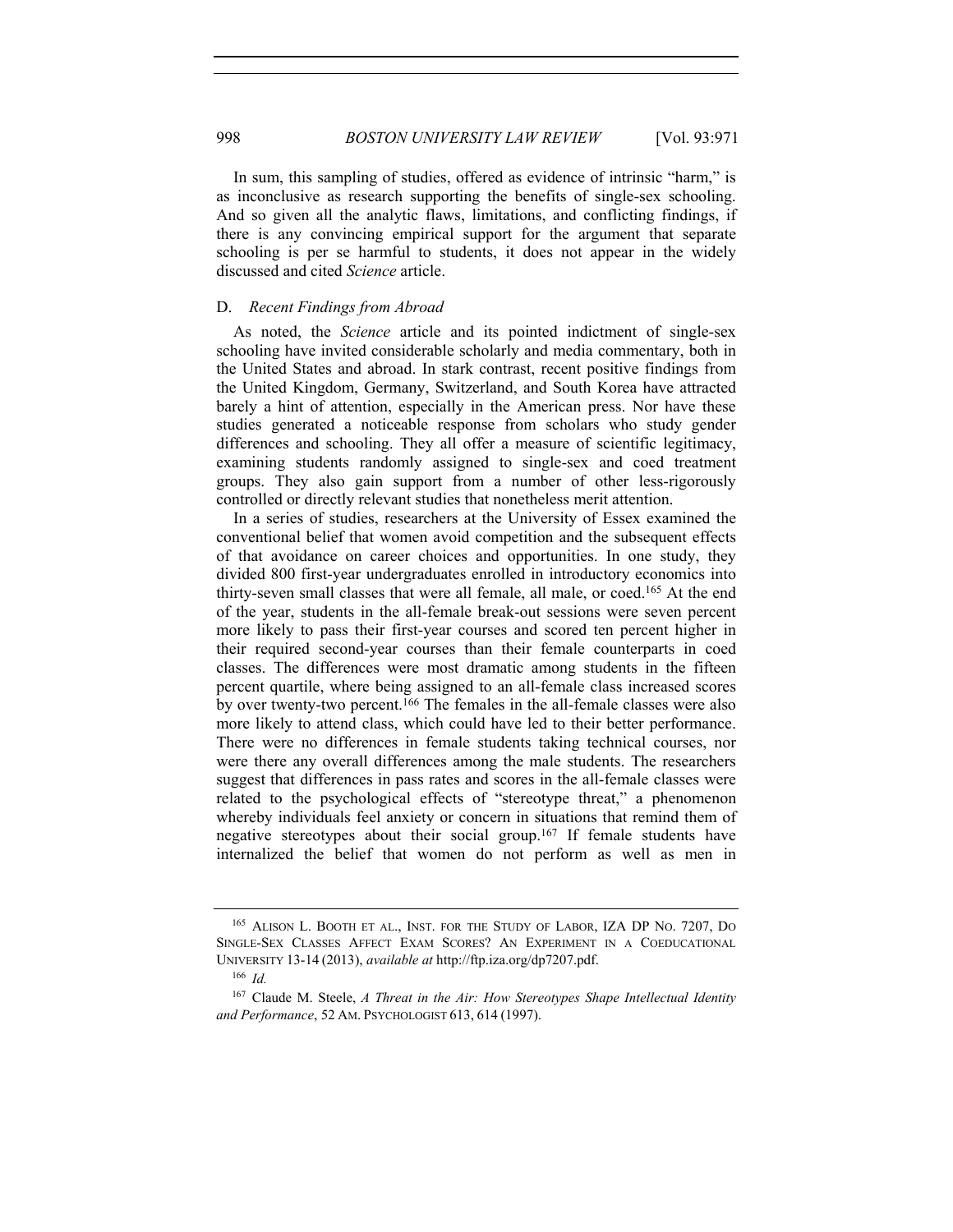economics, then they may fear participating in class discussion and may experience additional anxiety in a test-taking situation.

These findings built on a related study in which, at the end of two weeks, students randomly assigned to the all-female economics classes were significantly more likely to choose a lottery over a "sure bet" than their coed class counterparts.168 The all-female setting apparently had rendered students less "risk averse" and more competitive.169 Similar results emerged from two other studies conducted by the researchers. The first compared 200 male and female high school students from single-sex and coed schools.170 The second compared students between the ages of ten and eleven, randomly assigned to all-girls', all-boys', or mixed-sex groups, on their willingness to enter a tournament.171

The researchers conclude that gender differences in risk behavior observed in previous studies perhaps reflect "social learning" rather than "inherent gender traits."172 They speculate that when women are placed in an all-female environment where they are not reminded of their gender identity they lose a culturally driven belief that avoiding risk is "appropriate" female behavior.<sup>173</sup> They warn that females who are less confident in class may also be less competitive and more risk averse in the work world, causing them to avoid competitive environments and higher-paying jobs that are often tied to bonuses based on organizational performance.<sup>174</sup> They suggest that changing the learning context might help resolve the problem of female underrepresentation in high-level, male-dominated careers. These findings confirm those of other studies in which women performed better in math competitions in same-sex environments.175 The researchers finally conclude that the differential response to competition between the sexes might distort the perceived differences in both math scores and underlying skills, especially among the most-capable female students.176

Reported studies from Germany and Switzerland lend similar support to single-sex programs. In the German study, researchers examined students who

<sup>169</sup> *Id.* at 19.

<sup>168</sup> ALISON BOOTH ET AL., INST. FOR THE STUDY OF LABOR, IZA DP NO. 6133, GENDER DIFFERENCES IN RISK AVERSION: DO SINGLE-SEX ENVIRONMENTS AFFECT THEIR DEVELOPMENT? 18 (2011), *available at* http://ftp.iza.org/dp6133.pdf.

<sup>170</sup> Alison L. Booth & Patrick Nolen, *Gender Differences in Risk Behaviour: Does Nurture Matter?*, 122 ECON. J. F56, F61-63 (2012).

<sup>171</sup> Alison Booth & Patrick Nolen, *Choosing to Compete: How Different Are Girls and Boys?*, 81 J. ECON. BEHAV. & ORG. 542, 545-47 (2012).

<sup>172</sup> Booth & Nolen, *supra* note 170, at F73.

<sup>173</sup> *Id.* at F74.

<sup>174</sup> *Id.* at F56.

<sup>175</sup> *See, e.g.*, Muriel Niederle & Lise Vesterlund, *Explaining the Gender Gap in Math Test Scores: The Role of Competition*, 24 J. ECON. PERSP. 129, 133 (2010).

<sup>176</sup> *Id.*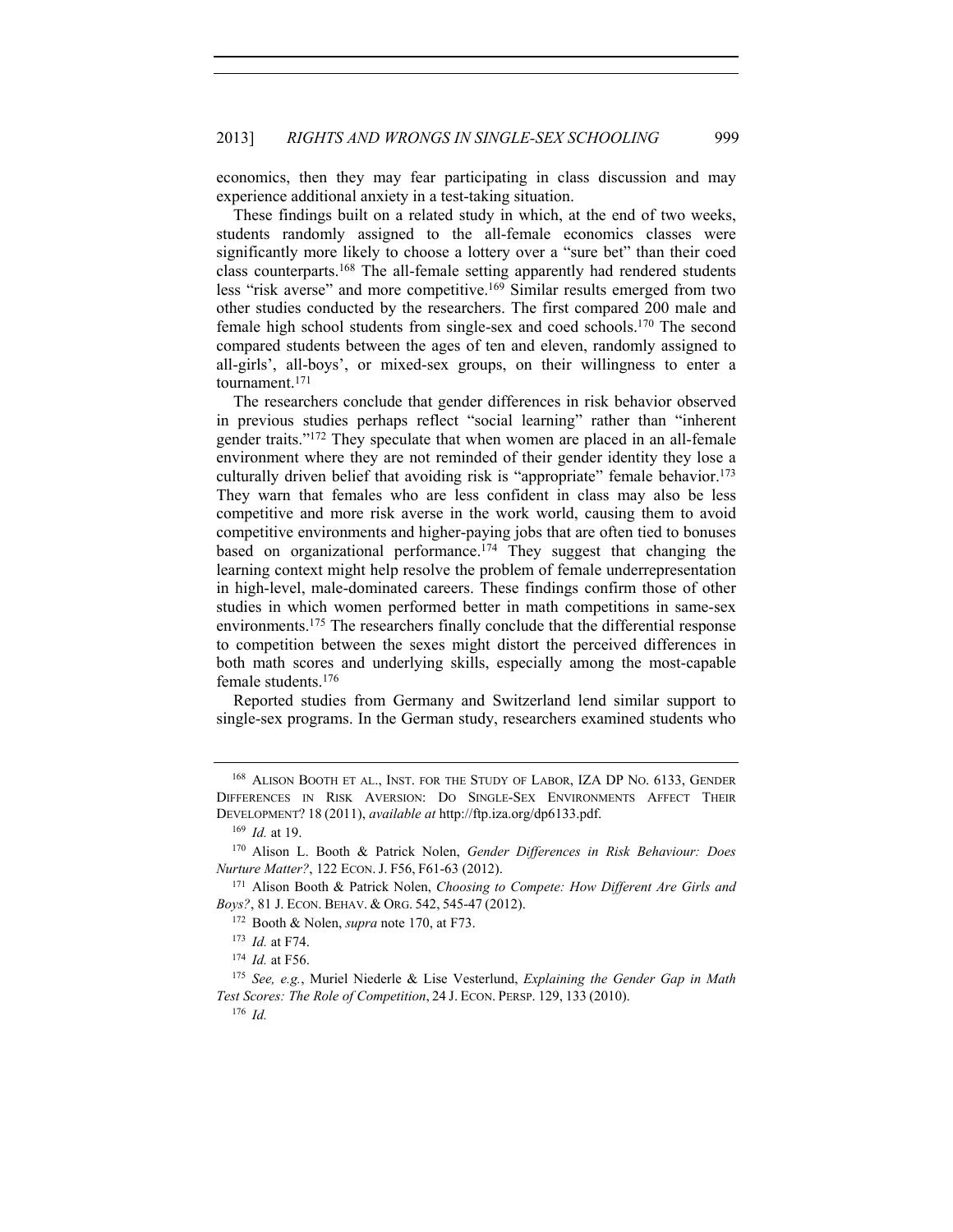were randomly assigned to mixed-sex and single-sex eighth-grade physics classes in four state comprehensive coed schools.177 Each teacher taught at least one mixed-sex and one single-sex class. At the end of the first year, girls from the single-sex classes reported a better physics-related self-concept of ability than girls in the coed classes. The boys showed no differences. The researchers suggest that single-sex schooling may carry beneficial effects on girls' self-concept of ability in masculine domains.178

In the Swiss study, researchers looked at female high school students randomly assigned to single-sex and coed classes, examining their performance in mathematics and German, two courses that all students were compelled to take.179 Both types of classes used exactly the same curriculum and mode of examination.180 The researchers found that single-sex instruction positively affected proficiency in math, especially where the teacher was male, but had no effect on German.<sup>181</sup> They suggest that perhaps students in the allgirls' classes were more comfortable engaging in the competition that the more-objective grading measures used in math, as compared to those used in the German course, arguably elicited.182 They also offer an alternative explanation. Like the economics-class findings from England, perhaps female students were overcoming "stereotype threat" in math.

Previous studies in the United States have drawn parallel conclusions regarding math outcomes among female students. In one case high-achieving females performed at a significantly lower level on a standardized math test when told that the test had previously elicited sex differences unfavorable to women.183 Another case highlighted the indirect environmental effects of negative stereotypes. Even where gender was not made expressly salient, highachieving female undergraduate students experienced performance deficits in a math test, but not in a verbal test, in proportion to the number of males in the testing environment.184 The more males present, the worse the females' math

<sup>177</sup> Ursula Kessels and Bettina Hannover, *When Being a Girl Matters Less: Accessibility of Gender-Related Self-Knowledge in Single-Sex and Coeducational Classes and Its Impact on Students' Physics-Related Self-Concept of Ability*, 78 BRIT. J. EDUC. PSYCHOL. 273 (2008).

<sup>&</sup>lt;sup>178</sup> *Id.* at 286.<br><sup>179</sup> Gerald Eisenkopf et al., *Academic Performance and Single-Sex Schooling: Evidence from a Natural Experiment in Switzerland* 10-13 (Ctr. for Econ. Studies & Ifo Inst. for Econ. Research, Working Paper No. 3592, 2011), *available at* http://papers.ssrn.com/sol3/papers.c fm?abstract\_id=1938858.

<sup>180</sup> *Id.* at 13.

<sup>181</sup> *Id.* at 24.

<sup>182</sup> *Id.* at 25.

<sup>183</sup> Steven J. Spencer et al., *Stereotype Threat and Women's Math Performance*, 35 J. EXPERIMENTAL SOC. PSYCHOL. 4, 4 (1999).

<sup>184</sup> Michael Inzlicht & Talia Ben-Zeev, *A Threatening Intellectual Environment: Why Females Are Susceptible to Experiencing Problem-Solving Deficits in the Presence of Males*, 11 PSYCHOL. SCI. 365, 367 (2000).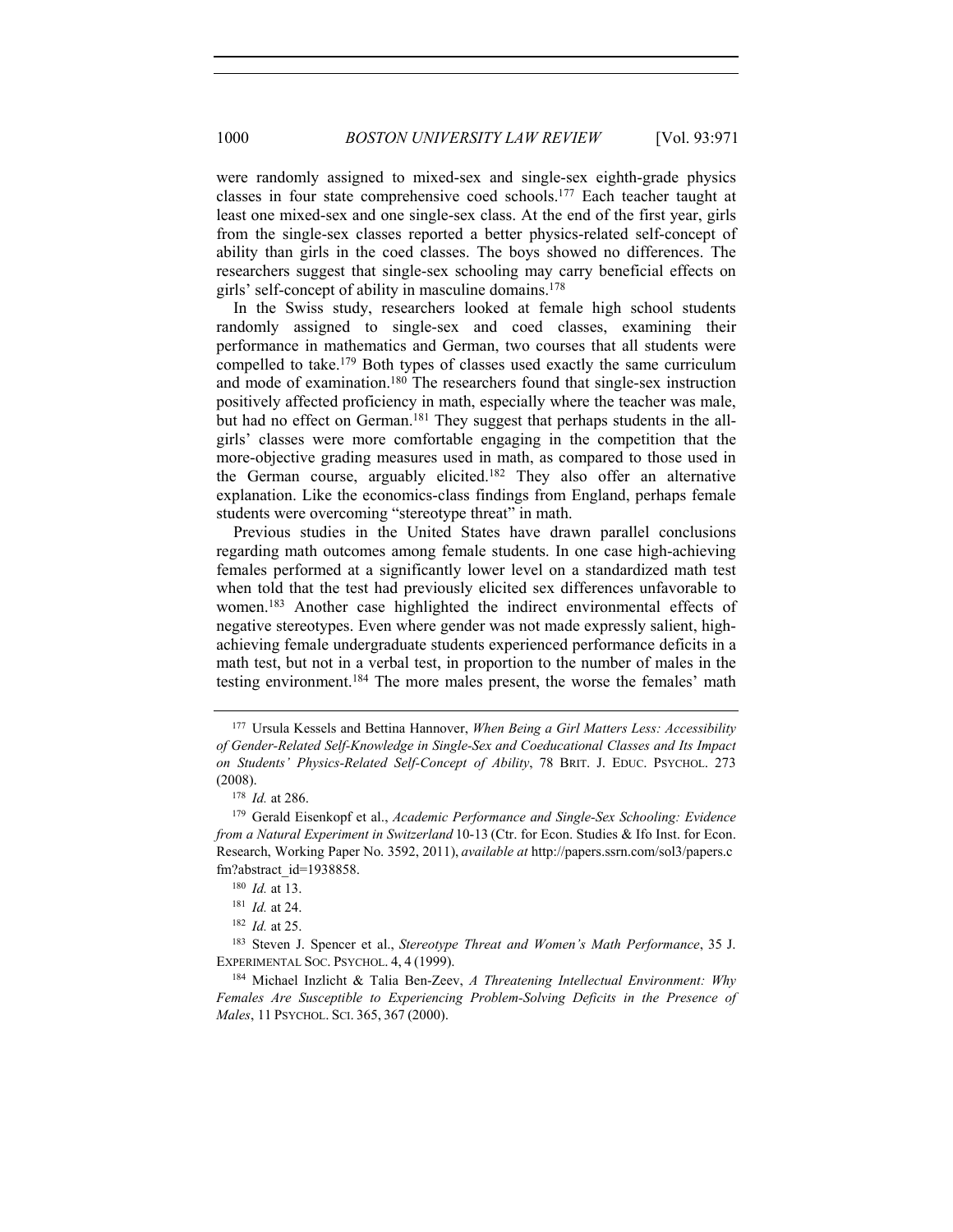performance.185 In view of these differences, the researchers concluded that perhaps females benefit when placed in single-sex math classrooms.186

A more recent study from Uganda comparing tenth-grade students identified as high achieving in single-sex and coed boarding schools confirmed those findings. Students in the all-girls' school out-performed coed students on a math achievement test. They also reported a higher self-perception of their abilities in mathematics and a higher sense of the importance of mathematics to them now and in their careers to come. Again, the researchers attribute the differences in outcomes to the negative effects of "stereotype threat" on the coed group.187 Yet even beyond short-term performance, others have found that negative stereotypes perceived by American female college students likewise affected their sense of "belonging" in the math domain, which in turn has a negative impact on their intent to pursue math in the future.<sup>188</sup> Taken together, these findings suggest that girls gain from supportive learning environments where the message conveyed is that intelligence is not static but rather malleable over time through experience and risk taking.

A final study from the international setting using random controls and yielding notable results comes from South Korea. Both public and private schools in Seoul have used random student assignment as a matter of policy since 1974, thus mitigating the potentially skewed effects of both selection bias and the enthusiasm that comes with novel programs.189 The study found a significant correlation between attending an all-boys' or an all-girls' school and higher scores on Korean and English language tests.190 Graduates of single-sex schools also were more likely to attend a four-year college and less likely to attend a two-year college than graduates of coed schools.<sup>191</sup> The researchers conclude that even after accounting for school-level variables such as teacher quality, student-teacher ratio, the proportion of students receiving free lunch, and whether the school was public or private, the positive effects of single-sex schooling were "substantial."<sup>192</sup>

Several other studies from abroad, while not as carefully controlled, are also worth mentioning. One particularly informative study from Germany

<sup>185</sup> *Id.* at 368-69. 186 *Id.* at 369-70.

<sup>187</sup> Katherine Picho & Jason M. Stephens, *Culture, Context and Stereotype Threat: A Comparative Analysis of Young Ugandan Women in Coed and Single-Sex Schools*, 105 J. EDUC. RES. 52, 58 (2012).

<sup>188</sup> Catherine Good et al., *Why Do Women Opt Out? Sense of Belonging and Women's Representation in Mathematics*, 102 J. PERSONALITY & SOC. PSYCHOL. 700, 700 (2012).

<sup>189</sup> Hyunjoon Park et al., *Causal Effects of Single-Sex Schools on College Entrance Exams and College Attendance: Random Assignment in Seoul High Schools*, DEMOGRAPHY 6 (Oct. 17, 2012), http://link.springer.com/content/pdf/10.1007%2Fs13524-012-0157-1.

<sup>190</sup> *Id.* at 20.

<sup>191</sup> *Id.*

<sup>192</sup> *Id.* at 1.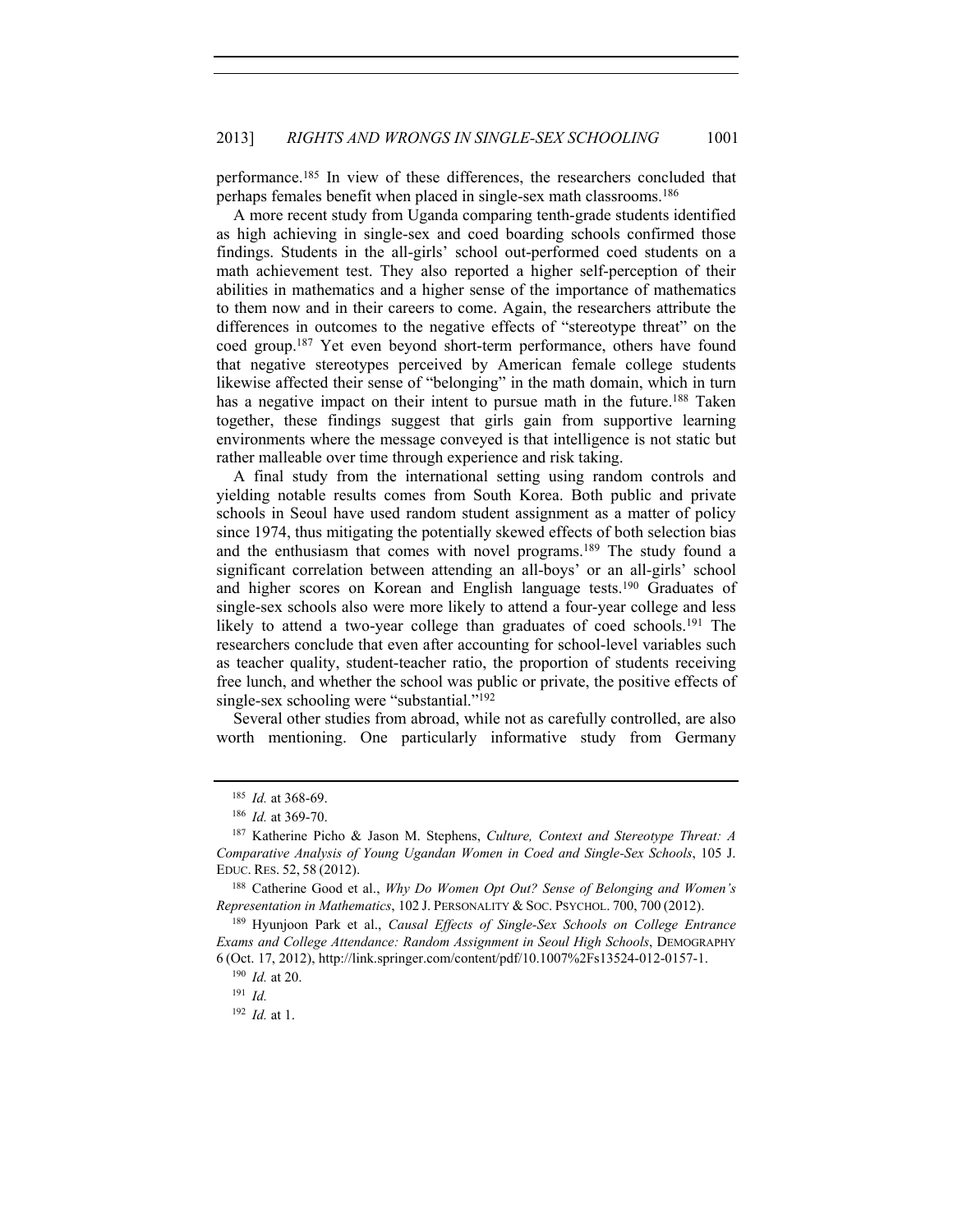addressed the continued math gap favoring boys. Even though students were not randomly assigned to separate or mixed groups, the findings nonetheless suggest that single-sex schooling may be a psychosocial variable influencing visual-spatial skills related to math achievement.193 Researchers compared the performance of 252 students, in the eighth and twelfth grades, attending singlesex and coed Gymnasia (academic secondary schools), in solving a mental rotation task that has generated consistently reliable and substantial sex differences favoring males across cultures and ages.<sup>194</sup> At the eighth-grade level, boys significantly outperformed girls atttending the all-girls' school whereas there was no difference between the sexes at the coed school.<sup>195</sup> By the twelfth grade, the findings changed dramatically. Girls from single-sex schools performed more than half a standard deviation better than girls from coed schools and only a half standard deviation below the coed boys.196 The researchers propose that perhaps the cumulative effect of separate schooling led to the pronounced gains among girls in twelfth grade.<sup>197</sup>

Similar support for same-sex groupings comes from a large-scale study conducted in Milan. Though not specifically creating all-male or all-female classes, there the practice is to assign students to high school classrooms with no requirement of gender balance.198 Examining data collected on over 30,000 students graduating between 1985 and 2005, researchers found that being assigned to a secondary school with a higher proportion of people of the same sex increased the probability of the student choosing a high-income major in college (Engineering, Economics/Business, and Medicine) and therefore increased his or her lifetime salary.199 While the researchers attribute this effect to increased confidence and greater willingness to compete among women in mostly female classrooms, they also observed a similar effect for men educated in predominantly male classrooms.200 Perhaps they too gained more confidence or were simply better able to focus on academics in the absence of females.

A final study analyzing data on 219,849 students from 123 schools in Trinidad and Tobago demands a brief mention. Opponents of separate schooling often cite the study to support their case while ignoring its more subtle points.<sup>201</sup> Though separate schooling did not improve academic

<sup>193</sup> Corinna Titze et al., *Single-Sex School Girls Outperform Girls Attending a Co-Educative School in Mental Rotation Accuracy*, 65 SEX ROLES 704, 711-12 (2011).

<sup>194</sup> *Id.* at 706. The study's subjects included eighty-four girls attending single-sex institutions and eighty-four girls and boys each attending coed institutions. *Id.*

<sup>195</sup> *Id.* at 707-08.

<sup>196</sup> *Id.*

<sup>197</sup> *Id.* at 708.

<sup>198</sup> Massimo Anelli & Giovanni Peri, *The Long Run Effects of High-School Class Gender Composition* 8 (Nat'l Bureau of Econ. Research, Working Paper No. 18744, 2013). 199 *Id.* at 4.

<sup>200</sup> *Id.* at 23.

<sup>201</sup> C. Kirabo Jackson, *Single-Sex Schools, Student Achievement, and Course Selection:*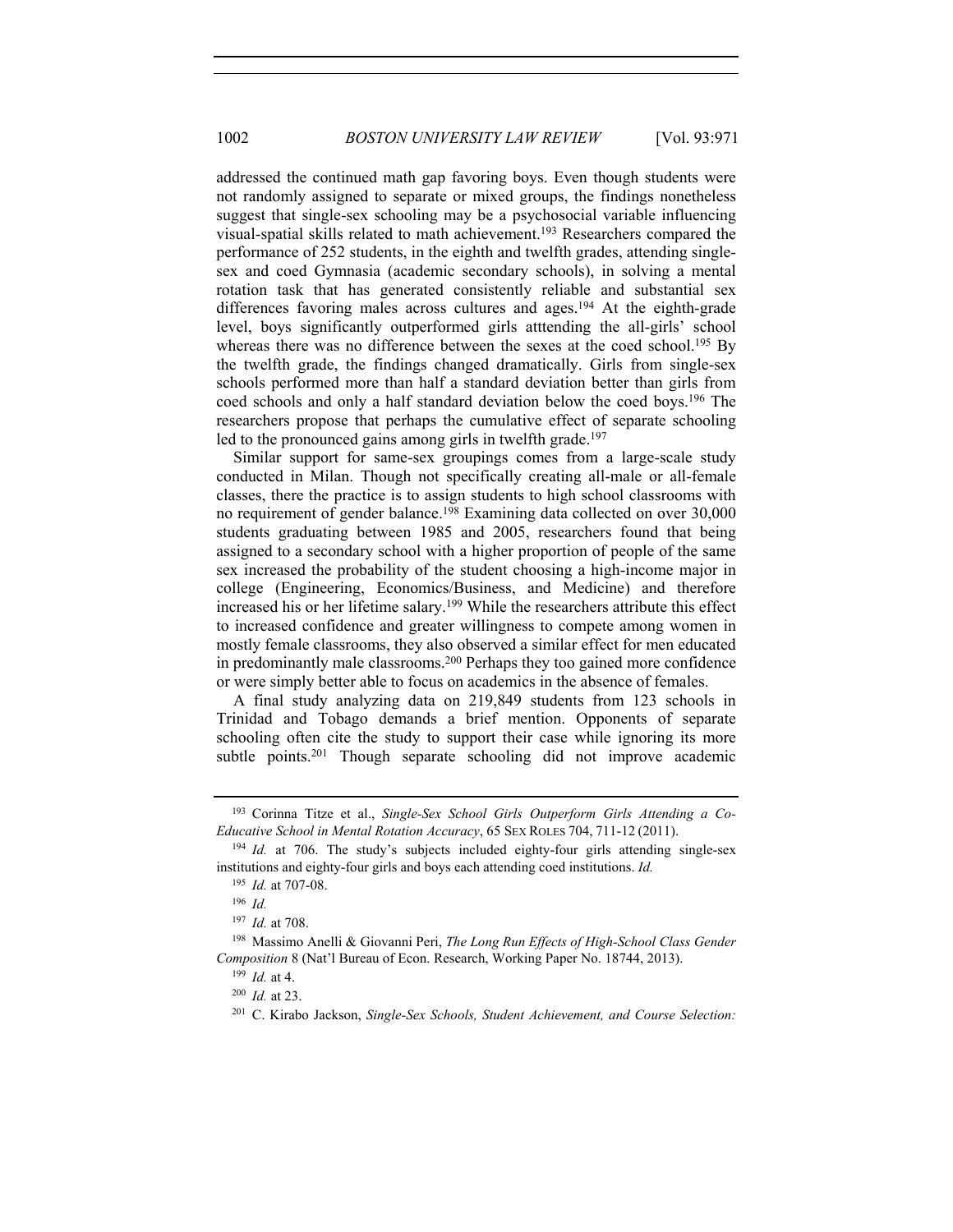performance between sixth and tenth grades for most students attending singlesex schools, it appeared to benefit those girls who strongly preferred an allgirls' learning environment.202 As the researcher himself suggests, it also may produce positive effects on "important social outcomes" not addressed in the study.203

These findings admittedly are drawn from diverse countries with distinct educational systems and cultural contexts. Yet examined as a whole, they provide tentative support for the proposition that single-sex programs offer emotional and academic benefits, particularly to female students. More important, they challenge repeated claims by the *Science* article authors, both collectively and individually, that there exists no evidence from the United States or abroad demonstrating the advantages of separate schooling when other student and school variables are controlled.204 On a similar note, they defy the ACLU's unequivocal position that "[a]ll meaningful studies of these programs show that they don't improve academics, but they do foster stereotypes and do a disservice to kids who don't fit these artificial distinctions."205

# III. CONTEXT MATTERS

Caught in this battle of conflicting findings and competing ideologies, the debate over single-sex schooling has reached a confounding level of absolutism, abstraction, and over-simplification. Lost in the crossfire are critical factors that mediate to varying degrees the potential success, feasibility, and advisability of single-sex programs as a matter of law and social policy in the United States and abroad. Those factors include distinctions between

<sup>204</sup> Halpern et al., *supra* note 1, at 1706-07; Valerie Strauss, *The Case Against Single-Sex Schooling*, WASH. POST (June 4, 2012, 6:00 AM), http://www.washingtonpost.com/blogs/an swer-sheet/post/the-case-against-single-sex-schooling/2012/06/03/gJQA75DNCV\_blog.htm l ("Careful analysis in both the United States and from around the world demonstrates that any apparent advantage of single-sex schools disappears when you account for other characteristics, such as students' prior ability and the length of the school day."); *see also*  Michael Alison Chandler, *Study: Single-Sex Education May Do More Harm Than Good*, WASH. POST (Sept. 22, 2011), http://www.washingtonpost.com/local/education/study-singlesex-education-may-do-more-harm-than-good/2011/09/22/gIQABAQOoK\_story.html (quoting Richard A. Fabes, a director of the American Council of Coeducational Schooling, as stating that "'nobody is talking about how there's no evidence to support' single-sex public schooling").

<sup>205</sup> Press Release, ACLU, Single-Sex Classes Rooted in Stereotypes Prevalent Across the Nation, Says ACLU Report (Aug. 20, 2012), *available at* http://www.aclu.org/womens-right s/single-sex-classes-rooted-stereotypes-prevalent-across-nation-says-aclu-report (statement of Amy L. Katz, cooperating attorney, ACLU Women's Rights Project).

*Evidence form Rule-Based Student Assignments in Trinidad and Tobago*, 96 J. PUB. ECON. 173, 176 (2012).

<sup>202</sup> *Id.* at 174.

<sup>203</sup> *Id.*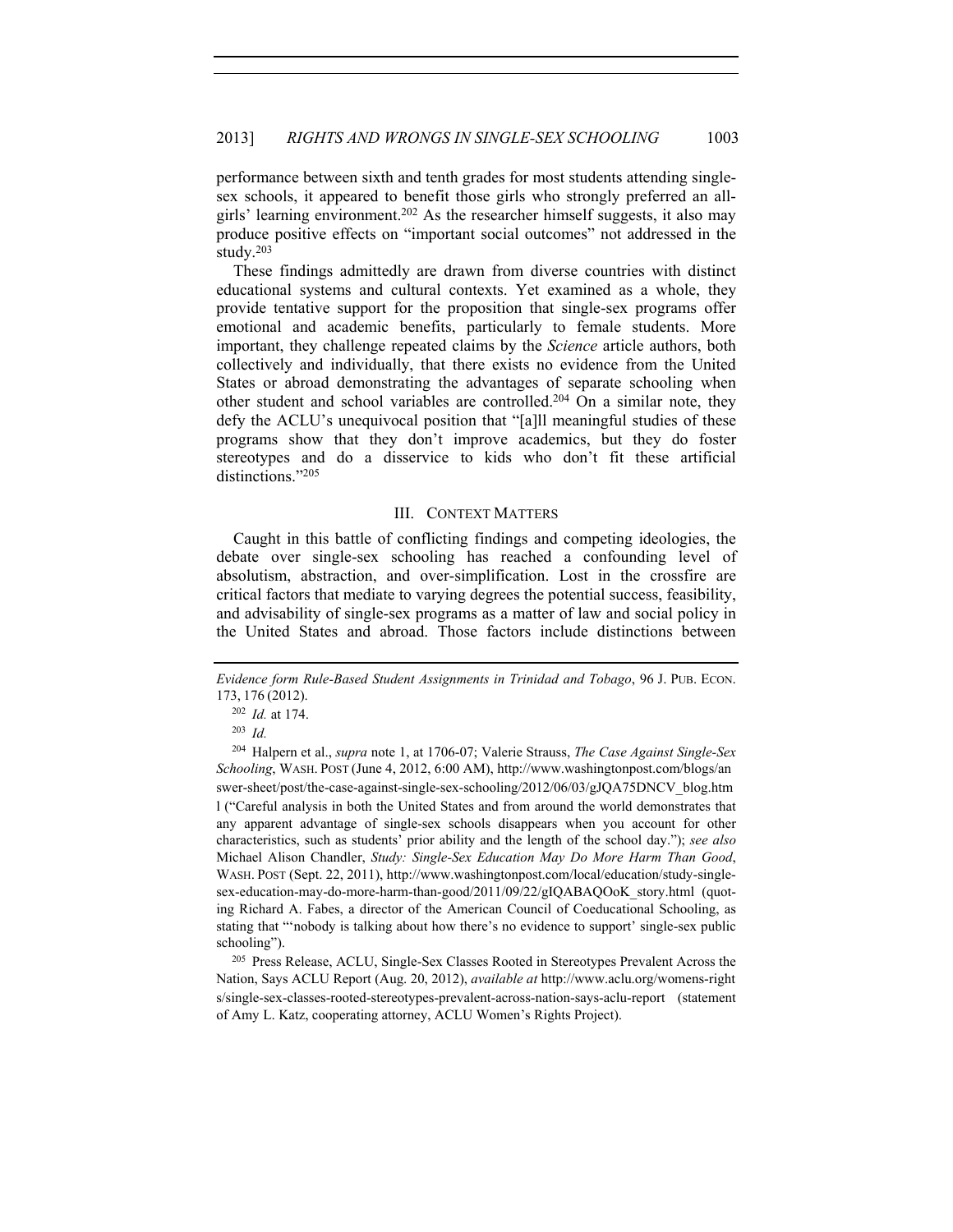separate classes in coed schools and free-standing separate schools; the impact of race, ethnicity, and social class on educational outcomes; and the role of cultural, religious, and political differences across national settings.

### A. *Single-Sex Classes vs. Schools*

Many of the questionable practices appearing in court documents, ACLU correspondence, and press accounts relate specifically to separate classes in coeducational public schools. These programs are far more numerous and tend to be more closely aligned with brain research proponents than separate schools. They also present certain challenges and opportunities in navigating the fine line between sex equity and sex stereotyping.

Separate classes arguably make sex a more salient feature in the eyes of students and teachers. They therefore demand more conscious effort to avoid engaging in stereotypical practices or conveying a message that students are hard-wired differently depending on their sex. The required mix of single-sex and coed classes within the same building, the daily movement of students between the two; the typical choice of traditionally gendered subjects like math, science, and language arts for separate classes; and the explicit rationales needed to justify that separation to parents and community members pose distinct though not insurmountable challenges for school staff. On the positive side, however, single-sex classes also offer a compromise between coed and single-sex schools in that they provide daily opportunities for female and male students to interact in an academic and social setting. Of course, those opportunities can remain empty unless school officials consciously realize them.

Some programs navigate this winding course better than others. Some comply with Title IX standards and effectively avoid the pitfalls of gender stereotyping. Others do not. Brain research rationales have so tainted the practices of at least some of these programs that it is difficult, if not impossible, to gain a clear reading of their true potential for improving academic and social outcomes. Those same widely reported practices have placed into serious question all single-sex initiatives, including the many thoughtfully planned separate classes and schools that now dot the education landscape.

Opponents of single-sex schooling do not confine their criticism to singlesex classes or to sex stereotyping but go further by opposing single-sex public schools and the very concept of sex separation. And though they acknowledge the measured success of some schools, they ascribe that success to various attributes – such as enhanced resources, smaller class sizes, longer school days, longer school years, selective student bodies, and especially dedicated teachers – that characterize many of these schools even within the public sector.206 Many are charter schools<sup>207</sup> and indeed enjoy such added benefits and services

<sup>206</sup> *See, e.g.*, HALPERN, *supra* note 115, at 368.

<sup>&</sup>lt;sup>207</sup> Charter schools are tuition-free public schools that are exempt from certain state or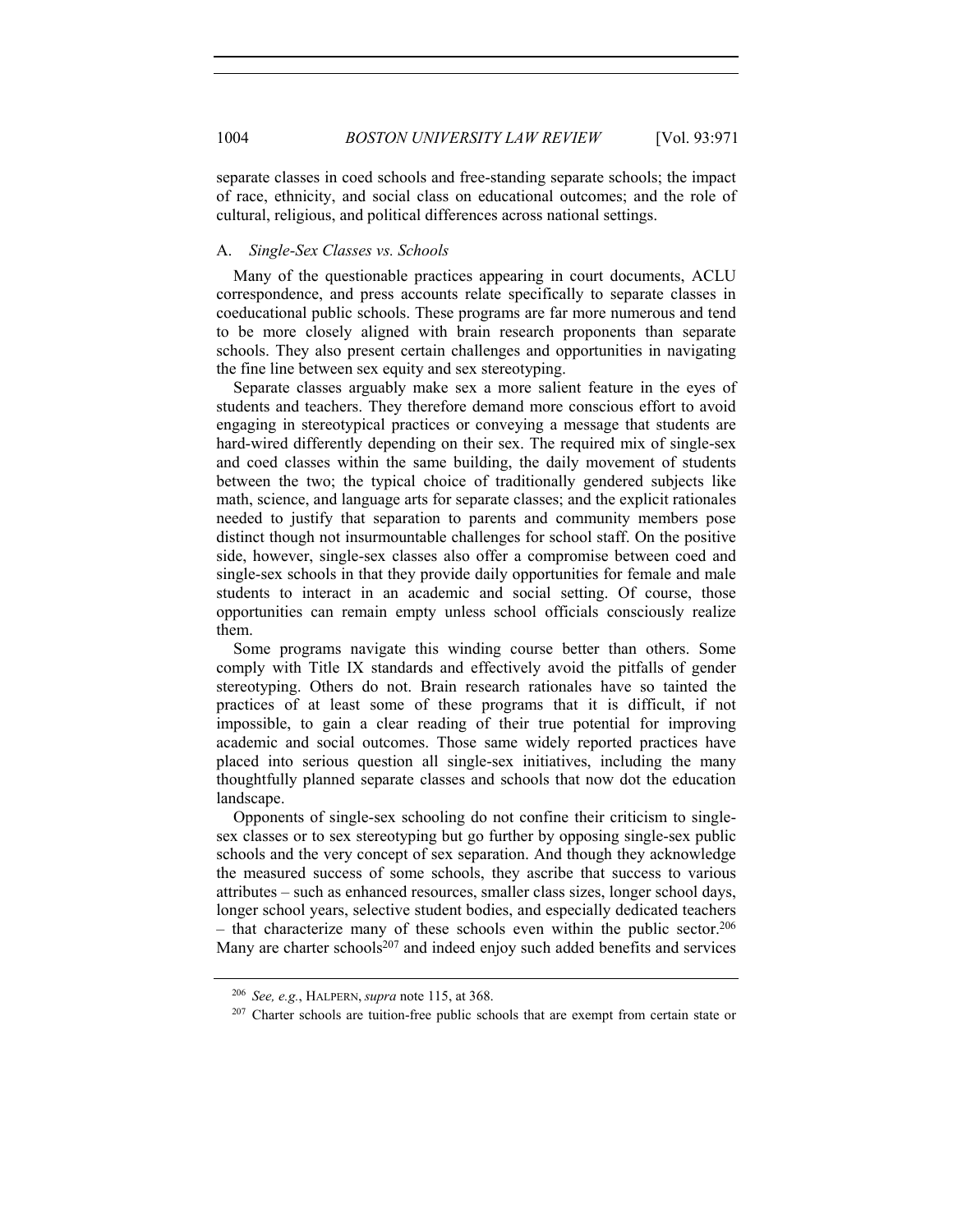through private funding. Single-sex public schools also tend to attract larger numbers of highly motivated students and involved parents. Yet they are not nearly as selective in their admissions policies or as uniformly well endowed as many believe. Charter schools in particular commonly select students through a lottery required by their respective state charter school laws. At the Eagle Academies for Young Men in New York and Newark, for example, twenty-five percent of the students are designated as having "special needs."208 Many of the students there and at similar schools come from single-parent homes and live in communities on the economic and social margins, with most being racial minorities. As the principal of the Bronx Eagle Academy put it, "Many of our boys appear emotionally whole on the outside, but they are broken on the inside."209 Yet in 2010 the school had a graduation rate of eighty-five percent, more than twice the citywide average for African American males, and ninety percent of its graduates typically go on to attend four-year colleges and universities.210

Resources and demographics tell only part of the story. Though empirical data remain inconclusive, proponents persuasively argue that, at their best, single-sex schools and classes help students unlearn sex stereotypes. They encourage interest among girls in math and science and among boys in writing and foreign languages, skills that are critical in the global information economy. Separate schools especially teach for the comprehensive outcome, the development of students for the short and the long term of life and leadership. Beyond test scores, they look to academic investment and enduring results in college attendance and career choices. They provide disadvantaged boys in particular with positive same-sex role models in a totalistic, rigorous academic culture. They provide girls with a socially and physically safe environment to work toward ambitious academic goals. Time is proving how these schools can dramatically change the life script of many students.

Despite claims to the contrary, the single-sex factor is key to the impressive results. Because these schools implicitly and explicitly recognize gender, they provide an opportunity for students to reflect on and openly discuss the ways in which gender expectations can affect their personal and professional lives. They provide a safe haven for students to break out of gendered attitudes and

local rules to provide flexibility in management and operation. There currently are over 5000 public charter schools in forty-two states and the District of Columbia, serving more than two million students. *Charter Schools 101: The Most Frequently Asked Questions*, NAT'L ALLIANCE FOR PUB. CHARTER SCHOOLS, http://www.publiccharters.org/editor/files/Co mmunications/Charter%20Schools%20101\_2012.pdf (last visited Mar. 29, 2013).

<sup>208</sup> David Banks, *Give Boys a Chance to Learn Alone*, DAILY NEWS (Feb. 27, 2013, 4:01 AM), http://www.nydailynews.com/opinion/give-boys-chance-learn-article-1.1274135.

<sup>209</sup> Interview with Jonathan Foy, Principal, Bronx Eagle Acad. for Young Men, in New York City (Dec. 21, 2011). 210 *Results: The Eagle Academy Model Works*, EAGLE ACAD. FOUND., http://eagleacadem

yfoundation.com/results.htm (last visited Mar. 29, 2013).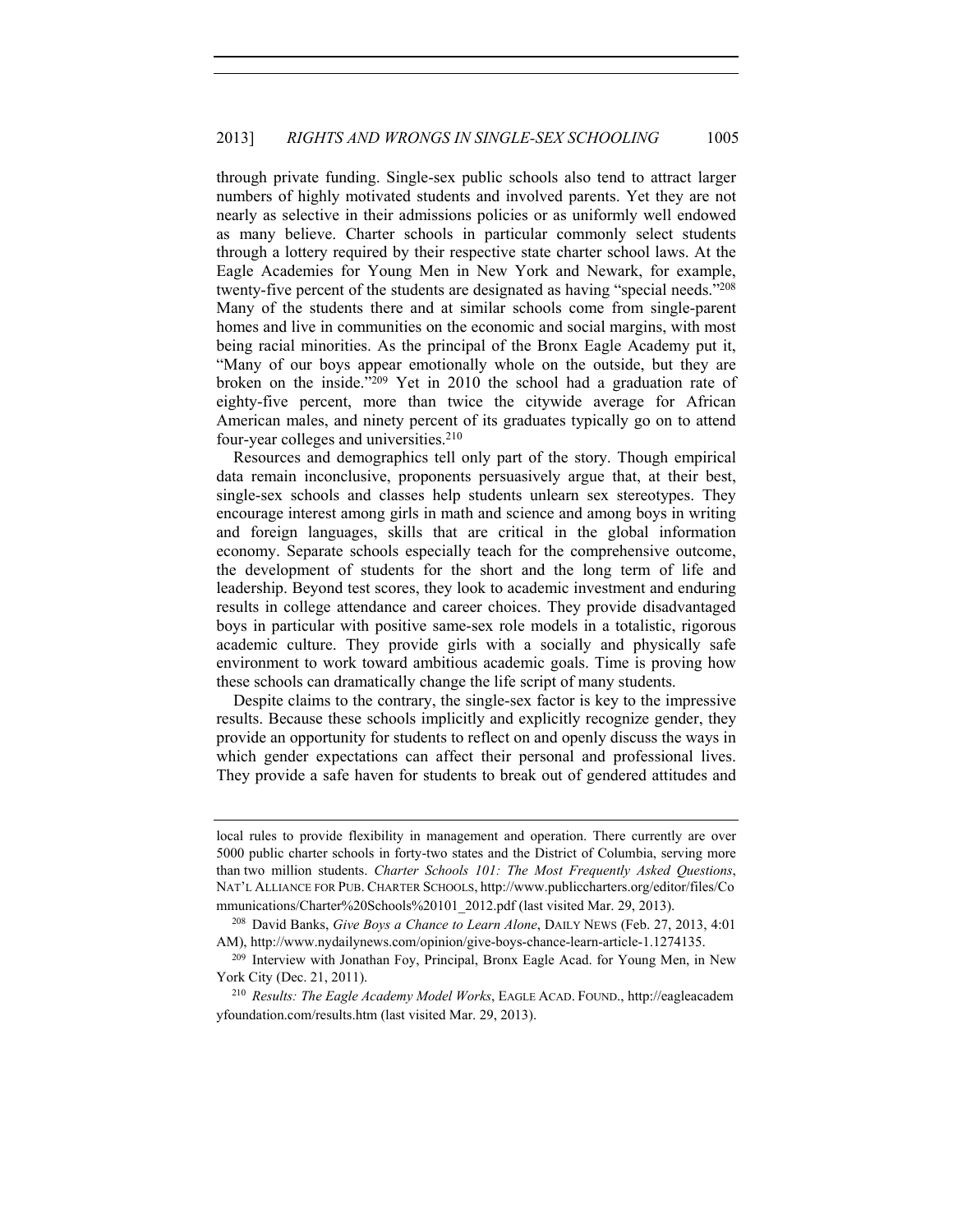behavior patterns and develop a broader range of sensibilities.<sup>211</sup> When thoughtfully managed, they can even prove validating to students whose sexual identity falls outside of society's gendered norms. For the growing population of Muslim girls in the United States, they offer an option, acceptable to their families, for schooling within the cultural mainstream, thereby exposing them to more-widely shared values and high academic expectations.

In my visits to all-girls' schools, students repeatedly have asserted that they feel a sense of sisterhood and revel in the traditions these schools create. They also feel more comfortable taking risks than they would if boys were present. Over the years, many of my law students who attended all-girls' schools have noted similar experiences. In all-boys' schools I have witnessed a room filled with middle-school students playing the violin; manly seventeen-year-old boys sitting on the floor in a hallway reading to little six-year-olds; a twelve-yearold boy with learning disabilities reading aloud with difficulty but determination, without a visible hint of discomfort. Such encounters, unlikely in the typical coed school, speak to the emotional security and lack of gender bounds that many pre-teens and adolescents experience in single-sex programs. And so, even though the data on short-term academic achievement remain inconclusive, the possibility that these programs may expand students' intellectual horizons in nontraditional directions is worth further exploration. One can reasonably speculate that these short-term benefits could eventually translate into more longstanding academic, personal, and professional gains. Only time, thoughtful research, and the evolution of reasonable single-sex programs will tell.

For some students, the critical point may be the early grades, when maturational differences and social stereotypes lead some students to believe they are not programmed to succeed in certain subjects. As data demonstrate, far too many boys lose motivation and give up, or are misidentified as having learning disabilities.212 For others, the critical point may be the middle or secondary school years, when social pressures inhibit some students from succeeding academically or finding a constructive source for developing a positive sense of self. Sociologist James Coleman's observations on the "cruel jungle of rating and dating" in many coed high schools five decades ago still resonate today.213 As one coed college student notes of her all-girls high

<sup>211</sup> *See, e.g.*, Letter from Katherine G. Windsor, Head of School, Miss Porter's School, to Miss Porter's School Community (June 2, 2012) (on file with author); *see also* Ann V. Klotz & Lisa Damour, *Laurel School Response to 'Pseudoscience of Single-Sex Schooling*,*'*  PLAIN DEALER (Oct. 22, 2011, 3:55 AM), http://www.cleveland.com/opinion/index.ssf/2011 /10/laurel\_school\_response\_to\_pseu.html.

<sup>212</sup> *Attention-Deficit/Hyperactivity Disorder (ADHD)*, CENTERS FOR DISEASE CONTROL, h ttp://www.cdc.gov/ncbddd/adhd/data.html (last updated Dec. 12, 2011) (observing that boys were more likely than girls to have been diagnosed with ADHD).

<sup>213</sup> JAMES S. COLEMAN, THE ADOLESCENT SOCIETY: THE SOCIAL LIFE OF THE TEENAGER AND ITS IMPACT ON EDUCATION 51 (1961).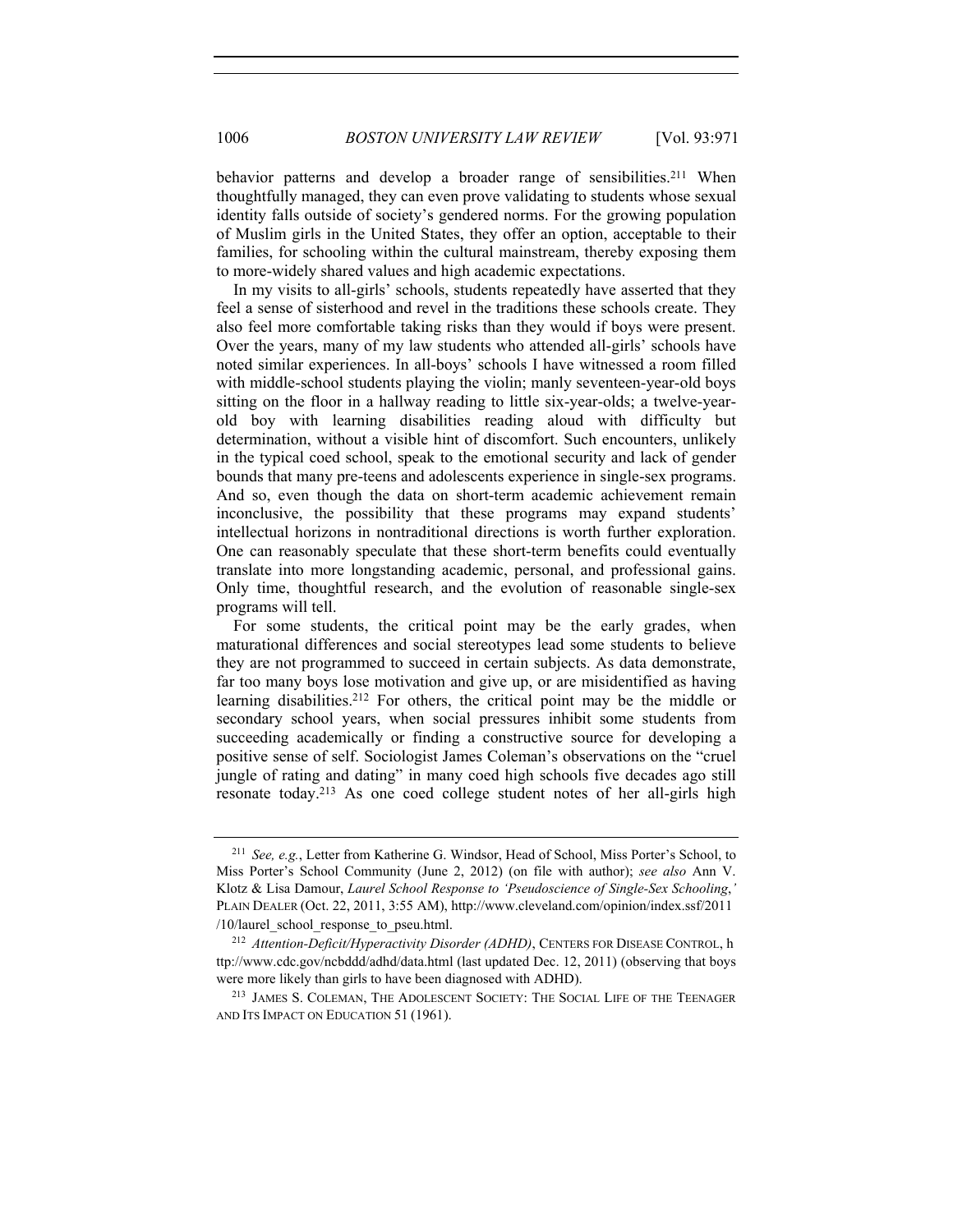school, "There, I wasn't a girl who was good at math; I was just good at math."214 She vividly contrasts her experience with that portrayed in the 2004 film, *Mean Girls* where we hear actress Lindsay Lohan's voiceover recounting her character's encounter with the "dim but studly" Aaron Samuels.<sup>215</sup> "On October 3rd, he asked me what day it was." From that point, we see the narrator transform from "math whiz to stereotypical dumb girl" merely to keep his attention.<sup>216</sup>

In privileged communities, and within certain ethnic and racial groups, the high value that families and peers place on academic achievement and college placement, especially for high-performing students, tempers to some degree the social distraction and pervasive anti-academic values of youth culture. Those mitigating factors gradually dissipate as we progressively descend the socioeconomic ladder toward the urban and rural poor.<sup>217</sup>

That is not to suggest that single-sex programs should rest solely on sociological studies or anecdotal reports and observations. Critics are correct in calling for more empirical support. Yet informal findings should not be summarily dismissed. While certainly only tentatively suggestive, they prove useful in formulating hypotheses and defining realistic objectives for studies that compare the effects of single-sex and coed programs among similarly situated student populations. They help identify possible outcomes, beyond achievement test scores, that researchers should examine. More fundamentally, they underscore that before drawing conclusions from media reports and research findings, critics, commentators, and the general public must be careful to distinguish between programs that empower students, which receive scant attention in the press, and those that are repeatedly portrayed, albeit justifiably, as reinforcing outdated social constraints based on gender.

### B. *Race, Ethnicity, and Social Class*

Demands to erase single-sex programs from public schooling further obscure the positive effects for particular groups of students in certain social and economic environments. Such unbending opposition allows no room to consider the range of current and potential populations, from privileged students in elite private schools to underprivileged minority students in urban public schools, from inner-city minority poor to rural white poor, whether girls or boys. Most pointedly, it overlooks the intersection of race, ethnicity, social class, and their combined impact on academic performance. And while commentators continue to remind us of the "boy crisis," the most compelling

<sup>214</sup> Leigh Finnegan, *Carrying On: Single-Sex Schools Are So Fetch*, GEORGETOWN VOICE (Dec. 6, 2012), http://georgetownvoice.com/2012/12/06/carrying-on-single-sex-schools-areso-fetch/.<br><sup>215</sup> *Id.* (citing MEAN GIRLS, SNL Studios 2004).

<sup>216</sup> *Id.* (citing MEAN GIRLS, SNL Studios 2004).

<sup>217</sup> SALOMONE, *supra* note 12, at 200.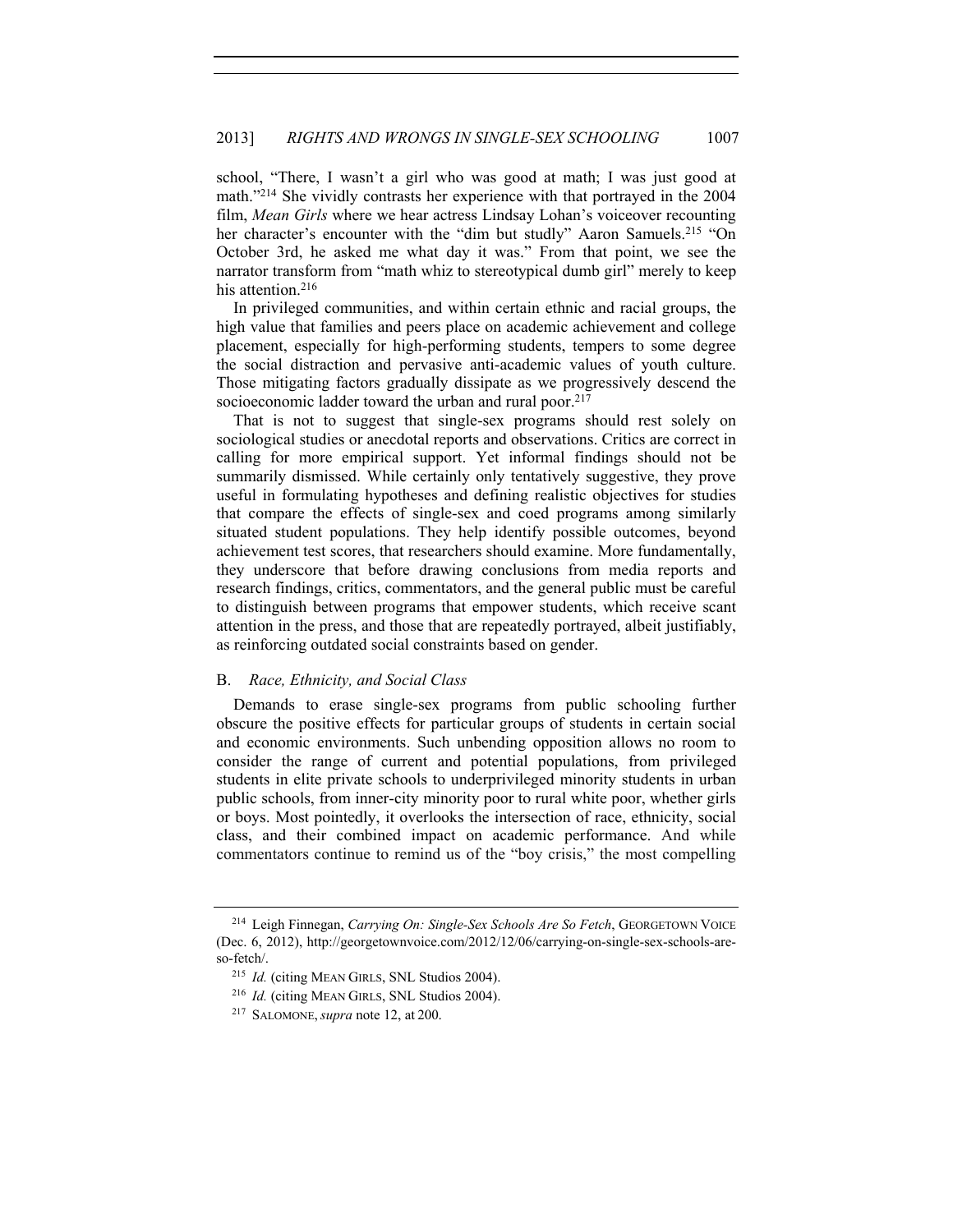crisis is one of longstanding inequalities among low-income children across race and gender and especially among blacks and Latinos.

The data speak for themselves. In 2011 the gap in eighth grade National Assessment of Educational Progress (NAEP) mathematics scores between white students, and Latino and black students, was twenty-three and thirty-one points respectively.218 For eighth-grade reading, it was twenty-two and twentyfive points, respectively.<sup>219</sup> In the 2010-2011 school year, white students scored 108 points higher than black students on the math section of the SAT and sixty-nine points higher than Mexican Americans.220 In 2011, 19.4% of black youth and 18.4% of Latino youth, as compared with 12.3% of whites, were neither enrolled in school nor working.<sup>221</sup> In 2011 the female dropout rate was 6.4% for black students and 12.4% for Latinos as compared to 4.6% for whites. For males, it was  $8.3\%$ ,  $14.6\%$ , and  $5.4\%$ , respectively.<sup>222</sup> And while the minority dropout rate is alarming, the "pushout" rate is equally troubling. Black students are three times as likely as whites to be suspended.223 In school districts like Pontiac, Michigan, 67.5% of black students have been suspended at least once.224 In Pasadena, Texas, that figure rises to 77% for Latino students.225 And while the rate of teen childbearing is the lowest recorded in

<sup>220</sup> *Table 153: SAT Mean Scores of College-Bound Seniors, by Race/Ethnicity: Selected Years, 1986-87 Through 2010-11*, NAT'L CENTER FOR EDUC. STAT., http://nces.ed.gov/progr ams/digest/d11/tables/dt11\_153.asp (last visited Mar. 29, 2013) [hereinafter *SAT Mean Scores of College-Bound Seniors*].

<sup>221</sup> *Table A-29-1. Percentage of Youth Ages 16-24 Who Were Neither Enrolled in School nor Working, by Selected Characteristics: Selected Years, 1990-2011*, NAT'L CENTER FOR EDUC. STAT., http://nces.ed.gov/programs/coe/tables/table-yew-1.asp (last visited Mar. 29, 2013) [hereinafter *Youth Neither Enrolled in School nor Working*].

<sup>222</sup> *Table 116: Percentage of High School Dropouts Among Persons 16 Through 24 Years Old (Status Dropout Rate), by Sex and Race/Ethnicity: Selected Years, 1960 Through 2011*, NAT'L CENTER FOR EDUC. STAT., http://nces.ed.gov/programs/digest/d12/tables/dt12\_ 116.asp (last visited Mar. 29, 2013) [hereinafter *High School Dropouts*].

<sup>223</sup> DANIEL J. LOSEN & JONATHAN GILLESPIE, CTR. FOR CIVIL RIGHTS REMEDIES, OPPORTUNITIES SUSPENDED: THE DISPARATE IMPACT OF DISCIPLINARY EXCLUSION FROM SCHOOL 6 (2012).

<sup>224</sup> *Id.* at 7.

<sup>218</sup> *Table 144: Average National Assessment of Educational Progress (NAEP) Mathematics Scale Score, by Grade and Selected Student and School Characteristics: Selected Years, 1990 Through 2011*, NAT'L CENTER FOR EDUC. STAT., http://nces.ed.gov/pro grams/digest/d12/tables/dt12\_144.asp (last visited Mar. 29, 2013).

<sup>219</sup> *Table 127: Average National Assessment of Educational Progress (NAEP) Reading Scale Score, by Grade and Selected Student and School Characteristics: Selected Years, 1992 Through 2011*, NAT'L CENTER FOR EDUC. STAT., http://nces.ed.gov/programs/digest/d1 2/tables/dt12\_127.asp (last visited Mar. 29, 2013).

<sup>&</sup>lt;sup>225</sup> SCHOTT FOUND. FOR PUB. EDUC., THE URGENCY OF NOW: THE SCHOTT 50 STATE REPORT ON PUBLIC EDUCATION AND BLACK MALES 32 (2012).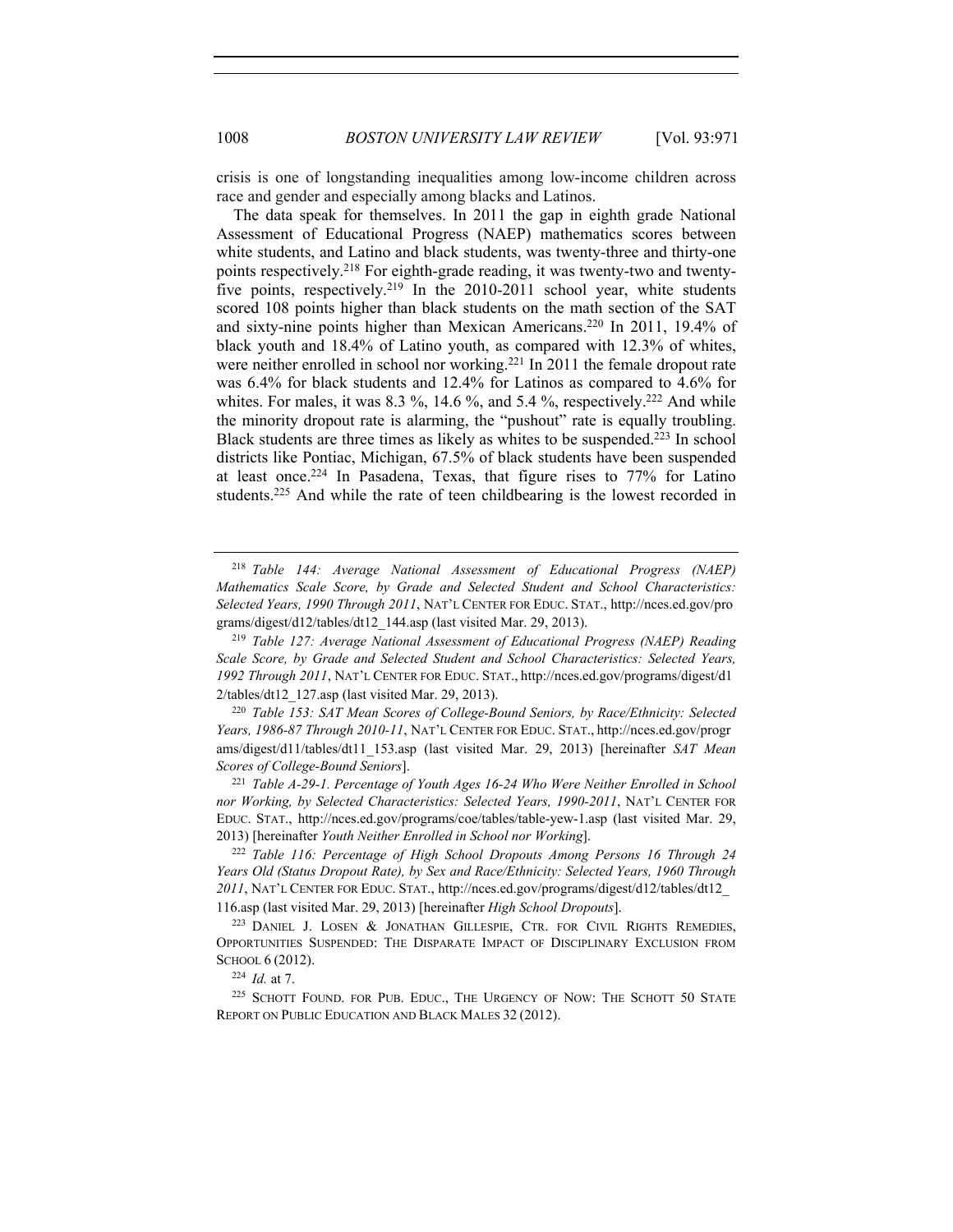more than seven decades, the birth rate for black and Latina young women is still more than twice that for whites.<sup>226</sup>

The situation for racial-minority males is especially alarming. As political scientist David Kirp has observed, the performance gap between black and Latino males and their white peers "is perceptible from the first day of kindergarten, and only widens thereafter."227 In the 2009-2010 school year, the high school graduation rate for black male students nationwide was 52% and for Latinos 58%, as compared to 78% for their white, non-Latino counterparts.228 In Philadelphia the figure for black males was as low as 24% and in New York City as low as 28%.229 And though the graduation rates for both black and Latino students continue to rise, the gap with the white population has narrowed by only three percentage points in the past nine years.230 At that pace, black males will not reach the same high school graduation rates as white males for nearly fifty years.231 Meanwhile, Latino males are more likely to drop out of high school than males of any other ethnic group.232 The highest rates are among foreign-born Salvadorans (41.1%) and Mexicans (38.8%), as compared with those of black and white males (12% and 7%, respectively).233 Given the current and projected rise in the Latino population, these figures are indeed cause for concern.

As compelling as these numbers are, however, the problem is not simply one of race but also of poverty, both independently and as it intersects with race. Reducing the racial and economic gaps in academic achievement has moved at a snail's pace despite a host of reform strategies, including reduced class size, smaller schools, expanded early childhood programs, more rigorous academic standards, and stepped-up accountability through testing. Admittedly, 37% of black and 34% of Latino children nationwide live in poverty as compared to 12% of whites.234 Yet there is still a sizeable population of poor whites, mainly living in rural areas where schools are inadequately resourced. Among the poor, 27.4% of young people were neither enrolled in school nor working in 2011 as compared with 11% of the non-

<sup>226</sup> Brady E. Hamilton et al., *Births: Preliminary Data for 2011*, NAT'L VITAL STAT. REP., Oct. 3, 2012, at 1, 1 fig.1.

<sup>227</sup> David L. Kirp, *The Widest Achievement Gap*, 5 NAT'L AFF. 54, 55 (2010).

<sup>228</sup> SCHOTT FOUND. FOR PUB. EDUC.,*supra* note 225, at 7, 13, 19.

<sup>229</sup> *Id.* at 17 tbl.6.

<sup>230</sup> *Id.* at 7.

<sup>231</sup> *Id.*

<sup>232</sup> *High School Dropouts*, *supra* note 222.

<sup>233</sup> JOHN MICHAEL LEE JR. & TAFAYA RANSOM, COLL. BOARD ADVOCACY & POLICY CTR., THE EDUCATIONAL EXPERIENCE OF YOUNG MEN OF COLOR: A REVIEW OF RESEARCH, PATHWAYS AND PROGRESS 18 fig.7, 20 tbl.1 (2011).

<sup>234</sup> *Figure 7-2: Percentage of 5- to 17-Year-Olds Who Were Living in Poor Households, by Race/Ethnicity: 2006 and 2011*, NAT'L CENTER FOR EDUC. STAT., http://nces.ed.gov/progr ams/coe/figures/figure-fch-2.asp (last visited Mar. 29, 2013).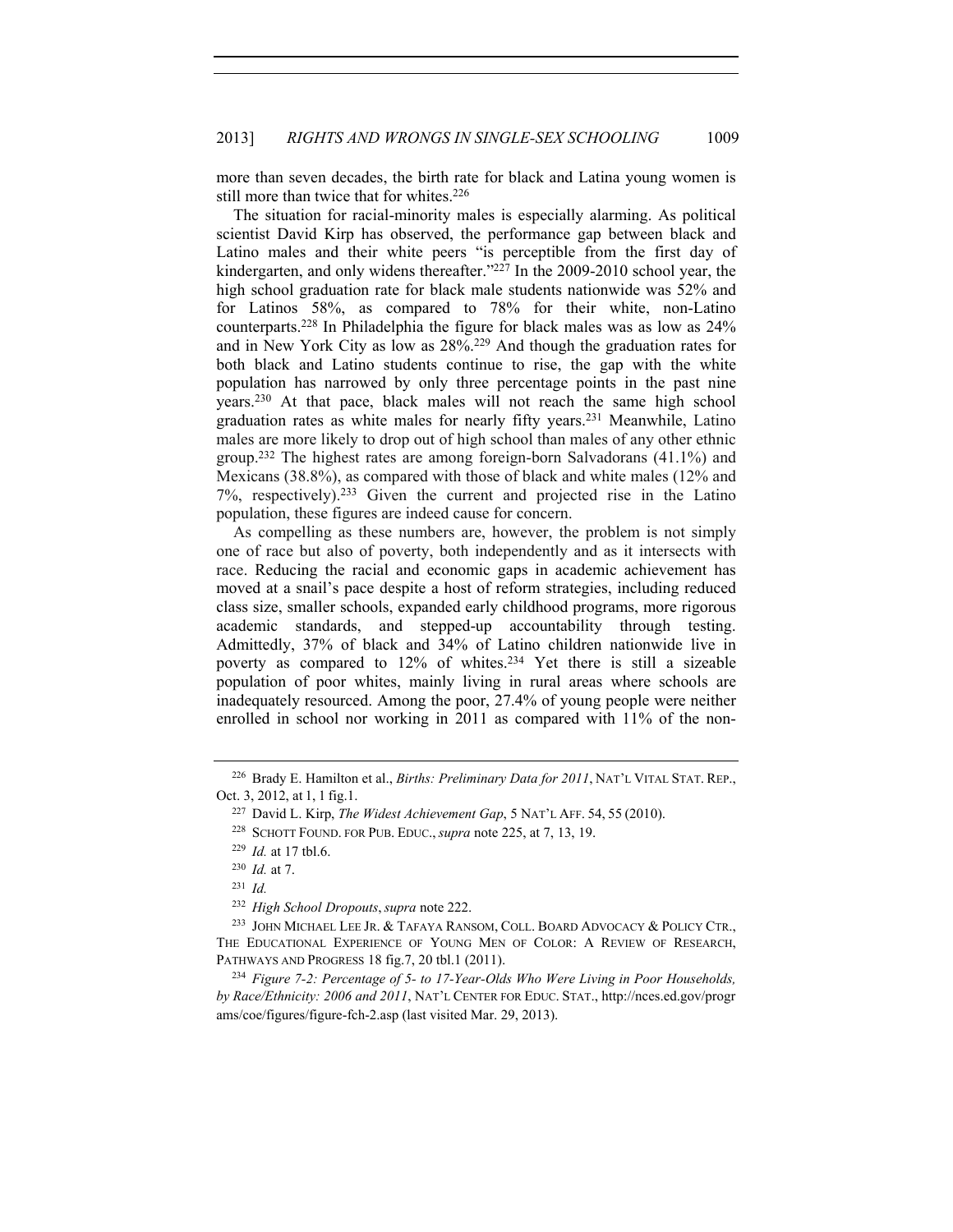poor.235 The gap in eighth-grade scores between students attending lowpoverty and high-poverty schools was thirty-six points in math236 and thirtytwo points in reading, <sup>237</sup> even higher than score gaps between whites and racial minorities.

The problem is not unique to the United States. Countries across the developed world show similar correlations between student achievement and family background as measured by economic, cultural, and social factors. Among the fifteen countries with "high performing" education programs that participated in the 2009 PISA, test scores for students in the fifth economic, cultural, and social percentile were approximately 350 as compared with an average of approximately 660 for students in the ninety-fifth percentile.238

The obvious question is whether separating students by sex is the most effective way to remedy these disparities in school outcomes, and to overcome the societal and institutional factors that have caused them. Some school districts, parents, and charter school organizers apparently believe so. Proponents of single-sex schools in particular have focused their attention on the continuing achievement gap between white students on the one hand and black and Latino students on the other. Cities like New York, Chicago, Philadelphia, Dallas, and more recently Boston and Newark, have turned to separate schooling as a means to address the key indicators and causes of academic failure and thereby close that divide. Most of these schools are designed to address academic and social problems among minority students in the general school-district population rather than focusing on a specific school community or neighborhood. These schools typically expect some degree of parental involvement, which enhances the chances of success. Leaders within the black community have risen to the charge, viewing these schools as a "'call to action.'"239 The New York chapter of 100 Black Men, Inc., for example, has actively supported the Eagle Academy for Young Men in New York.240

In addition to these new initiatives, some school districts have embraced single-sex schooling in an effort to "turn around" existing unsuccessful schools in disadvantaged communities. The ongoing controversy in Austin, Texas, over the decision to convert two failing coed middle schools into single-sex

<sup>235</sup> *Youth Neither Enrolled in School nor Working*, *supra* note 221.

<sup>236</sup> *SAT Mean Scores of College-Bound Seniors*, *supra* note 220.

<sup>237</sup> *Youth Neither Enrolled in School nor Working*, *supra* note 221.

<sup>238</sup> OECD, PISA 2009 RESULTS: OVERCOMING SOCIAL BACKGROUND – EQUITY IN LEARNING OPPORTUNITIES AND OUTCOMES 28 fig.II.I.1 (2010); *see also* Helen F. Ladd, *Education and Poverty: Confronting the Evidence*, 31 J. POL'Y ANALYSIS & MGMT. 203, 208-09 (2012).

<sup>239</sup> Lynda Richardson, *For Principal, New Boys' School Is a Call to Action*, N.Y. TIMES, Sept. 23, 2004, at B4 (quoting David Banks, founding principal of the Eagle Academy for Young Men in New York City). 240 *Id.*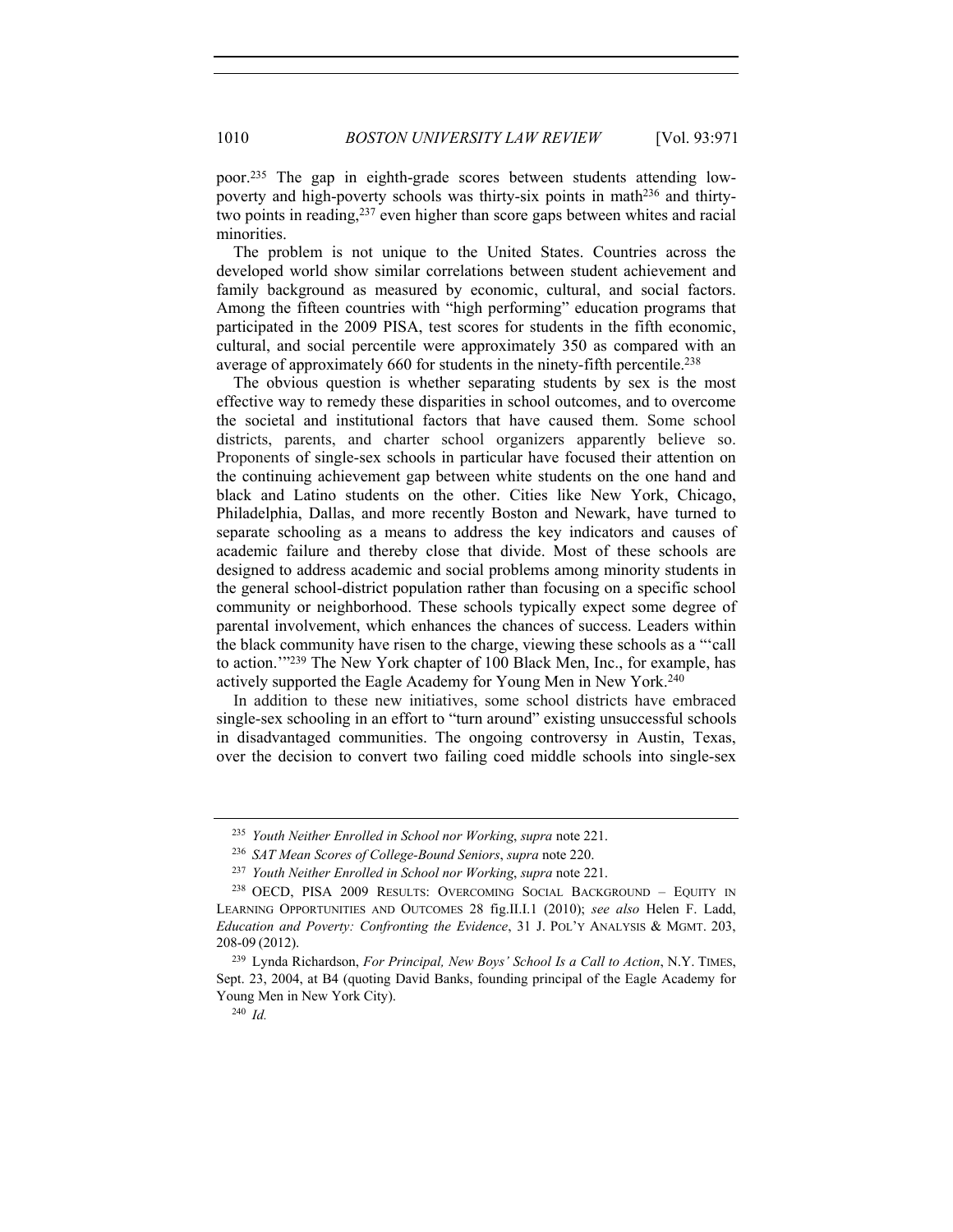schools, one for boys and the other for girls, is a clear case in point.<sup>241</sup> In support of the project, school board and community members, including representatives from the local NAACP and League of United Latin American Citizens chapters, have publicly raised concerns over disciplinary problems among boys and high pregnancy rates among girls in the two schools.<sup>242</sup>

The idea that single-sex schools may prove especially effective for minority students draws on a series of early studies, using large datasets, conducted by sociologist Cornelius Riordan, who also served as the Principal Investigator on the 2005 U.S. Department of Education study.243 Though the findings are now several decades old and gathered from Catholic schools, they still prove useful in underscoring the importance of looking at specific student populations and institutional factors. Riordan found that the effects of single-sex education fell within a hierarchy of low-status characteristics (female, racial minority, and low socioeconomic status).<sup>244</sup> He found the greatest positive effects among African American and Latina females from low socioeconomic homes, slightly lower effects among African American and Latino males from low socioeconomic homes, smaller effects still for white middle-class females, and virtually no differential effects among white males or affluent students.<sup>245</sup>

Riordan acknowledges that certain organizational features, including small class size and a strong academic curriculum, contributed to the academic success of the single-sex schools he studied.<sup>246</sup> Yet these features do not fully explain the differences he observed. According to Riordan, these schools shared elements that flowed out of school type itself, which made them work best for historically disadvantaged students. These elements included positive role models (especially important for young minority males), leadership opportunities, diminished youth-culture values, and an affirmative proacademic parent/student choice.247 Perhaps, he posits, low-status students are more receptive to school effects.<sup>248</sup> It also could be the case that single-sex schools are more empowering for these students than for those whose families

<sup>241</sup> Kelli Weldon, *Single-Sex Schools Approved for Austin ISD*, COMMUNITY IMPACT NEWSPAPER (Jan. 29, 2013), http://impactnews.com/articles/single-sex-schools-on-the-horiz on-for-austin-isd/.

<sup>242</sup> Laura Heinauer, *Opening Likely Delayed for Possible Single-Sex Schools*, STATESMAN (Aug. 15, 2012, 9:50 PM), http://www.statesman.com/news/news/local/opening -likely-delayed-for-possible-single-sex-sch/nRNXC/; *see also* Telephone Interview with Gavino Fernandez, Deputy Dir., Dist. 12 League of United Latin Am. Citizens (Aug. 15, 2012).

<sup>243</sup> *See, e.g.*, Cornelius Riordan, *Single-Gender Schools: Outcomes for African and Hispanic Americans*, 10 RES. SOC. EDUC. & SOCIALIZATION 177 (1994).

<sup>244</sup> *Id.* at 201.

<sup>245</sup> *Id.*

<sup>246</sup> *Id.* at 200.

<sup>247</sup> *Id.* at 181-86.

<sup>248</sup> *Id.* at 201.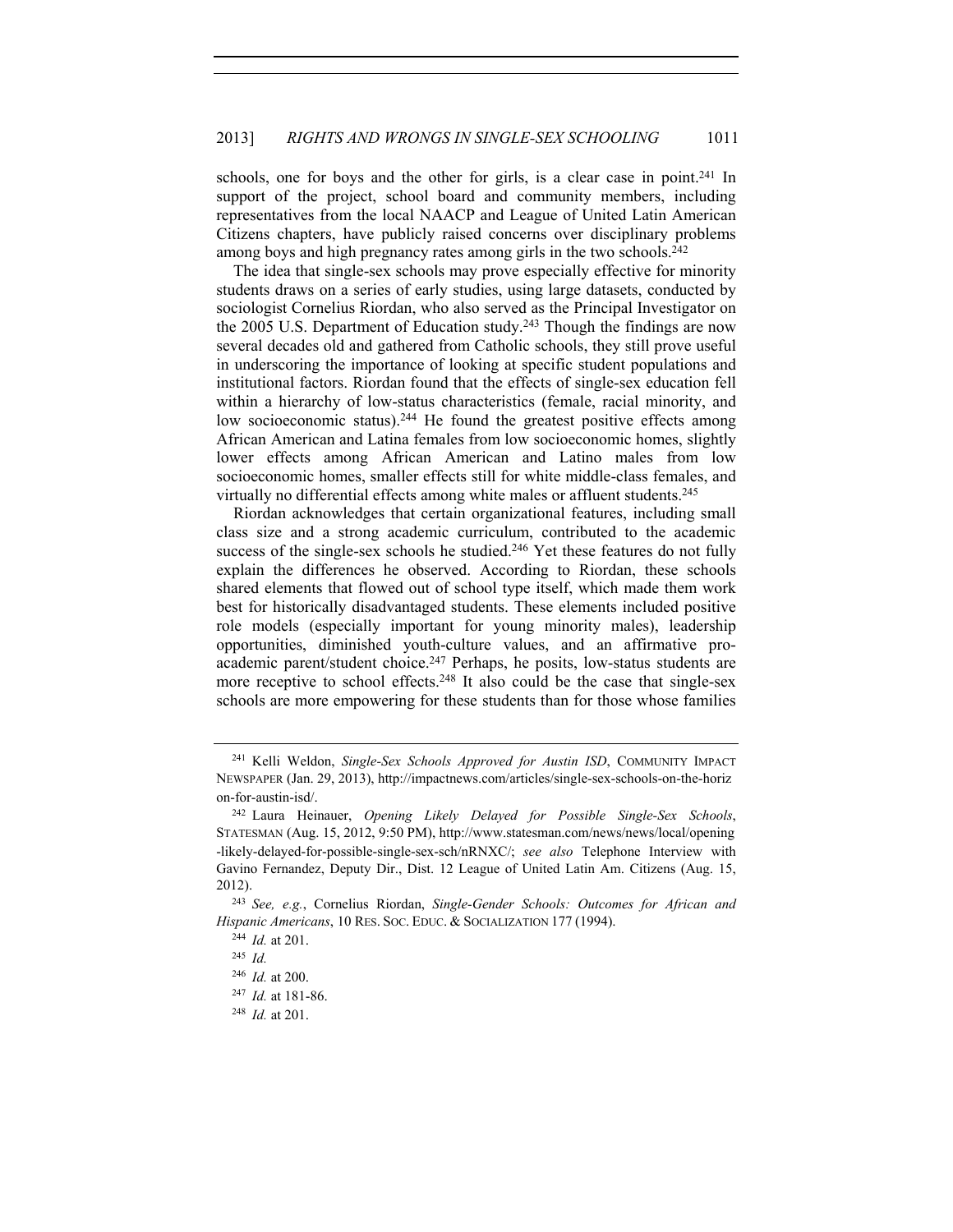are already empowered socially and economically. Riordan concludes that the approach may bear significant consequences for students who are "historically or traditionally disadvantaged – minorities and/or lower-class and workingclass youth (students at risk)."249

Several more-recent studies have drawn similar conclusions. The first, from the United States, followed a representative sample of eighth graders over a twelve-year period.250 Using a national dataset from the National Center for Education Statistics, the study found unique gains for African American and low-income students across a range of education and labor market outcomes.<sup>251</sup> Two studies from England similarly found that students with the poorest prior academic performance derived the greatest benefits from single-sex schools.252

An ethnographic study conducted between 1998 and 2000 of California's experimental single-sex academies, which primarily served low-income and minority students, proves particularly interesting on several counts.253 While opponents of single-sex education typically cite the project for the proposition that single-sex programs promote gender stereotypes, they ignore the more supportive conclusions drawn. According to the researchers, the program "freed" students from the "distractions of the other gender," thus enabling them to "focus on their lessons in a new and more meaningful way" and engage in "more intimate and open conversations with peers and teachers."254 They attribute these positive experiences to "three important, interrelated conditions[:] . . . the single-sex setting, financial support from the state, and the presence of caring, proactive teachers."255 That, rather than the much-cited gender stereotyping which adequate program planning and staff development could have averted, should be the significant takeaway from this study. And, as the researchers point out, the study further underscores the value of qualitative ethnographic research in defining the limits and possibilities of single-sex schooling, especially for at-risk students.<sup>256</sup>

<sup>249</sup> Cornelius Riordan, *What Do We Know About the Effects of Single-Sex Schools in the Private Sector?: Implications for Public Schools*, *in* GENDER IN POLICY AND PRACTICE: PERSPECTIVES ON SINGLE-SEX AND COEDUCATIONAL SCHOOLING, *supra* note 51, at 10, 14.

<sup>250</sup> SHERRILYN M. BILLGER, INST. FOR THE STUDY OF LABOR, IZA DP NO. 2037, RECONSTRUCTING SCHOOL SEGREGATION: ON THE EFFICACY AND EQUITY OF SINGLE-SEX SCHOOLING 4 (2006).

<sup>251</sup> *Id.* at 1.

<sup>252</sup> THOMAS SPIELHOFER ET AL., NAT'L FOUND. FOR EDUC. RESEARCH, THE IMPACT OF SCHOOL SIZE AND SINGLE-SEX EDUCATION ON PERFORMANCE 33 (2002); Eva Malacova, *Effect of Single-Sex Education on Progress in GCSE*, 33 OXFORD REV. EDUC. 233, 253 (2007).

<sup>253</sup> Lea Hubbard & Amanda Datnow, *Do Single-Sex Schools Improve the Education of Low-Income and Minority Students? An Investigation of California's Public Single-Gender Academies*, 36 ANTHROPOLOGY & EDUC. Q. 115, 115 (2005).

<sup>254</sup> *Id.* at 127.

<sup>255</sup> *Id.* at 127-28.

<sup>256</sup> *Id.* at 117.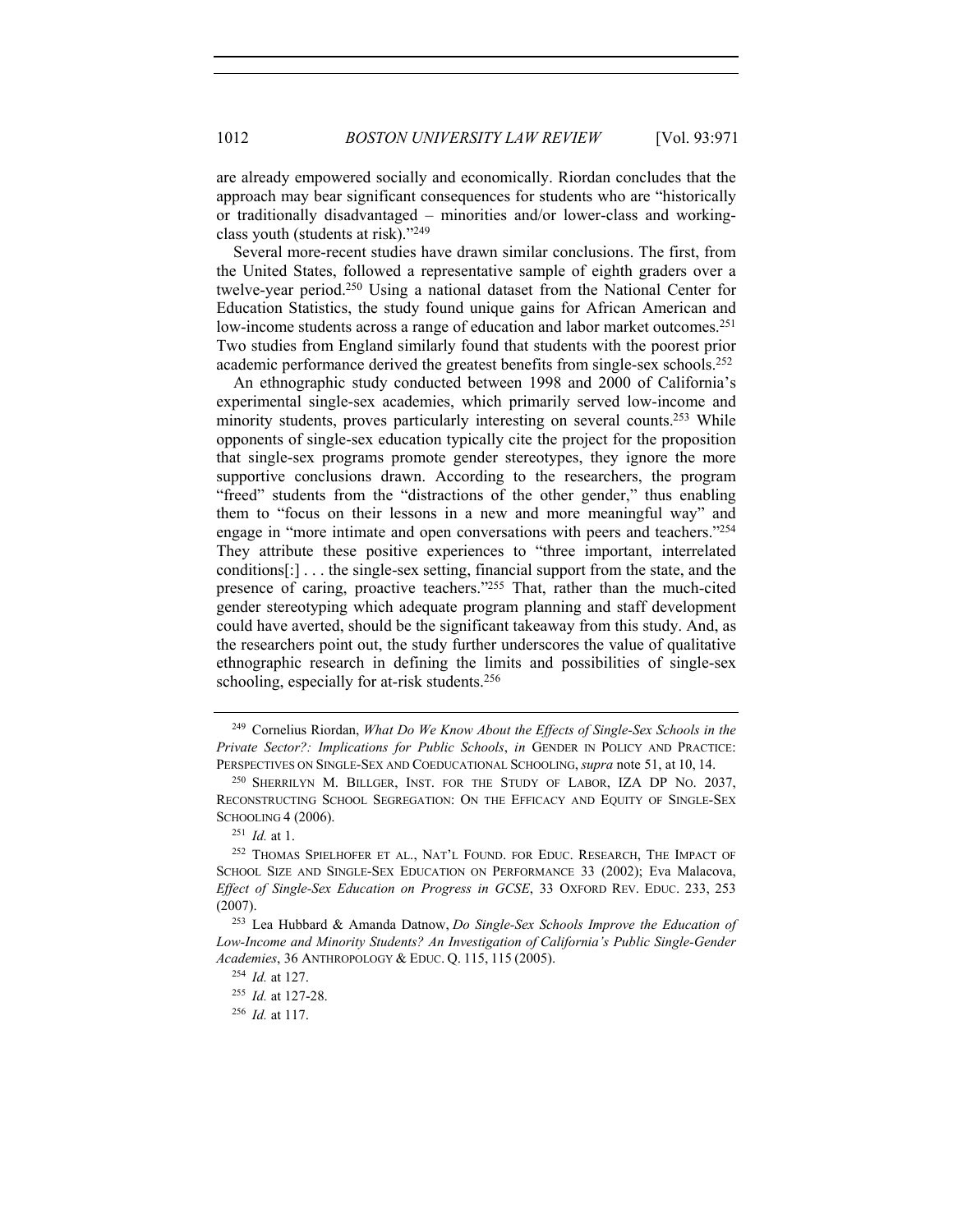### C. *Thinking Globally*

The debate over single-sex schooling, as vigorously played out in the American press, blogosphere, and scholarly journals, is not merely myopic on the domestic front. The debate also falls short in global perspective. Failing to recognize the claims advanced as part of a discourse transcending national borders, it underestimates the power of social media and the influence that American ideas inevitably have on those abroad. More specifically, it fails to address how cultural, religious, and political differences color overall attitudes and underlying justifications for separate schooling, and consequently affect policies as well as education outcomes and lifelong opportunities.

That is not to suggest that the information flow has been one-directional or that developments abroad have played no role in the national debate. While both sides necessarily frame their arguments in legal terms that address American laws, regulations, and traditions, their policy arguments rely in part on an international array of research findings and reviews, as the *Science*  article demonstrates. That reliance is understandable given the richer tradition of single-sex schooling in other countries. Researchers at times point out the demographic and cultural limitations of these studies. Yet neither the producers nor the consumers make much, if any, effort to mine those differences and better understand the conditions under which single-sex programs might be more or less academically effective, politically feasible, or even essential to educational equity.

Meanwhile, developments in the United States and the sharp disagreements they have engendered continue to shape the discussion across the globe. Scholars, advocates, and journalists worldwide take explicit note of American scholarship, legal reforms, and the general course of events. The international media attention given the *Science* article was clear evidence of that influence.257 On the positive side, as the various members of this global audience deconstruct the ongoing drama, they invariably note the 2002 No Child Left Behind Act and the 2006 Title IX regulations that have given rise to the resurgence of single-sex programs in America. They maintain a running count of the number of single-sex programs in the United States and praise the remarkable success of the Young Women's Leadership School in East Harlem. They invoke former Senator Hillary Rodham Clinton's sponsorship of the legislative changes, placing a progressive imprimatur on an idea that opponents charge as being socially regressive.

This transnational engagement, unfortunately, has borne some negative consequences. Most emphatically, the comparatively larger numbers of singlesex schools in certain English-speaking countries have provided a ready

<sup>257</sup> *See, e.g.*, *2012-09-05 Single Sex Education*, CHINA RADIO INT'L (Sept. 5, 2012. 2:04 PM), http://english.cri.cn/8706/2012/09/05/2861s720772.htm (broadcasting from Beijing but reaching audiences in China, Australia, New Zealand, Canada, and cities across the United States); *see also supra* note 2 (listing news reports from abroad discussing the *Science* article).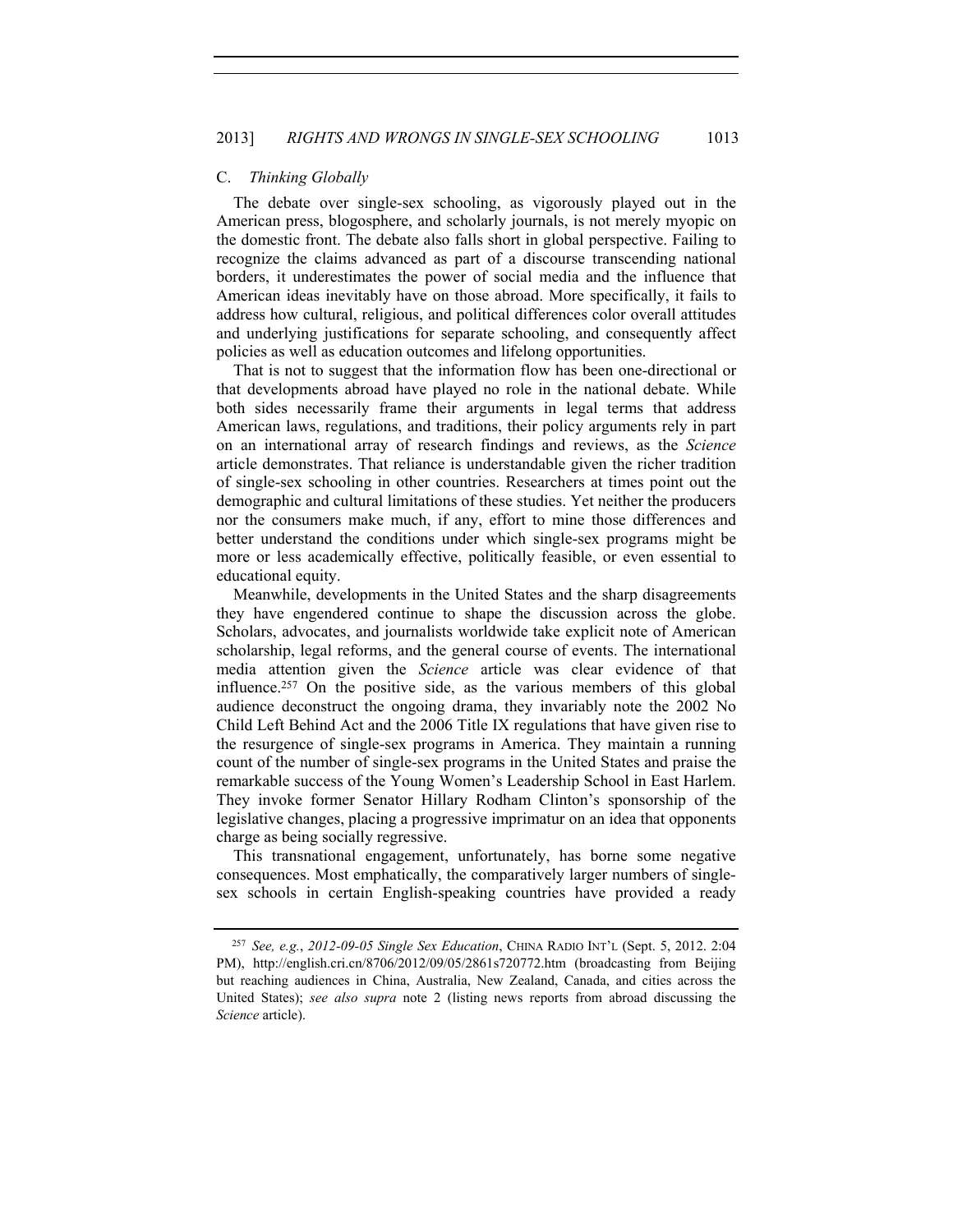1014 *BOSTON UNIVERSITY LAW REVIEW* [Vol. 93:971

market for teacher training workshops led by American brain-science experts reinforcing stereotypical views on how girls and boys learn and how they should be taught.<sup>258</sup> Reining in those attitudes and practices is obviously more difficult than in the United States where court challenges have put public school officials on notice of the legal constraints and risks involved.

The idea of thinking globally on single-sex schooling necessarily raises a number of nation-specific questions. Differences in female-male relationships, societal values, religious beliefs, and childrearing and educational practices across countries not only influence policy choices but may also bias educational outcomes in one direction or the other. In the case of South Korea, for example, Confucian principles of female subordination may explain the prevalence and advantages of separate schools for girls, though those principles admittedly do not explain the advantages for boys.259 In the Philippines single-sex schools are remnants of Spanish friars who arrived in the 1500s.260 Intimately tied to a conservative strand of Roman Catholicism, such schools reinforce traditional views and life options for women. Though they are slowly declining in number, those that remain operate mainly as private, expensive institutions serving the elite, thereby preserving both class and, to some extent, gender hierarchy.261

In countries that have a long history of single-sex schools, especially in the private sector (such as England, Ireland, New Zealand, and Australia), the approach remains more common and acceptable. And so the change to coeducation, while steady, has been more gradual. Within these countries in particular, separate schooling has sparked increased public attention, driven in part by press reports from the United States but more directly by the perceived "boy crisis" which has become of grave concern across the developed world.<sup>262</sup>

<sup>261</sup> *Id.*

<sup>258</sup> *See e.g.*, Alison Lowson, *Teach Boys and Girls Separately, Expert to Argue at Kilgarston Seminar*, PERTHSHIRE ADVERTISER (Feb. 26, 2013), http://www.perthshireadverti ser.co.uk/perthshire-news/local-news-perthshire/perthshire/2013/02/26/teach-boys-and-girls -separately-expert-to-argue-at-kilgraston-seminar-73103-32878342/ (citing statements made at a girls-school seminar in Scotland by Dr. Leonard Sax supporting sex-based learning differences tied to brain development).

<sup>259</sup> Julia Bass, *Confessions of a Korean English Teacher: All-Girls Schools Work*, POLICYMIC, http://www.policymic.com/articles/10843/confessions-of-a-korean-english-teac her-all-girls-schools-work (last visited Mar. 29, 2013).

<sup>260</sup> Venus Ma. Rivera Salangsang, *Single-Sex Education*, MANILA BULL., Aug. 18, 2012, http://ph.news.yahoo.com/single-sex-education-113746893.html.

<sup>262</sup> *See* MICHAEL KIMMEL, BOYS AND SCHOOL: A BACKGROUND PAPER ON THE "BOY CRISIS" 8 (2010); *see also* PAUL CAPPON, CANADIAN COUNCIL ON LEARNING, EXPLORING THE 'BOY CRISIS' IN EDUCATION 1 (2011); Jean-Louis Auduc, *Filles et garçons dans le système éducatif français. Une fracture sexuée* [*Boys and Girls in the French Educational System. A Sexual Divide*], CAFÉ PÉDAGOGIQUE (Mar. 13, 2007), http://www.cafepedagogique.net/lexpr esso/Pages/130307FillesetgarconsSystEducFr.aspx; Charles Hawley, *Do We Need Men's Lib?: Berlin Conference Addresses Male Troubles*, SPIEGEL ONLINE (Oct. 19, 2012, 4:48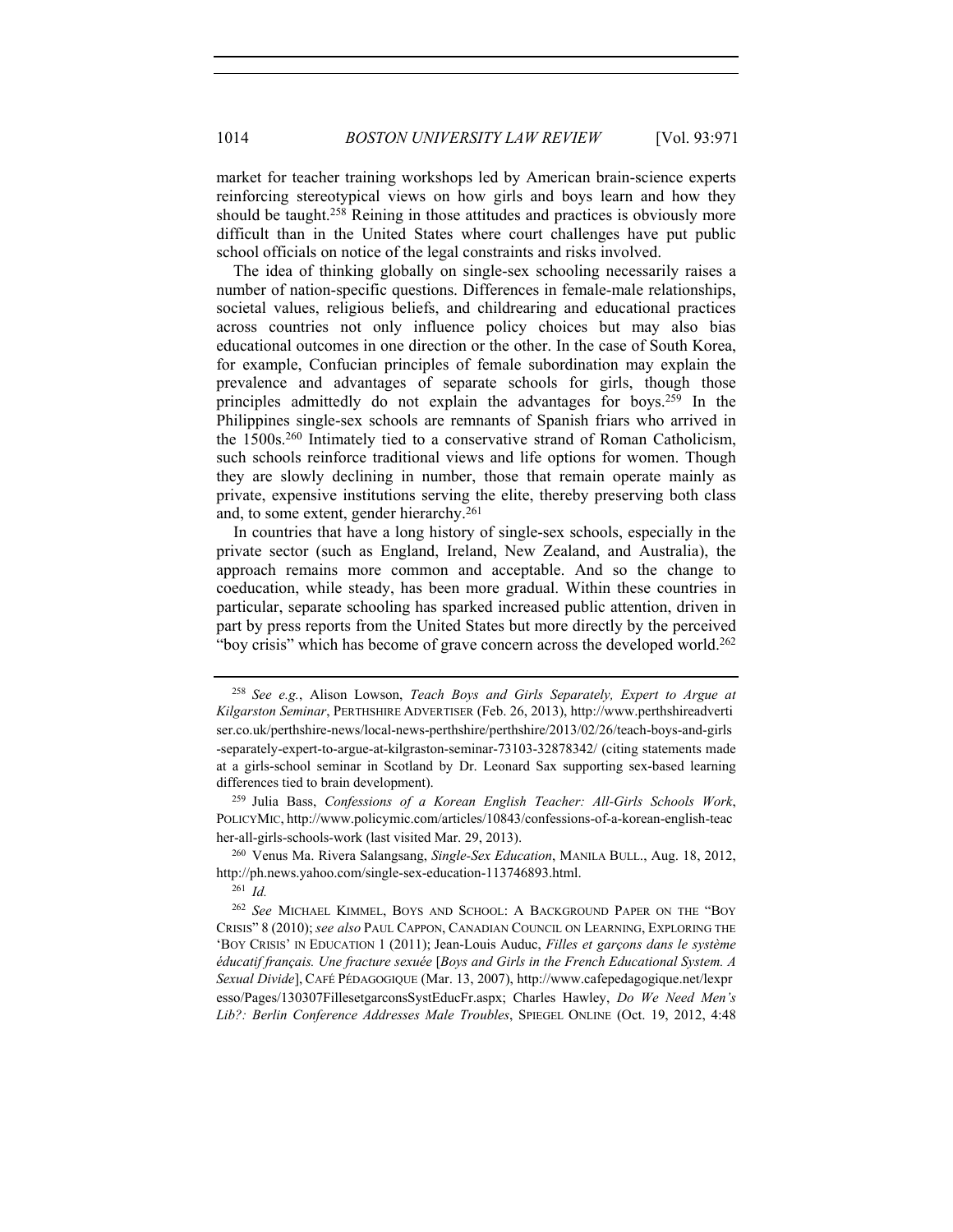Yet within public schools, it has not given rise to the organized pushback or judicial intervention that legal mandates on sex equality and the legacy of racial segregation have provoked in the United States.

As for Europe in general, coeducation is by far the socially and politically accepted norm. As of 2009 public single-sex schools could be found in only seven countries and regions.<sup>263</sup> Where they did exist, they varied widely in number, with only 1 in Scotland, 7 in Wales, 25 in Malta, 77 in Northern Ireland, 120 in the Irish Republic, and more than 400 in England.<sup>264</sup> Greece was unique with 27 public ecclesiastical schools, all reserved for boys.<sup>265</sup> And while private single-sex schools can be found in almost all European countries, funded either by public subsidies or completely independent, they tend to be affiliated with the Catholic, Protestant, or, less frequently, Islamic faiths.266 Only the United Kingdom and Denmark officially report that single-sex programs are related to reducing underachievement and behavioral problems.267

Overall, the overwhelming preference for coeducation is partially a matter of gender equity and partially based on political and cultural motives rooted in each nation's history. And so the question of single-sex schooling varies in its ability to rouse controversy, eliciting somewhat different responses and alignments than the debate now raging in the United States. A look at several other European countries gives context to those distinctions.

In the former German Democratic Republic, for example, coed schools were introduced following World War II as a reaction to Nazism and its program of separate-sex schooling.<sup>268</sup> Arguments supporting such schools, based on innate biological differences, still understandably evoke painful memories of that era. Some areas have been unswerving in their opposition. Others have been more receptive. The highly decentralized German education system, as compared to

PM), http://www.speigel.de/international/germany/-german-government-to-sponsor-confere nce-on-men-s-issues-in-berlin-a-862294.html; Graeme Paton, *Girls Outperforming Boys in "Masculine" Subjects*, TELEGRAPH (July 5, 2012, 12:01 AM), http://www.telegraph.co.uk/e ducation/educationnews/9376466/Girls-outperforming-boys-in-masculine-subjects.html; Lin Qi, *Boys Will Be Boys?* CHINA DAILY (Apr. 7, 2010, 9:47 AM), http://www.chinadaily.com. cn/life/2010-04/07/content\_9695031.htm.

<sup>263</sup> EDUC., AUDIOVISUAL & CULTURE EXEC. AGENCY, EUROPEAN COMM'N, GENDER DIFFERENCES IN EDUCATIONAL OUTCOMES: STUDY ON THE MEASURES TAKEN AND THE CURRENT SITUATION IN EUROPE 85 (2010), *available at* http://www.eacea.ec.europa.eu/educa tion/eurydice/documents/thematic\_reports/120EN.pdf.

<sup>264</sup> *Id.*

<sup>265</sup> *Id.*

<sup>266</sup> *Id.* at 87.

<sup>267</sup> *Id.* at 3.

<sup>268</sup> Doris Lemmermöhle, *Persönlichkeitsentwicklung und Geshlecht: Ziele und Ansatzpunkte Einer geschlechterbewuβten Mädchen- und Jungendbildung* [*Personality Development and Gender: Goals and Approaches of a Gender-Conscious Girl and Youth Education*], 88 DIE DEUTCHE SCHULE 192 (1996).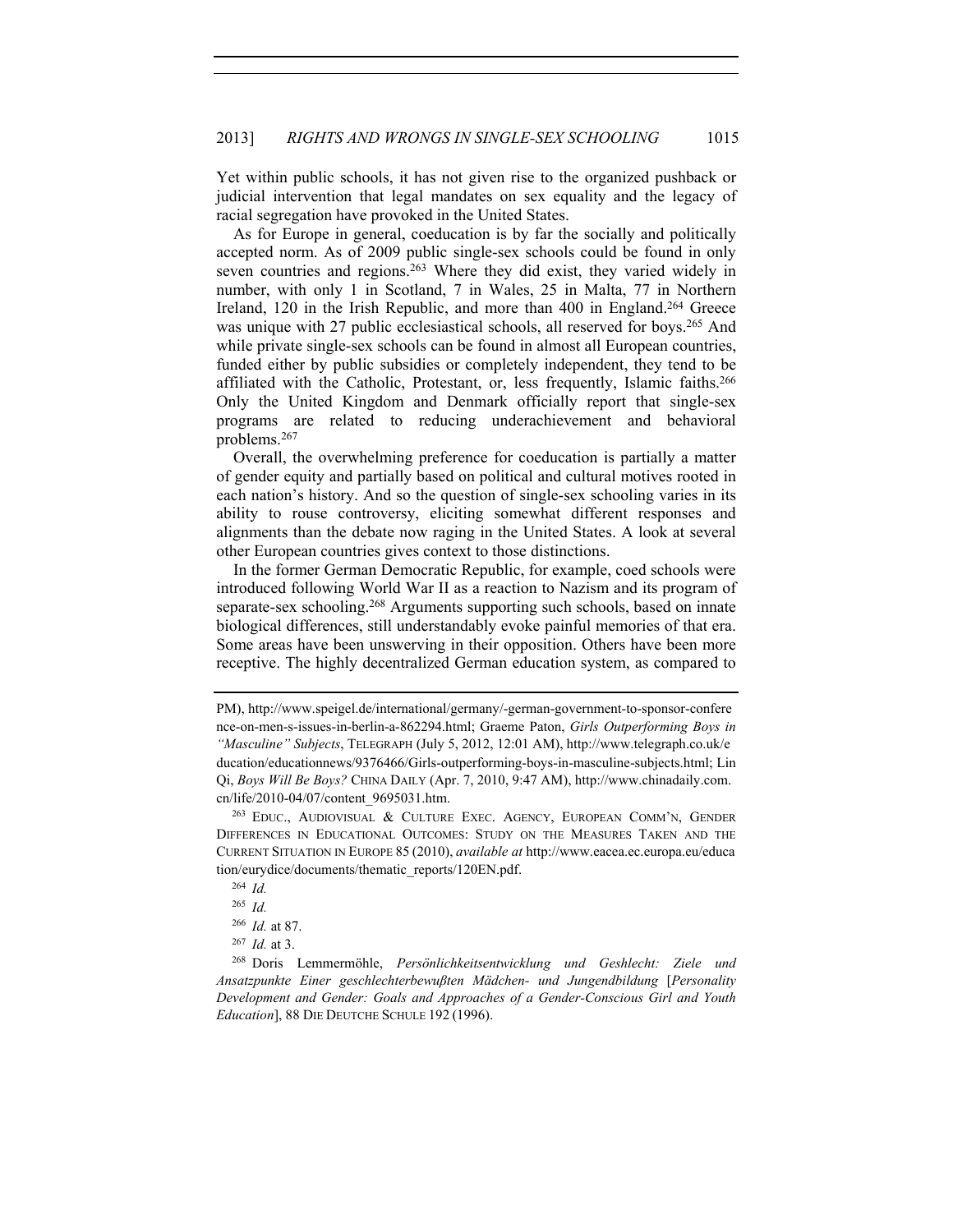1016 *BOSTON UNIVERSITY LAW REVIEW* [Vol. 93:971

its more-centralized counterparts in Europe, has permitted the sixteen Länder (states) to voluntarily experiment with separate programs.

A recent decision from the sixth High Administrative Court, however, appears to constrain that discretion, at least with regard to private schools.269 In a highly contested six-year controversy, the presiding judge affirmed the lower courts in overturning the Brandenburg Minister of Education's decision denying the application of a Catholic group to open an all-boys' school in Potsdam. In the Minister's view, separate schooling ran counter to equality of the sexes founded in the German Basic Law.270 According to the judge, however, the constitutionally and otherwise-guaranteed freedoms (in the development of private schools) provide them with the option to introduce a single-sex education structure.<sup>271</sup> Private schools have the authority to choose their methodology and organizational form even if considered controversial by pedagogical experts, the judge noted. Those choices need not be based on scientific proof.<sup>272</sup> The decision could have significant economic consequences, as the German government now assumes seventy-eight percent of the expenses for private schooling.273

Spain presents a different set of contextual factors. There is no argument about the acceptance of single-sex schooling as a general matter. The real issue is whether private, religiously affiliated schools that receive public funds may separate students by sex. On that count, single-sex schooling conjures up memories of the Spanish Civil War and the Franco regime, which was aligned with the Catholic Church and imposed separate schools throughout the country.274 In 1970 the government surprisingly adopted sweeping education legislation that tacitly approved coeducation.275 Though the law is silent on single-sex or mixed schooling, it makes reference to the right of "all Spaniards" to receive a "general education" and to the "principle of equality of opportunities."276 Franco was still in power so perhaps the law's drafters did

<sup>269</sup> Bundesverwaltungsgericht [BVerwG] [Federal Administrative Court] Jan. 30, 2013 (Ger.), *available* at http://www.bverwg.de/entscheidungen/pdf/300113U6C6.12.0.pdf.

<sup>270</sup> Article 3 of the *Basic Law* provides: "All persons shall be equal before the law." GRUNDGESETZ FÜR DIE BUNDESREPUBLIK DEUTSCHLAND [GRUNDGESETZ] [GG] [BASIC LAW], May 23, 1949, BGBI. I art. 3 (Ger.).

<sup>271</sup> Bundesverwaltungsgericht [BVerwG] Jan. 30, 2013, at 3.

<sup>272</sup> *Id.* at 28.

<sup>273</sup> José M. García Pelegrín, *La educación diferenciada no se opone al principio de igualdad* [*Single-Sex Education Does Not Contradict the Principle of Equality*], ACEPRENSA (Feb. 4, 2013), http://www.aceprensa.com/articles/la-educacion-diferenciada-no-se-opone-al -principio-de-igualdad/.

<sup>274</sup> María Calvo, *La educación diferenciada. Un modelo educativo para una sociedad plural* [*Single-Sex Education. A Model for a Plural Society*], *in* DIFERENTES, IGUALES ¿JUNTOS?: EDUCACIÓN DIFERENCIADA [DIFFERENT, EQUAL, TOGETHER?: SINGLE-SEX EDUCATION] 189, 194 (Enric Vidal ed., 2006).

<sup>275</sup> Law on Education and Financing of Educational Reform (B.O.E. 1970, 14) (Spain). <sup>276</sup> *Id.* art. 2.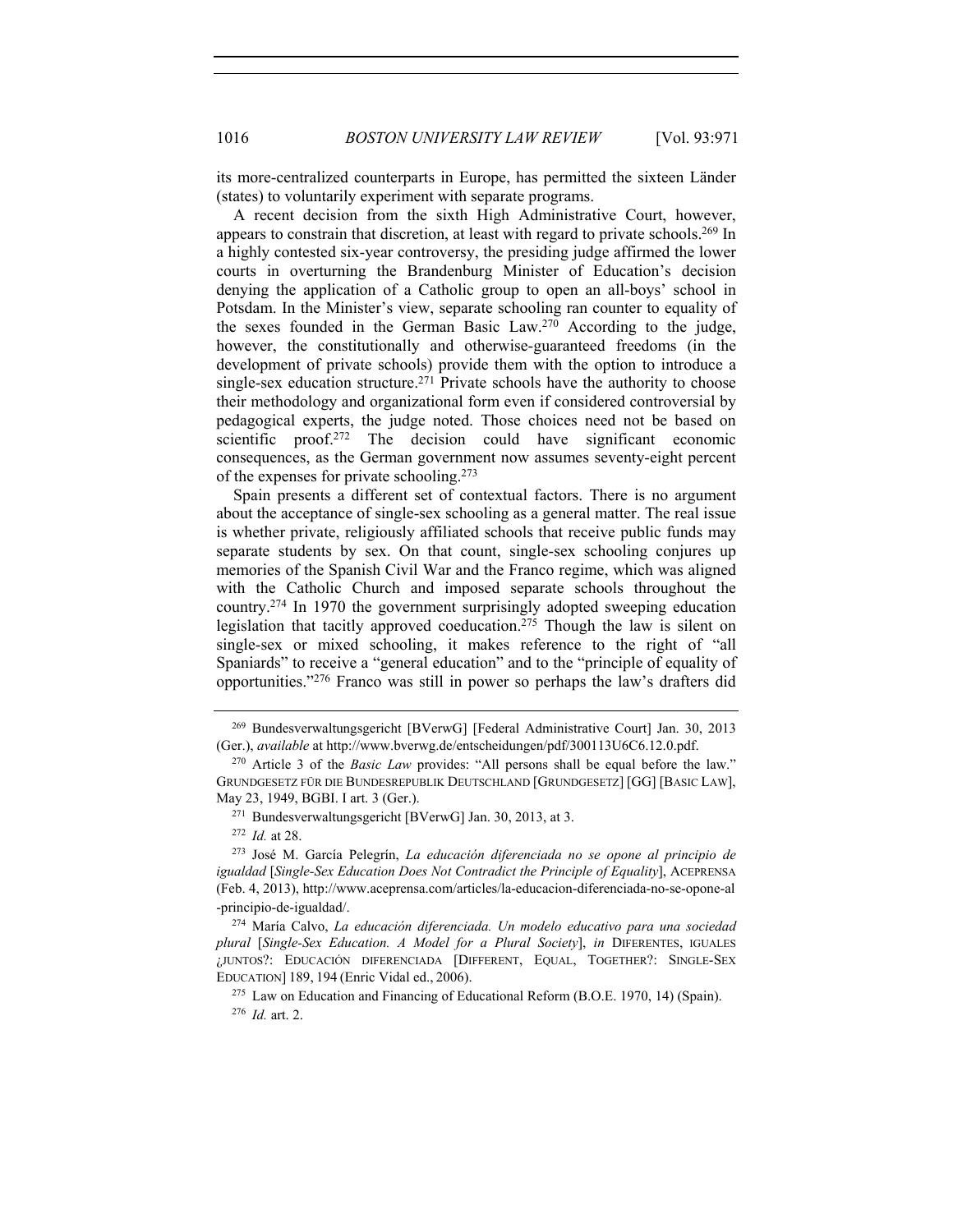not feel free to include clear language on the issue. In the 1980s, and without any debate, the first socialist government since the country's return to democracy made coed schooling mandatory for state-run schools as well as for private schools that receive government funds.277 Most Catholic schools, traditionally single sex, adopted a coeducation model at that time, though some opted to remain separate and forgo public funding.278 Nonetheless, a move in the early 2000s to declare private single-sex schools discriminatory was voted down by the State Council for Education, thus leaving the matter to private choice.279 A crucial legal provision is the Organic Law of Education, adopted in 2006, which declared, "In no case will there be discrimination for reasons of birth, race, gender, religion, opinions or any other personal or social condition or circumstance."280

Today, of the 5000 state-funded private schools, only seventy separate students by sex and most of these follow very conservative Catholic principles.281 The approach is highly politicized. Efforts to allow public funds for these schools inevitably meet sharp resistance. In recent years a number of the seventeen autonomous regions, including Andalucia and Asturias, have moved to terminate funding for single-sex schools. Parents, however, argue that lack of access to publicly financed single-sex schools limits their freedom.

Most recently, the Administrative Law Chamber of the Supreme Court held that the 2006 Organic Law does not prohibit single-sex schools but that such schools have no right to receive government financing.<sup>282</sup> In response to the ruling, the conservative government's Ministry of Education approved a rule guaranteeing that single-sex schools may receive public funds. The Administration has further drafted a proposed amendment to the Organic Law283 that would declare single-sex schools non-discriminatory if they accord

<sup>280</sup> LEY ORGÁNICA DE EDUCACIÓN (Organic Law of Education) art. 84, para. 3 (2006), *translation available at* http://planipolis.iiep.unesco.org/upload/Spain/Spain\_LOE\_eng.pdf.

<sup>281</sup> Manuel Plannelles, *Andalusia Defies Madrid by Cutting Funds for Single-Sex Schools*, EL PAIS (Feb. 17, 2013, 3:04 PM), http://elpais.com/elpais/2013/02/17/inenglish/13 61109773\_645812.html.

<sup>282</sup> S.T.S., Jan. 15, 2013 (R.O.J., No. 45) (Spain); *available at* http://www.poderjudicial.e s/search/doAction?action=contentpdf&databasematch=TS&reference=6611785&links=&op timize=20130128&publicinterface=true.

<sup>283</sup> Anteproyecto de ley orgánica para la mejora de la calidad educativa [Draft Bill of Organic Law for the Improvement of Quality in Education], Dec. 3, 2012, *available at* http:/ /educacioniucm.files.wordpress.com/2012/12/20121203-anteproyecto-lomce.pdf; Email from Maria Calvo Charro, Professor, Universidad Carlos III de Madrid, to Rosemary

<sup>277</sup> Calvo, *supra* note 274, at 194.

<sup>278</sup> José Maria Barrio Maestre, *L'ideologia coeducativa* [*The Ideology of Coeducation*], *in* MASCHI E FEMMINE A SCUOLA: LE DIFFERENZE DI GENERE IN EDUCAZIONE [MALES AND FEMALES IN SCHOOL: GENDER DIFFERENCES IN EDUCATION] 82, 96 (Giuseppe Zanniello ed., 2007).

<sup>279</sup> *Momentum Picks Up for Single-Sex Schools*, ZENIT (Jan. 22, 2002), http://www.zenit. org/article-17245?1=english.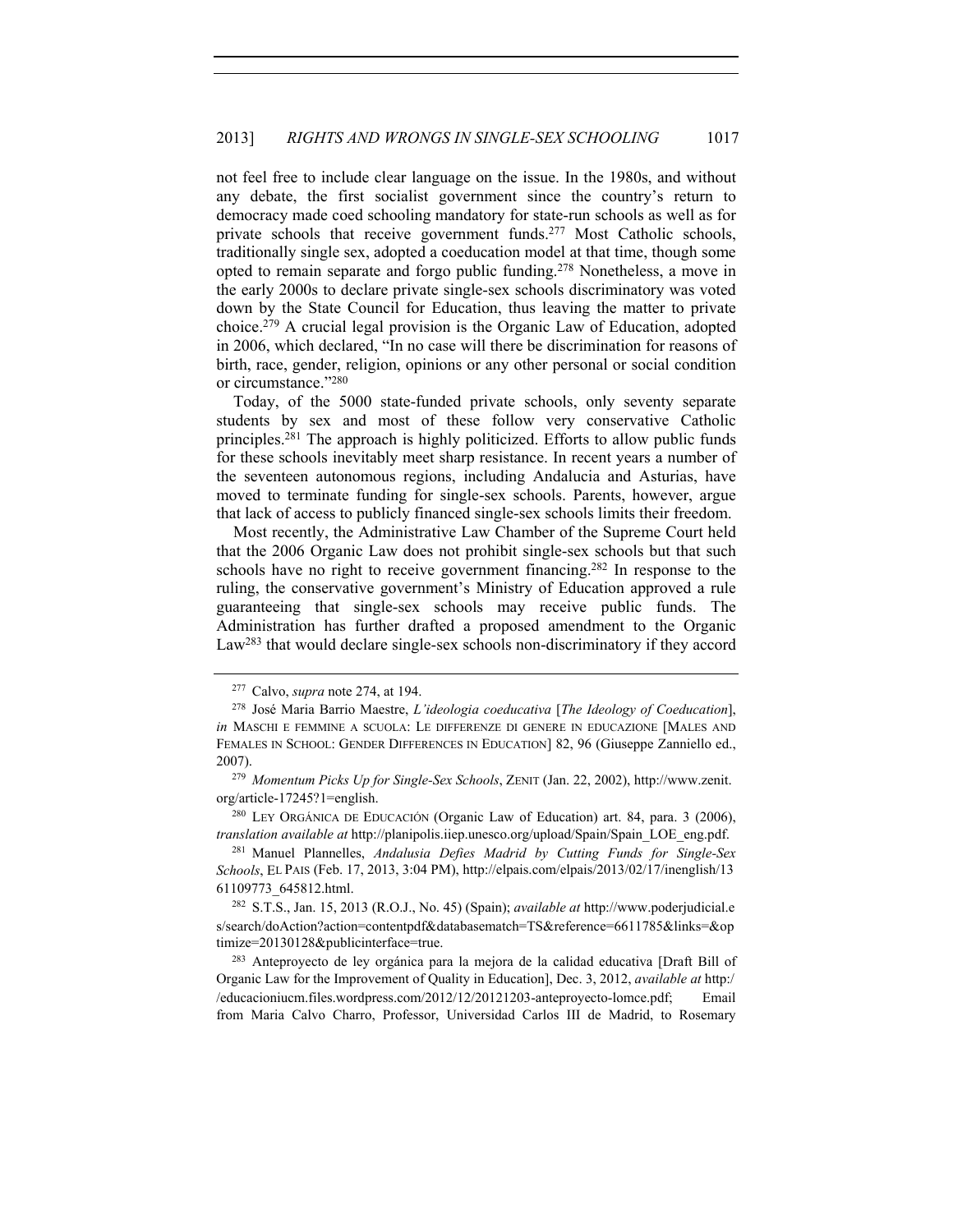with the 1960 UNESCO Convention Against Discrimination in Education.<sup>284</sup> While article 1 of the Convention prohibits discrimination on the basis of sex in access to education,285 article 2 declares that single-sex schools are not a prohibited form of sex discrimination so long as they meet certain equality standards in providing educational services and benefits.286 Yet that will not put the issue to rest. Allowing single-sex schools to exist is one matter. Declaring a right to state-funded single-sex education, whether in public or private schools, is a far more politically controversial matter. The constitutional court has never ruled on that question.

France provides yet another interesting perspective on the interplay of social and political contexts, especially in contrast to the United States. As in other western European countries, coeducation in France was progressively introduced for practical and economic reasons. Initially adopted in rural areas with small student populations, it spread more rapidly after World War II as the country struggled first to rebuild towns and cities left devastated by the bombings, and later to accommodate the post-war "baby boom."287 Education reforms in the early to mid-1960s called for coeducation in all newly constructed primary and secondary schools. The women's movement and the 1968 push for equality gave those reforms an ideological boost.288 Following the legislative adoption in 1975 of what has come to be known as "la loi Haby," named after the then Minister of Education René Haby,<sup>289</sup> decrees

with author).<br><sup>284</sup> UNESCO Convention Against Discrimination in Education, Dec. 15, 1960, 493 U.N.T.S. 93.

<sup>285</sup> Article 1 of the Convention states:

For the purposes of this Convention, the term "discrimination" includes any distinction, exclusion, limitation or preference which, being based on . . . sex . . . , has the purpose or effect of nullifying or impairing equality of treatment in education and in particular: (a) Of depriving any person or group of persons of access to education of any type or at any level . . . .

*Id.* art. 1(1)(a).

<sup>286</sup> Article 2 of the Convention states that, "[t]he establishment or maintenance of separate educational systems or institutions for pupils of the two sexes" will not be deemed to constitute discrimination as prohibited in article 1 if such systems meet certain standards regarding access, teacher qualifications, facilities, equipment, and the "opportunity to take the same or equivalent courses of study." *Id.* art. 2(a).

<sup>287</sup> Geneviève Pezeu, *Une histoire de la mixité* [*A History of Coeducation*], CAHIERS PÉDAGOGIQUES (Feb. 2011), http://www.cahiers-pedagogiques.com/Une-histoire-de-la-mixit e.html.

<sup>288</sup> Claude Zaidman, *Mixité scolaire, mixité sociale ? Les résistances à la mixité*  [*Coeducation, Social Diversity? Resistances to Coeducation*], *in* ÉGALITÉ ENTRE LES SEXES : MIXITÉ ET DÉMOCRATIE [EQUALITY BETWEEN THE SEXES: COEDUCATION AND DEMOCRACY] 76, 78 (Claudine Baudoux & Claude Zaidman eds., 1992).

<sup>289</sup> Loi 75-620 du 11 juillet 1975 relative à l'éducation [Law 75-620 of July 11, 1975 on Education], JOURNAL OFFICIEL DE LA RÉPUBLIQUE FRANÇAISE [J.O.] [OFFICIAL GAZETTE OF

Salomone, Professor of Law, St. John's University School of Law (Mar. 7, 2013) (on file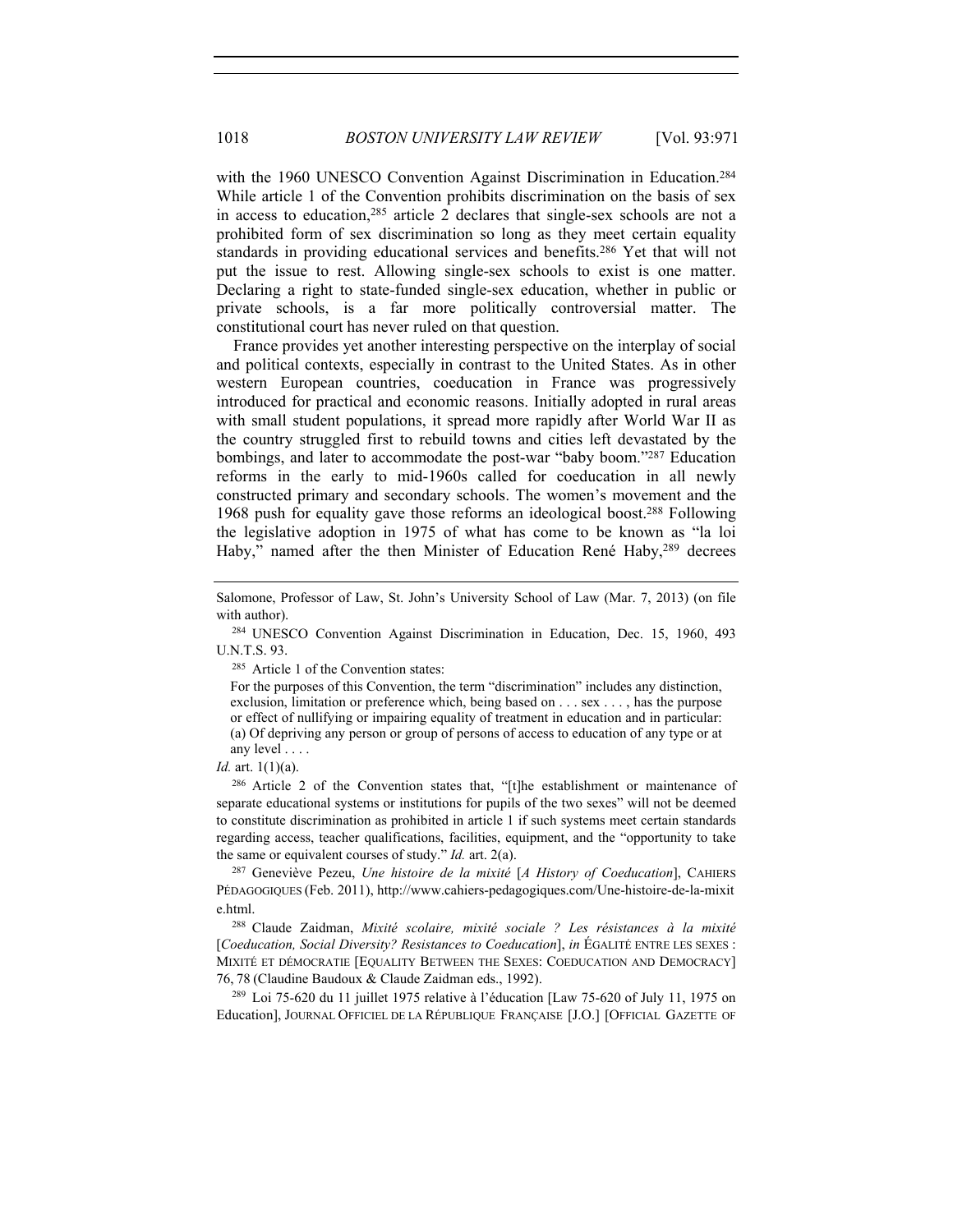issued in December of the following year made coeducation mandatory in all public and state-funded private schools.290 By that time coeducation was so widely accepted that the changes elicited barely any public reaction.<sup>291</sup>

The issue seemingly lay dormant until 2003 when a book published by sociologist Michel Fize, *Les pièges de la mixité scolaire* (*Pitfalls of Coeducation*), ignited a national debate leading to a report submitted to the French Senate.<sup>292</sup> Fize argued that coeducation offered neither gender equality nor equal opportunity.293 Presenting some of the same arguments then driving the discourse on single-sex schooling in the United States, the report fell flat. Most French saw this "wind blowing across the Atlantic" as a destabilizing force on republican ideals.294 As the magazine *L'Express* explained at the time, the idea of distinguishing students "offends [French] laïque and universalist values."295 For the French, the comprehensive ideal of *laïcité*, or the secular state, tied to equal rights for all citizens, undergirds coeducation. In the "republican" school, students are individuals stripped of all "social characteristics," including their sex and their religion.296

Despite such widely shared sentiments, in May 2008, with scarcely any attention in the press or response from teacher unions, the French legislature quietly took an unexpected step. Declaring that separating students according to sex "is not discriminatory," lawmakers adopted a law allowing the separate grouping of students. Though they claimed to be following European Union directives on anti-discrimination policies, opponents saw the measure as an affront to republican ideals, accusing President Nicolas Sarkozy and his government of "softly" bowing to pressure from religious "fundamentalists," following the model of U.S. President George W. Bush.297 The 2008 law has

FRANCE], July 12, 1975, p. 7180.<br><sup>290</sup> GISÈLE GAUTIER, RAPPORT D'ACTIVITÉ 2003: LA MIXITÉ MENACÉE? [ACTIVITY REPORT 2003: COEDUCATION UNDER THREAT?], SÉNAT RAPPORT NO. 263 [FRENCH SENATE REPORT NO. 263], at <sup>38</sup> (2004), *available at* http://www.senat.fr/rap/r03-263/r03-2631.pdf. 291 Prisca Bachelet, *La fausse évidence de la mixité dans l'enseignement élémentaire et* 

*primaire* [*The Red Herring of Diversity in Elementary and Primary Education*], *in* ÉGALITÉ ENTRE LES SEXES : MIXITÉ ET DÉMOCRATIE, *supra* note 288, at 31, 33.

<sup>292</sup> *Id.*

<sup>293</sup> MICHEL FIZE, LES PIÈGES DE LA MIXITÉ SCOLAIRE [PITFALLS OF COEDUCATION] (2003).

<sup>294</sup> Martine Fournier, *Faut-il mettre fin à la mixité scolaire ?* [*Should We Put an End to Coeducation?*], SCIENCES HUMAINES, http://www.scienceshumaines.com/faut-il-mettre-fin-a -la-mixite-scolaire fr 3626.html (last updated June 15, 2011).

<sup>295</sup> Claire Chartier, *Faut-il remettre en question la mixité ?* [*Should We Reassess Coeducation?*], L'EXPRESS (Aug. 28, 2003), http://www.lexpress.fr/outils/imprimer.asp?id= 495472.

<sup>296</sup> CLAUDE ZAIDMAN, LA MIXITÉ À L'ÉCOLE PRIMAIRE [COEDUCATION IN PRIMARY SCHOOL] 11-12 (1996).

<sup>297</sup> Chloé Leprince, *École : séparer filles et garçons, c'est de nouveau possible* [*School: It Is Again Possible to Separate Boys and Girls*], RUE89 (May 19, 2008, 12:03 AM), http://www.rue89.com/2008/05/19/ecole-separer-filles-et-garcons-cest-de-nouveau-possible;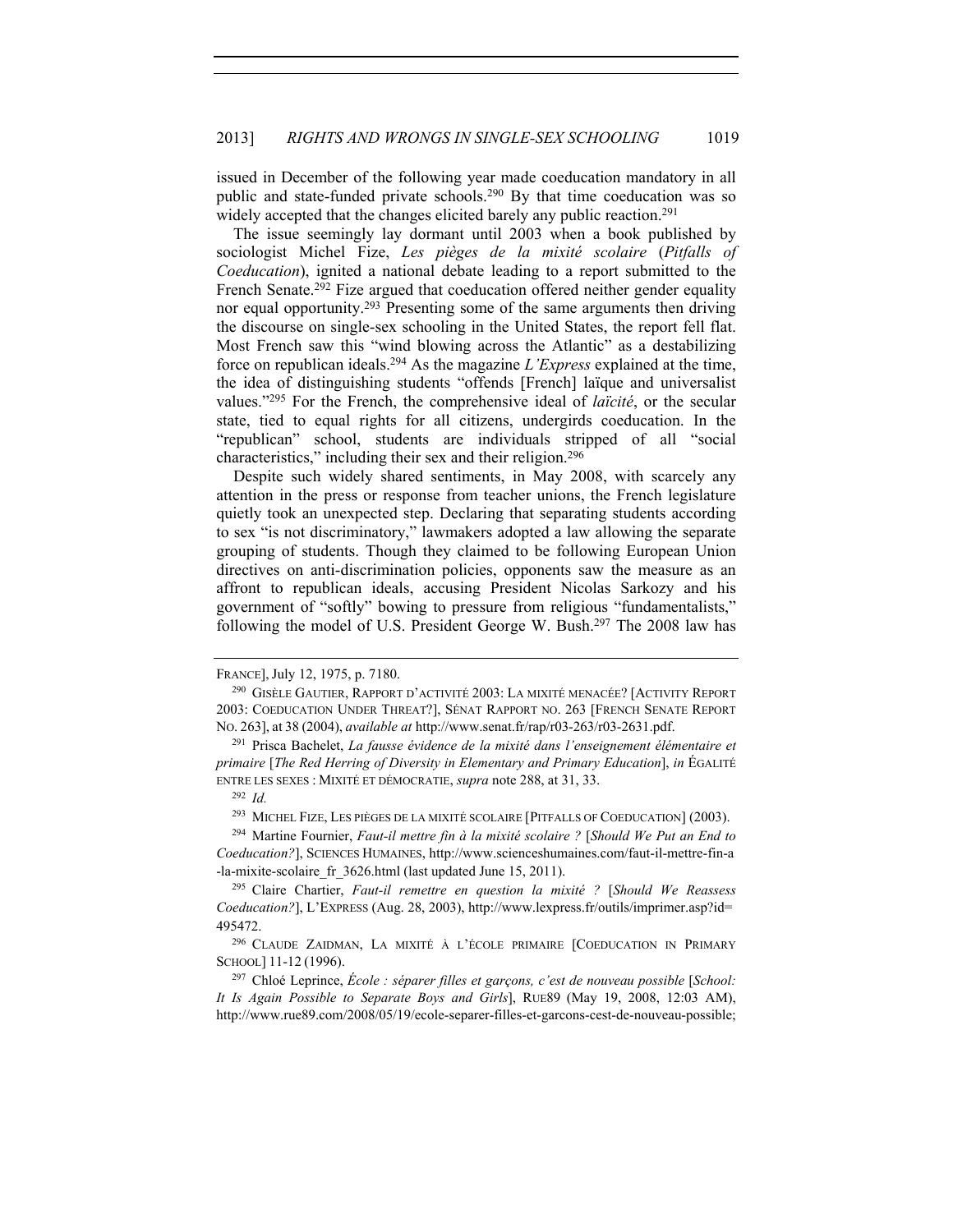1020 *BOSTON UNIVERSITY LAW REVIEW* [Vol. 93:971

had no obvious effect on French schooling or on the course of the education debate. Yet the overall indifference and the faint but pointed opposition the law provoked made clear that challenging French coeducation remains almost "taboo," grounded not only in a resolute commitment to formal equality but in fears of a religious challenge to the equally resolute commitment to *laïcité*. 298

A recent five-year agreement signed by various ministers, including the Minister of Education and the Minister of Women's Rights, underscores the country's firm and comprehensive stand on equality. Though not directly addressing separate schooling, the agreement has clear implications in that regard. In words that both echo and go beyond Justice Ginsburg's opinion in *United States v. Virginia*, 299 the document makes clear that merely providing mixed education is not enough. All those involved in the process must consciously avoid perpetuating sex stereotypes based on outdated views on the capacities of either sex.300

In Italy, like France and, particularly, Spain, the question of single-sex schooling is tied in some degree to religion as well as to modern-day notions of gender equality. But here again, despite some commonalities, the political backdrop has produced a different dynamic. As elsewhere, coeducation within Italian public schools was initially a matter of economics as mass compulsory education spread in the mid- to late twentieth century. After compulsory education was extended to age fourteen in 1962, the mandate on coeducation the following year was a simple solution for accommodating considerably larger numbers of students. As elsewhere, ideals of gender equality, fostered in the women's movement of the 1970s and beyond, later reinforced the concept of educating the sexes together.<sup>301</sup> And though the Minister of Education in 2002 dismissed the possibility of state-funded public or private single-sex education,302 the legislature in 2007 adopted a directive on the "treatment of men and women" that expressly excludes public and private instruction from a

<sup>298</sup> *La mixité à l'école n'est pas un dogme* [*Coeducation Is Not a Dogma*], DIFERENCIADA.ORG (Oct. 21, 2003), http://www.diferenciada.org/section.php?id=33&id\_ele ment=295 (interview with Michel Fize).

<sup>299</sup> 518 U.S. 515 (1996).

<sup>300</sup> Convention interministérielle pour l'égalité entre les filles et les garçons, les femmes et les hommes dans le système éducatif 2013-2018 [Interdepartmental Agreement on Equality Between Girls and Boys, Men and Women in Education 2013-2018], BULLETIN OFFICIEL DE L'ÉDUCATION NATIONALE [OFFICIAL BULLETIN OF THE FRENCH EDUCATION MINISTRY], Feb. 7, 2013, at 16, http://cache.media.education.gouv.fr//file/6/89/8/BO-MEN-7 -2-2013\_240898.pdf.

<sup>301</sup> Giuseppe Zanniello, *Le differenze sessuali a scuola* [*Gender Differences in School*], *in* MASCHI E FEMMINE A SCUOLA: LE DIFFERENZE DI GENERE IN EDUCAZIONE, *supra* note 278, at 3, 10.

<sup>302</sup> *Momentum Picks Up for Single-Sex Schools*, *supra* note 279.

Sisyphe, *La fin de la mixité scolaire : le retour (en douce) du religieux [The End of Coeducation: The (Quiet) Return of Religion*], AGORAVOX (May 28, 2008), http://www.ago ravox.fr/actualites/societe/article/la-fin-de-la-mixite-scolaire-le-40395.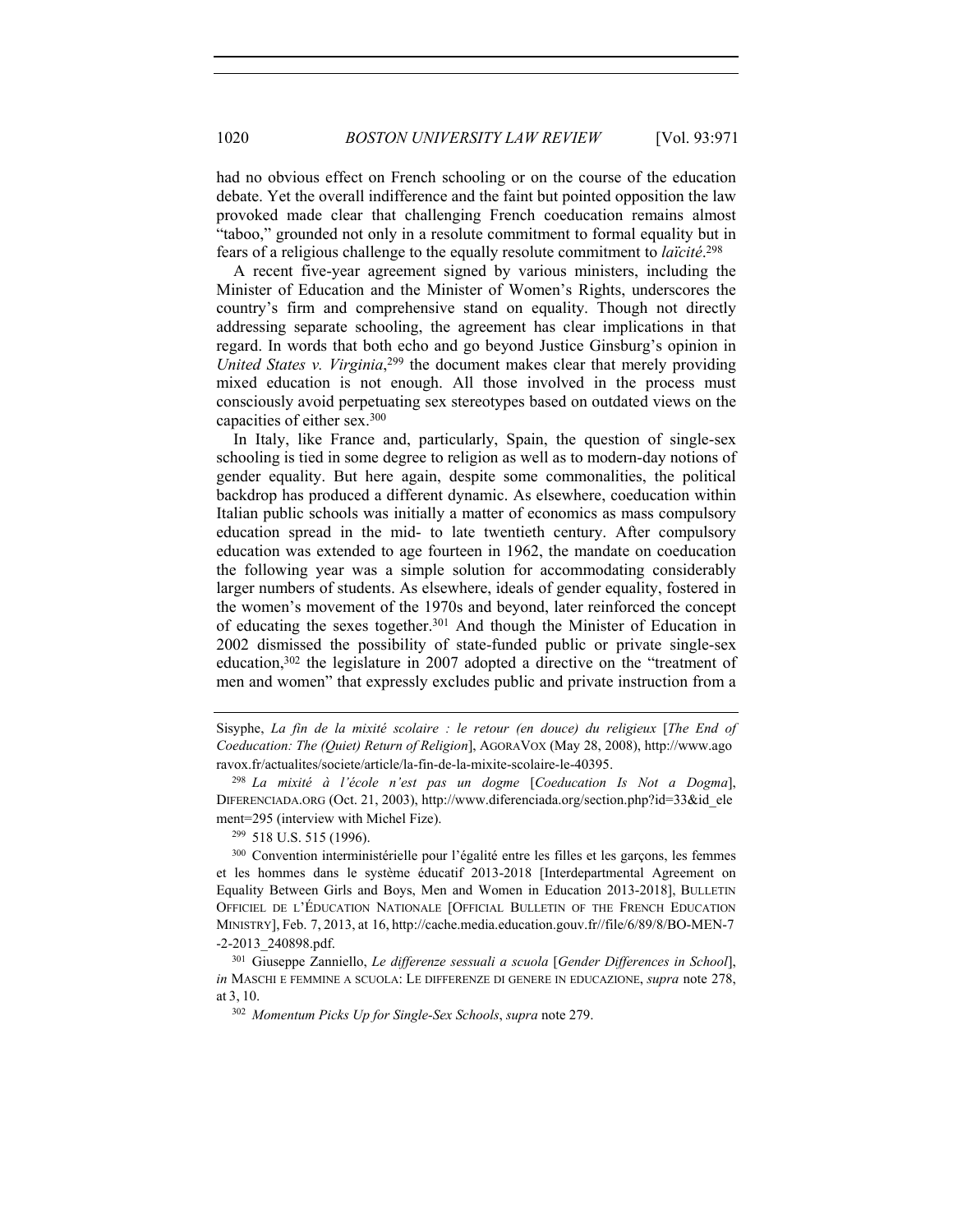list of prohibitions against discriminating on the basis of sex.<sup>303</sup> As in Spain and France, even private separate schools today are few in number and primarily affiliated with more conservative elements within the Catholic Church.

That being said, the Italian political context is noticeably distinct. In Spain, for example, widespread resistance to government funding, especially in socialist-dominated regions with intense Catholic populations, has given rise to a politically assertive movement, led by scholars and activists, to gain state support for separate religious schools. In Italy, however, the lack of similar resistance, due in part to longstanding conservative leadership, permitted a loosening in the law in 2007, thereby negating the necessity for organized action. And whereas in France the question is passionately tied to a comprehensive secularist view dating from the French Revolution, in Italy, where Catholicism was the official state religion until 1984, there is no clear legal or ideological focal point for debating single-sex schooling. And so the topic appears to have generated less visible interest beyond a small group of educators, parents, and scholars.

Notwithstanding these differences, proponents throughout these countries tend to converge on two key points: the relevance of teaching practices directed toward gender differences, and the importance of parental choice as a "religious liberty" issue. This common ideology is collectively expressed and affirmed through the European Association of Single-Sex Education, 304 a nonprofit organization based in London that sponsors a biannual conference where researchers, advocates, and educators share empirical findings and instructional practices.

The European debate has centered in large part on whether the state is legally obligated to fund single-sex programs within independent religiously affiliated schools. While the issue, particularly in Spain, appears to revolve around Catholic schools that choose to maintain their independence from state regulations, simmering beneath the surface are deeper concerns over the rise in the Muslim population and the particular world view its members bring to schooling in these countries. In view of conflicting republican ideals, this is an especially thorny issue in France, where there reside over six million Muslims.305 The controversy in the mid-2000s over the wearing of the hijab in public schools made those conflicts patently clear.306

In any case, the religion question both driving and impeding legal reforms in these western democracies reveals how schooling can serve as an expression of individual and group autonomy. The problem arises, as in the case of the

<sup>303</sup> Decreto Legislativo 6 novembre 2007, n. 196, in G.U. 9-11-2007, n. 261 (It.).

<sup>304</sup> EUR. ASS'N SINGLE-SEX EDUC., http://www.easse.org/ (last visited Mar. 29, 2013).

<sup>305</sup> Soeren Kern, *Islam Overtaking Catholicism as Dominant Religion in France*, GATESTONE INST. (Nov. 2, 2012, 5:00 AM), http://www.gatestoneinstitute.org/3426/islam-o

vertaking-catholicism-france.

<sup>306</sup> JOAN WALLACH SCOTT, THE POLITICS OF THE VEIL (2007).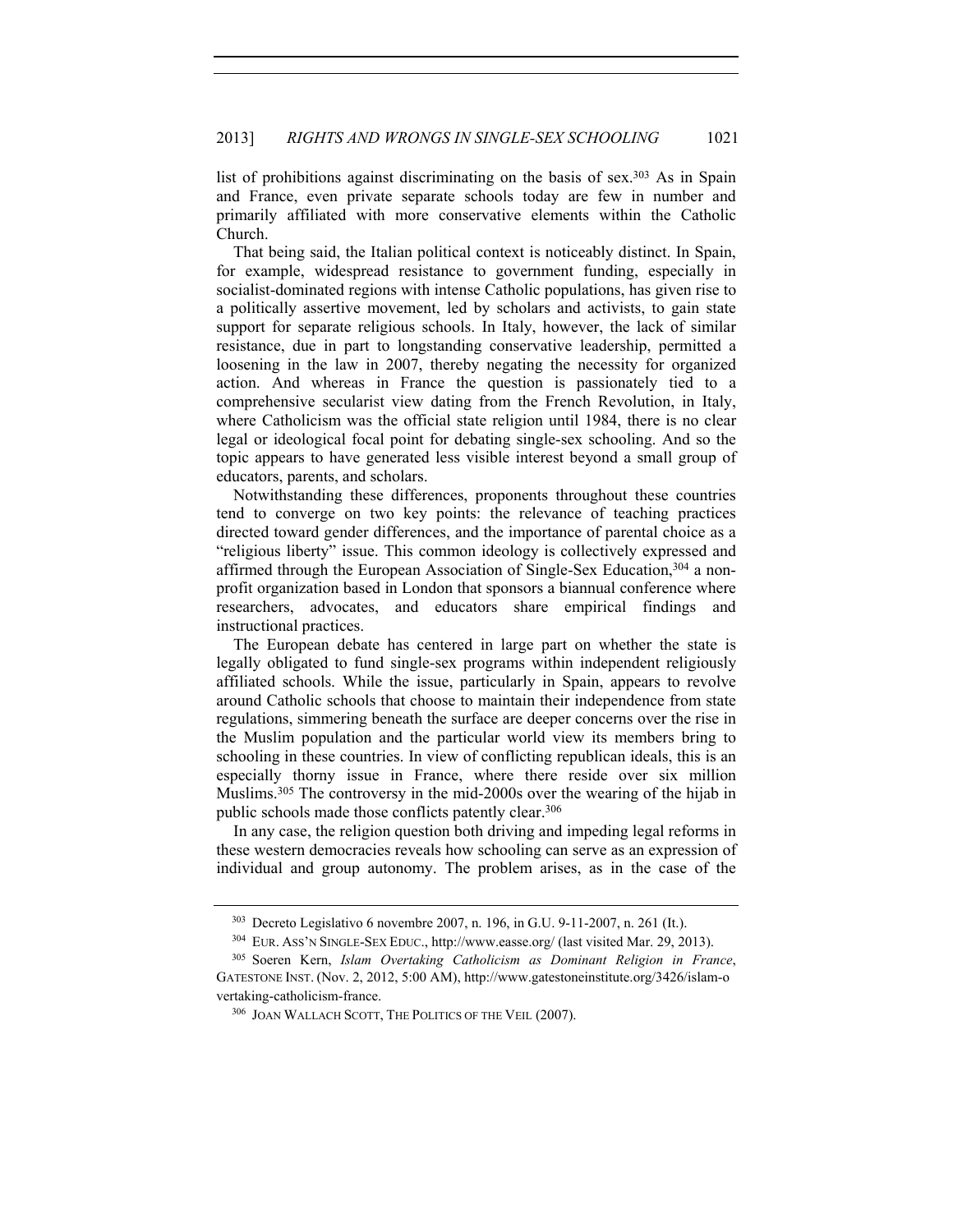Muslim veil, when those beliefs run counter to national identity, shared values, and democratic principles, not the least of which is equality. And so while there are reasonable democratic arguments supporting religious and cultural accommodation, that discussion demands a measure of caution. Notwithstanding the conventional wisdom that democracy increases women's equality, empirical findings show that the principal sources of gender inequality in education are not political institutions but rather religion and culture.307

Experience has proven that single-sex schooling can serve either as a sword or as a shield in promoting or denying equality for girls. Even ardent advocates must recognize that religious and cultural arguments in the extreme can be used as an insidious pretext for violating human rights and specifically for subordinating females.<sup>308</sup> Particularly in overtly patriarchal societies, there is the danger that the state and families may use separate schools to equip girls with "accomplishments" merely suited to preserving the lesser role of women.309 Muslim-dominated countries are a prime example. While theoretically Islam affords women an equal right to education, women's access to education in Muslim communities and societies, whether autocratic or democratic, is strikingly less than that of men.310 Studies have shown Hinduism to have a similarly negative effect on female educational attainment.311

On the other hand, as the Korean<sup>312</sup> and Ugandan<sup>313</sup> studies demonstrate, single-sex schools ironically may offer particular benefits to girls raised in patriarchal cultures where gender-defined roles limit educational and economic opportunities for women. Researchers in both those studies make that specific point. Taken to the limits, in countries like Nigeria, where concerns for their daughters' wellbeing pose significant educational barriers for families from Islam and other traditional religions, separate schools with female teachers may be the only realistic hope for girls' education.<sup>314</sup> An even more compelling case can be made for countries where radically religious forces are ideologically opposed to educating females in any sense. In Afghanistan, for

<sup>307</sup> Arusha Cooray & Niklas Potrafke, *Gender Inequality in Education: Political Institutions or Culture and Religion?*, 27 EUR. J. POL. ECON. 268, <sup>279</sup> (2011). 308 Bonnie Honig, *"My Culture Made Me Do It*,*" in* IS MULTICULTURALISM BAD FOR

WOMEN? 35, 36 (Joshua Cohen et al. eds., 1999).

<sup>309</sup> Mark Halstead, *Radical Feminism, Islam and the Single-Sex School Debate*, 3 GENDER & EDUC. 263, 269 (1991).

<sup>310</sup> Cooray & Potrafke, *supra* note 307, at 275.

<sup>311</sup> 1 DAVID B. BARRETT ET AL., WORLD CHRISTIAN ENCYCLOPEDIA: A COMPARATIVE SURVEY OF CHURCHES AND RELIGIONS IN THE MODERN WORLD 361 (2d ed. 2001).

<sup>312</sup> Park et al., *supra* note 189.

<sup>313</sup> Picho & Stephens, *supra* note 187.

<sup>314</sup> Jane Arnold Lincove, *Determinants of Schooling for Boys and Girls in Nigeria Under a Policy of Free Primary Education*, 28 ECON. EDUC. REV. 474, 483 (2009).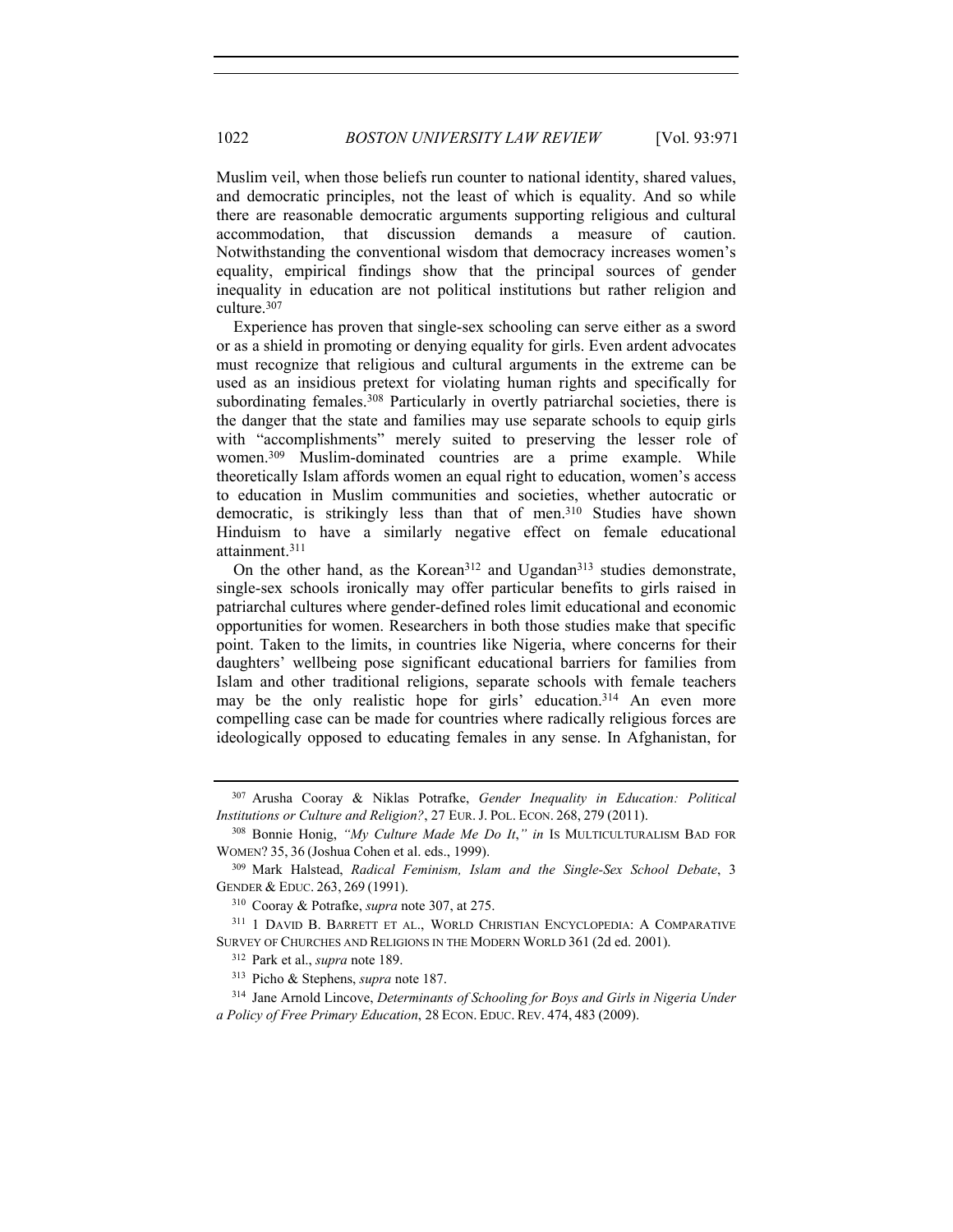example, extremists have thrown acid at schoolgirls.<sup>315</sup> And in Pakistan Taliban shooters in 2012 attempted to kill fourteen-year-old Malala Yousafzai for publicly demanding an education. She soon became an international symbol in the worldwide struggle to educate women.<sup>316</sup> As one nineteen-yearold female student in Peshawar aptly noted, "'It is a war between two ideologies, between the light of education and darkness.'"317 The Pakistani attack, followed by the gang rape of a young woman in India and sexual assaults on Egyptian women during protests in Cairo in early 2013, have since brought to fruition a hotly debated United Nations declaration denouncing all forms of violence against women and girls.<sup>318</sup> The conservative backlash against the declaration, including claims by Egypt's Muslim Brotherhood that it would lead to the "complete disintegration of society," make clear the roles that culture, religion, and family play in these matters.319

Many of the countries where these atrocities have taken place have signed international agreements, including the Convention on the Rights of the Child (CRC), that technically protect the right to education for females. The CRC requires that education prepare the child "for responsible life in a free society, in the spirit of . . . equality of the sexes<sup>"320</sup> and that state parties make "primary" education compulsory and available free to all."321 Females must be provided schooling on an equal basis. Yet in practice these protections can have little force. Countries may sign agreements like the CRC with reservations for articles or provisions that contravene their own laws, and in the case of some signatories, the "beliefs and values of Islam."322

In any case, these global examples demonstrate that attitudes toward separate or mixed schooling are not monolithic. Neither are the underlying motivations or the social and educational consequences that follow. One can

<sup>318</sup> *UN Women Welcomes Agreed Conclusions at the Commission on the Status of Women*, UN WOMEN (Mar. 15, 2013), http://www.unwomen.org/2013/03/un-women-welco mes-agreed-conclusions-at-the-commission-on-status-of-women/.

<sup>319</sup> Patrick Kingsley, *Muslim Brotherhood Backlash Against UN Declaration on Women Rights*, GUARDIAN (Mar. 15, 2013, 2:49 PM), http://www.guardian.co.uk/world/2013/mar/1 5/muslim-brotherhood-backlash-un-womens-rights.

<sup>320</sup> Convention on the Rights of the Child art. 29, *opened for signature* Nov. 20, 1989, 1577 U.N.T.S. 3 (entered into force Sept. 2, 1990).

<sup>321</sup> *Id.* art. 28.

<sup>322</sup> L. Elizabeth Chamblee, Note, *Rhetoric or Rights? When Culture and Religion Bar Girls' Right to Education*, 44 VA.J. INT'L. L. 1073, 1087 (2004).

<sup>315</sup> Cooray & Potrafke, *supra* note 307, at 269; Saeeda Shah & Umbreen Shah, *Girl Education in Rural Pakistan*, 1 INT'L J. SOC. EDUC. 180, 184 (2012).

<sup>316</sup> Gayle Lemmon, *Girls Have a Right to Education in Pakistan and Afghanistan*, EDUC. NEWS (Oct. 20, 2012), http://educationviews.org/girls-have-a-right-to-education-in-pakistan -and-afghanistan/.

<sup>317</sup> Nicholas D. Kristoff, Op-Ed., *Her 'Crime' Was Loving Schools*, N.Y. TIMES (Oct. 10, 2012), http://www.nytimes.com/2012/10/11/opinion/kristof-her-crime-was-loving-schools.h tml?  $r=0$  (quoting a female student in Peshawar, Pakistan).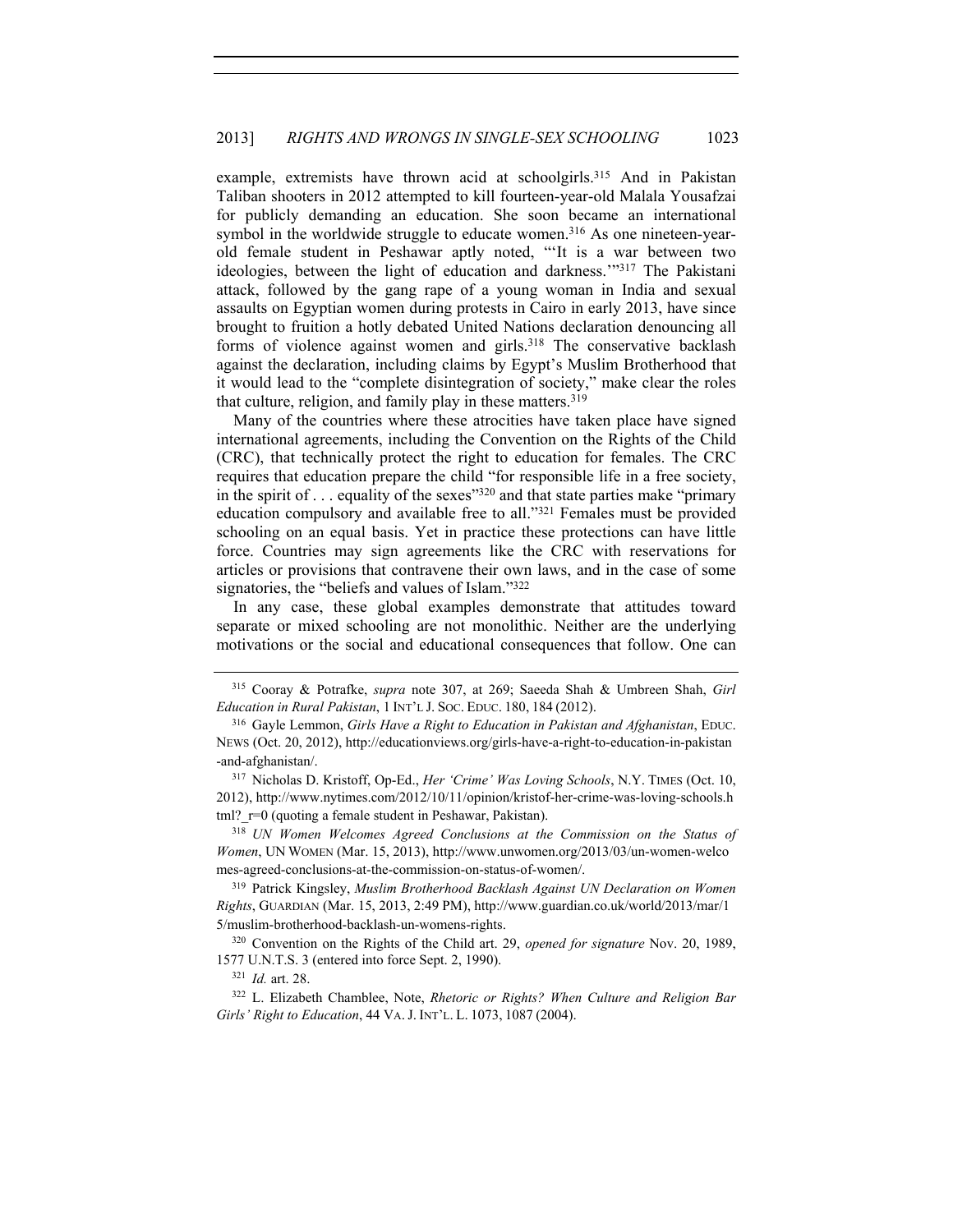speculate that changes in the law and ultimately the Title IX regulations in 2006, as well as the surrounding discussion, influenced related reforms in Italy in 2007 and France in 2008. One can further speculate as to whether press reports of current legal challenges and critiques of brain-science justifications in the United States will similarly influence policies or practices in any of these countries, for better or for worse. Thinking positively, news of these developments could temper the reliance that many single-sex proponents abroad have placed on sex-based learning differences. Thinking negatively, it could further weaken the limited and fragile support for single-sex schooling in countries like Germany, Spain, Italy, and especially France. Unsubstantiated claims that these programs are intrinsically harmful might affirm beliefs that single-sex schooling is "retrograde," reinforcing existing opposition and undermining current moves toward loosening legal restrictions in these countries. More significantly, such claims might stifle discussion on possibilities for addressing the needs of at-risk students, including the swelling numbers of immigrant children, whether male or female.

#### IV. MOVING FORWARD

In the end, the final question concerns the specific perspectives and measures that need to be adopted to set the discourse on single-sex schooling in a constructive and globally relevant direction. Most immediately, there needs to be an understanding that the problem, at least in the United States, is not the revised Title IX regulations themselves. Nor is it single-sex schooling as a concept. The problem is the way in which some well-meaning educators, misled by arguments from brain research, have misapplied the regulations and followed a course where the rhetoric on brain differences has outpaced the science and its relevance to teaching and learning.

That is where the ACLU and other opponents should focus their attention and where the OCR should aggressively direct its enforcement efforts. Only by weeding out programs that convey harmful messages of "difference," and supporting those that are thoughtfully planned and implemented, will sufficient and useful data accumulate over time. With that data in hand, policymakers may better determine the effects of single-sex schooling on a wide set of student academic and personal outcomes beyond test scores. These might include behavioral changes, such as school retention and college admissions, as well as attitudinal changes that might affect course selection and ultimate career choices.

Both researchers and local school officials should join together in developing programs, teaching strategies, and materials that meet the needs of both female and male students, comparing their efficacy in both separate and coed settings. School officials in particular should establish equally resourced single-sex and coed programs that serve similar student populations, thus creating a base for quasi-experimental studies comparing the effects of both approaches on a variety of academic and social indices. Only then will there develop an appropriate and substantial body of evidence from which meta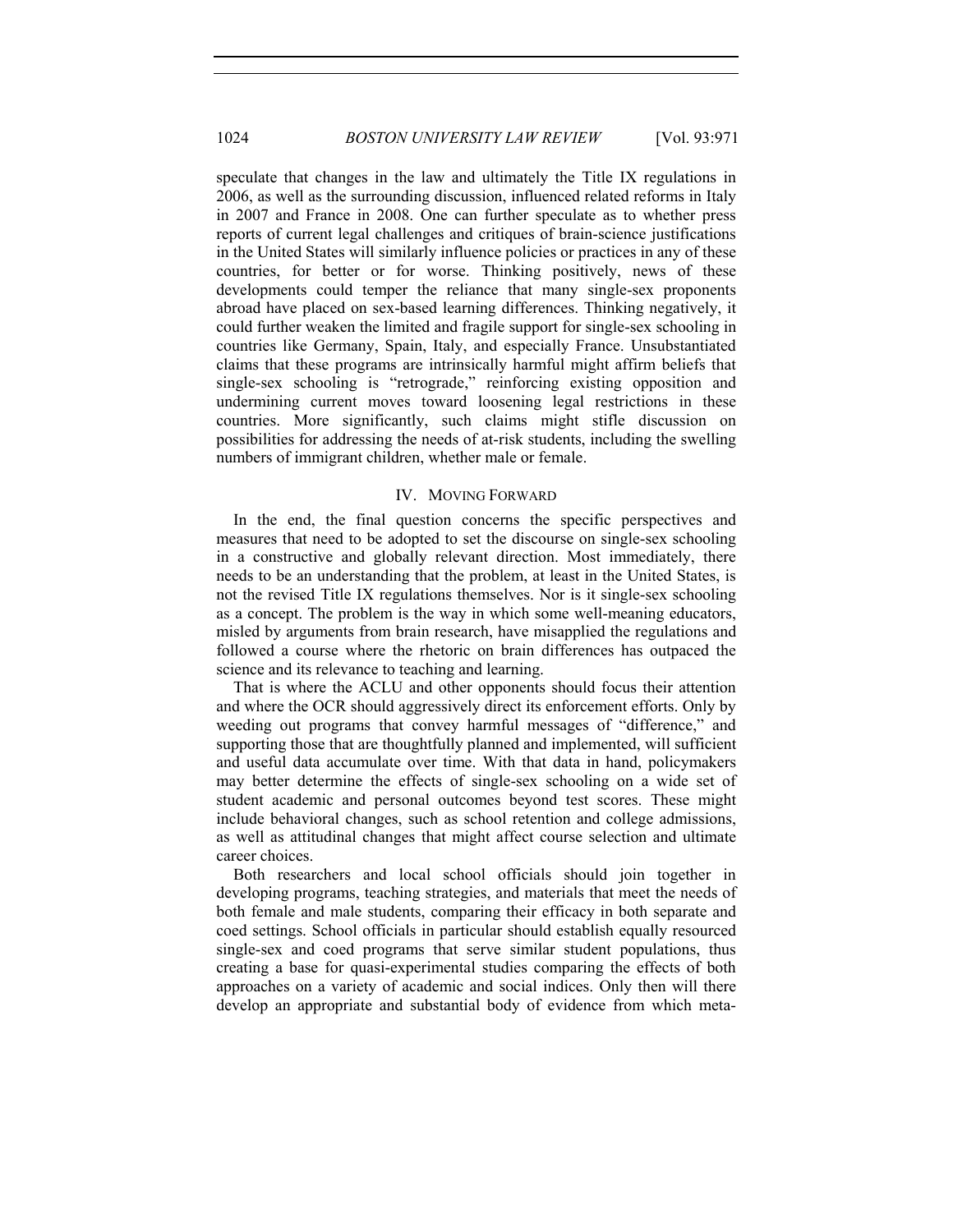analyses may ultimately draw. Meanwhile, educators and policymakers should reject the "pseudoscience of single-sex schooling" on either end of the ideological spectrum, while celebrating and learning from the success that many individual single-sex schools have met in empowering students and families, especially in poor communities.

Educators above all must avoid the inflammatory rhetoric of "hard-wired" differences. Language matters, as does the imagery it evokes. Overstating whatever small biological differences may exist between the sexes instills in students a categorical vision of "the other" and a belief that they have innate limitations that they must overcome. "Different" can easily compute as "deficient," doing a disservice to the very students these programs purport to help.<sup>323</sup> As a practical matter, reliance on sex-based characteristics and preferences invites visceral opposition and closes down reasonable discussion on the topic. Especially for those who have never attended a single-sex school or even stepped inside one, and for whom the concept is culturally foreign, it makes such programs seem reasonably unimaginable, like something from a bygone era when women and men were locked in separate roles.

Instead, the discourse should shift to the more familiar language of social development, intellectual growth, long- versus short-term goals, and the many academic and personal benefits that single-sex programs offer. That is how educators should speak to students, parents, and the public and how they should direct their programmatic efforts, thus gaining the public's confidence and calming the fears of skeptics and critics. That is not to suggest that school officials should ignore observable differences between many girls and boys. They should rather avoid underscoring those differences while still challenging individual students to develop an array of skills and interests. They must also make certain that separation does not mean isolation. Girls and boys must have sufficient opportunities to work together on academic and social projects either within coed schools or through ongoing partnerships between girls' and boys' schools.

On the legal front, the driving justification for such programs should not be limited to improving gender equity for affirmative or compensatory purposes, as opponents maintain. That objective was appropriate in the mid-1970s when the federal government adopted the original Title IX regulations to address widespread and blatant inequities in educational opportunities offered to girls. More recent concerns with failing achievement, especially among at-risk students, both girls and boys, now provide a more timely and relevant justification for programs designed to improve those outcomes so long as both sexes are treated evenhandedly and the equitable treatment of the sexes is not diminished in any way. Embracing this view may relieve lingering fears among some women's advocates that recognizing single-sex schooling betrays

<sup>323</sup> Rosemary Salomone, *Single-Sex Schooling and the Language of Difference*, TEACHERS C. REC. (Nov. 20, 2006), http://www.tcrecord.org/content.asp?contentid=12845 (subscription required)*.*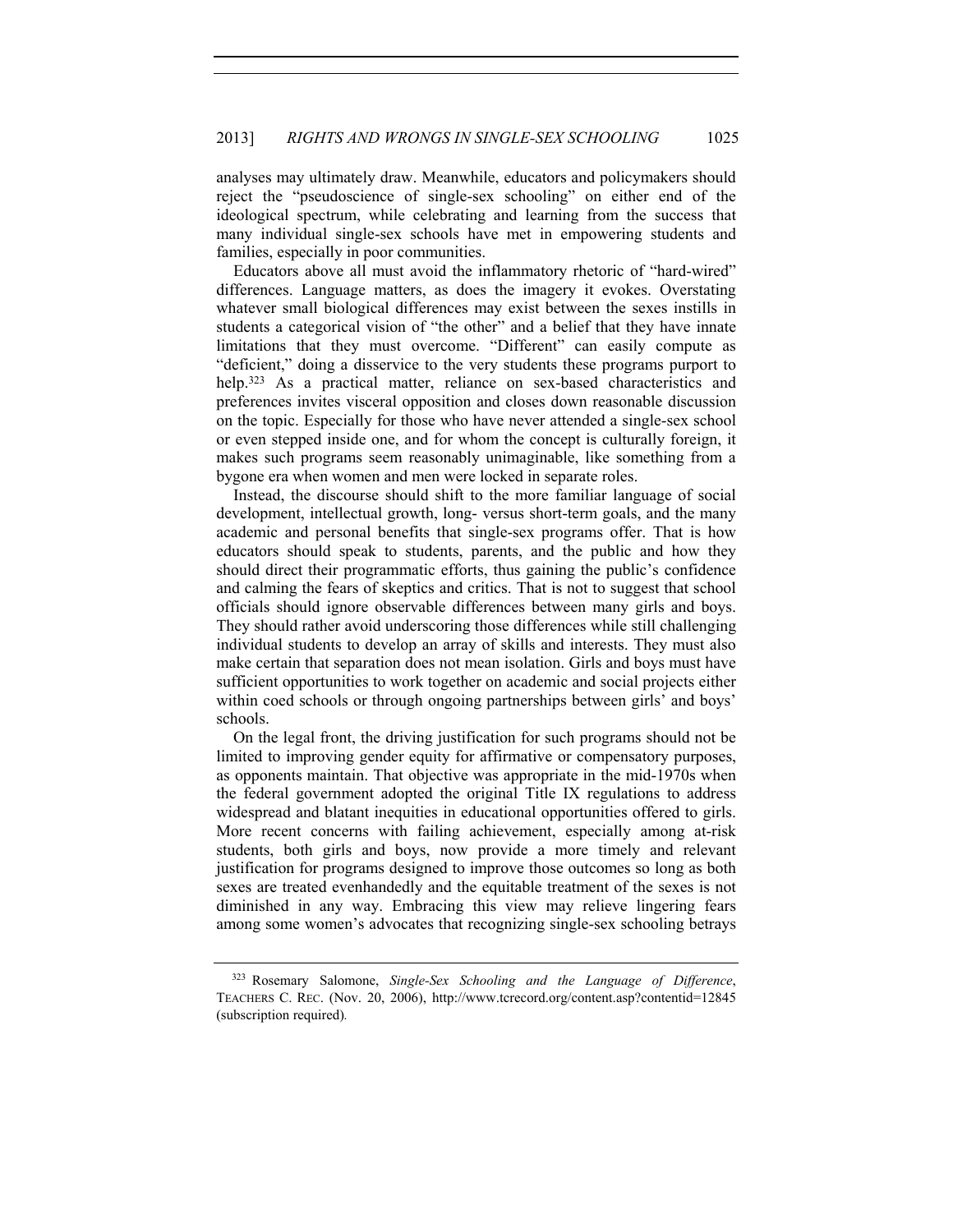their commitment to gender equality and the hard-earned gains women have made, especially under Title IX.

The educational achievement argument, in fact, holds more legal currency than the compensatory justification. The law on affirmative action has changed dramatically since Title IX was adopted in 1972. The Supreme Court has placed severe limitations on the use of group characteristics to determine how the state allocates benefits like education.324 The Court specifically has rejected the use of remedial measures to overcome the effects of past discrimination in society.<sup>325</sup> The VMI case itself speaks in the language of "evenhandedness," which precludes the possibility of a true affirmative action approach.<sup>326</sup> A shift to an "appropriate education" standard, commonly used by the courts and Congress in other areas of education law, would present a more reasonable and legally sound alternative.

The federal government must further play a more proactive role in setting single-sex schooling on a constructive course. In addition to stepped-up enforcement, the Department of Education should provide targeted funds for program planning, staff development, and research that looks not just at quantitative but also at qualitative findings to get a better sense of the educational process of educating students in single-sex versus coed settings. The OCR should provide technical support and guidelines, perhaps in the form of a more detailed "Dear Colleague" letter, outlining permissible and impermissible practices under the Title IX law and 2006 regulations as well as more specific clarification on the diversity and educational-need justifications.<sup>327</sup> It also should require that school officials conduct periodic evaluations not only of separate classrooms, but also of separate schools, and submit the resulting reports to the OCR to assure that programs are operated within legal bounds and not discriminating in harmful ways.

Finally, given the influence of American ideas worldwide, and the power of the Internet to broadly convey that information, those who shape the discussion – whether scholars, researchers, activists, political commentators, or human rights organizations – need to integrate the many contextual and global shades of gray into what is now a polemic running largely in domestic black and white. Rather than control the debate with an American view through media centers in Washington and New York, they should acknowledge and incorporate the concerns of their counterparts wherever these issues are of importance. The insights gained would open the way to a more robust and

<sup>324</sup> *See* Grutter v. Bollinger, 539 U.S. 306, 342 (2003); Gratz v. Bollinger, 539 U.S. 244, 275 (2003); *see also* Fisher v. Univ. of Tex. at Austin, No. 11-345, slip op. (U.S. June 24, 2013). 325 Regents of the Univ. of Cal. v. Bakke, 438 U.S. 265, 307 (1978).

<sup>&</sup>lt;sup>326</sup> United States v. Virginia, 518 U.S. 515, 539 (1996).<br><sup>327</sup> "Dear Colleague" letter from Stephanie J. Monroe, Assistant Sec'y for Civil Rights, Dep't of Educ. (Jan. 21, 2007), *available at* http://www2.ed.gov/about/offices/list/ocr/letters /single-sex-20070131.html.